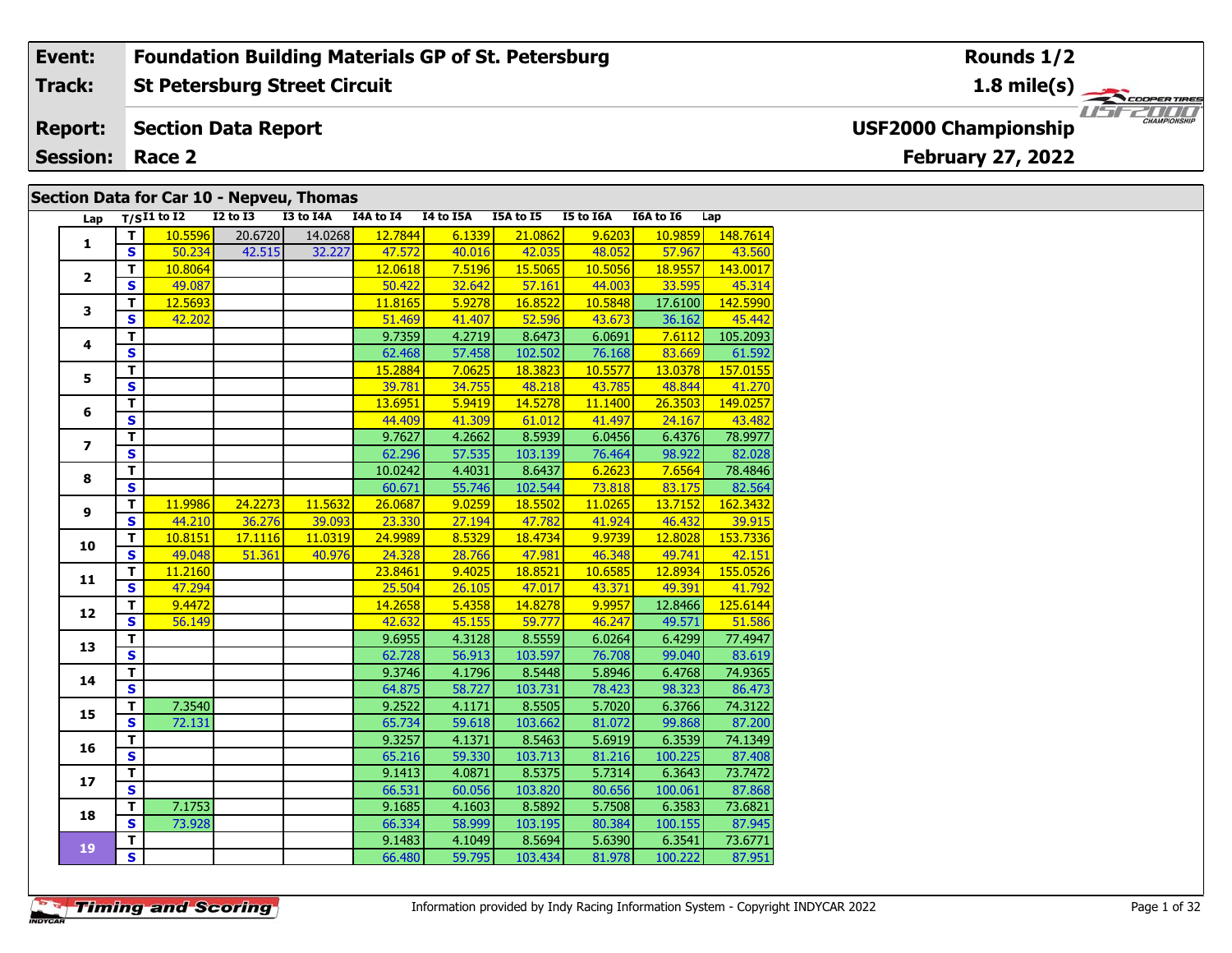| Event:                 | <b>Foundation Building Materials GP of St. Petersburg</b> | Rounds 1/2                                         |
|------------------------|-----------------------------------------------------------|----------------------------------------------------|
| Track:                 | <b>St Petersburg Street Circuit</b>                       | $1.8 \text{ mile(s)}$                              |
| <b>Report:</b>         | Section Data Report                                       | <b>CHAMPIONSHIP</b><br><b>USF2000 Championship</b> |
| <b>Session: Race 2</b> |                                                           | <b>February 27, 2022</b>                           |
|                        |                                                           |                                                    |

# **Section Data for Car 10 - Nepveu, Thomas**

|  | Lap | $T/SI1$ to $I2$ | <b>I2 to I3</b> | I3 to I4A | I4A to I4 | I4 to I5A | I5A to I5 | I5 to I6A | <b>I6A to I6</b> | Lan     |
|--|-----|-----------------|-----------------|-----------|-----------|-----------|-----------|-----------|------------------|---------|
|  | 20  |                 |                 |           | 9.2872    | 4.1045    | 8.5787    | 5.7599    | 6.3692           | 73.9668 |
|  |     |                 |                 |           | 65.486    | 59.801    | 103.321   | 80.257    | 99.984           | 87.607  |
|  |     |                 | 10.3102         | 8.4442    |           |           |           |           |                  |         |
|  | 21  |                 | 85.242          | 53.533    |           |           |           |           |                  |         |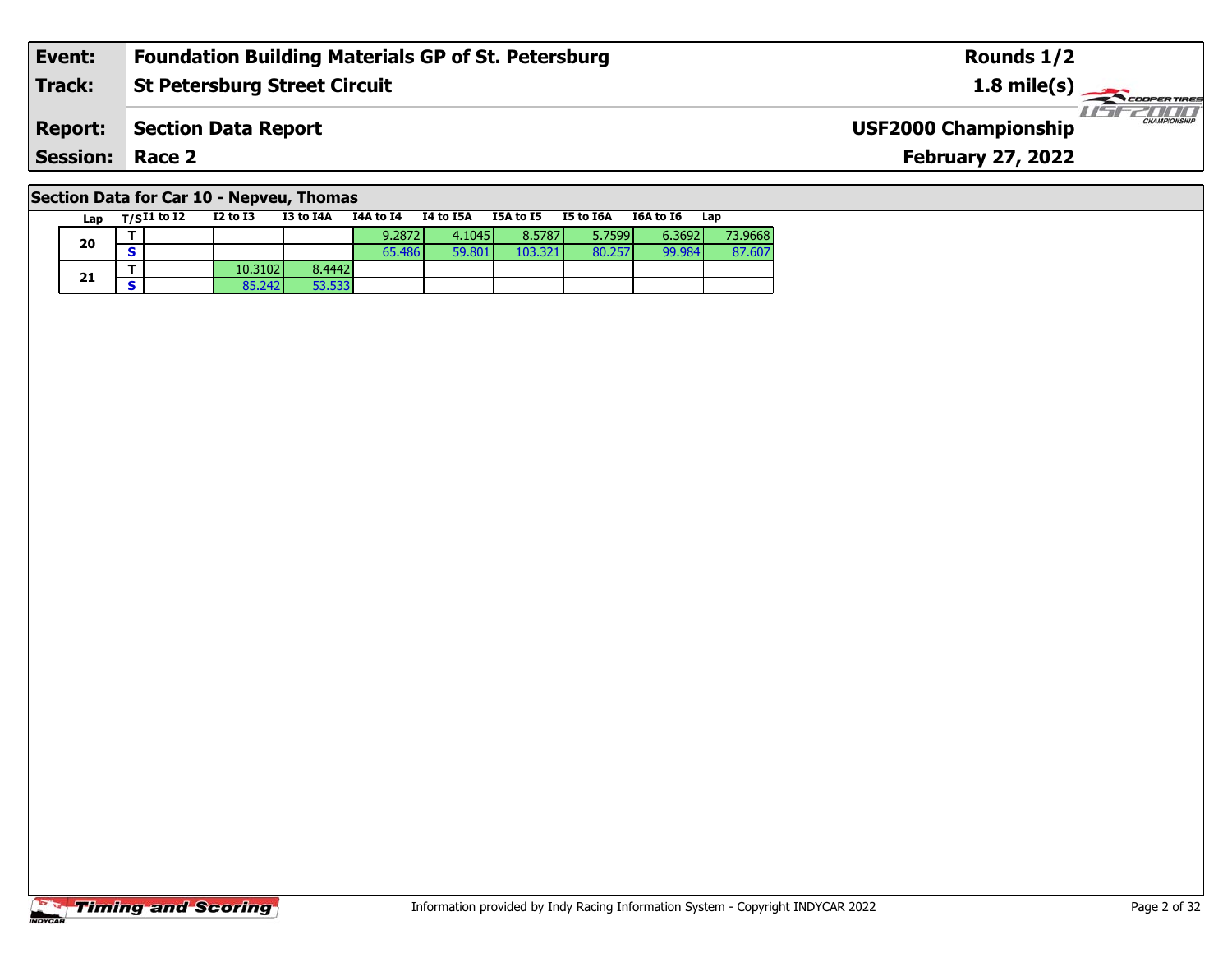### **Event: Foundation Building Materials GP of St. Petersburg Rounds 1/2Track:St Petersburg Street Circuit 1.8 mile(s)** 11515211111 **Report: Section Data Report USF2000 Championship February 27, 2022 Session: Race 2Section Data for Car 11 - Christie, Dylan Lap T/SI1 to I2 I2 to I3 I3 to I4A I4A to I4 I4 to I5A I5A to I5 I5 to I6A I6A to I6 Lap**

60.792

**<sup>T</sup>** 8.0734 19.5461 17.0174 12.4404 5.1544 23.1476 9.0824 10.9951 152.4654 **<sup>S</sup>** 65.704 44.964 26.564 48.888 47.620 38.292 50.898 57.918 42.501

**T** 8.8106 139.2264 13.1320 5.1342 16.3752 9.3022 16.6120 139.2264<br>S 60.206 46.543 47.808 54.128 49.695 38.335 46.543

**<sup>T</sup>** 10.4240 13.1002 4.6993 16.1515 9.6393 15.2293 142.2883 **<sup>S</sup>** 50.888 46.425 52.232 54.878 47.957 41.815 45.541

**T** 8.4836 10.1422 4.3560 8.6336 6.3301 8.5347 106.5936 **S** 62.527 59.965 56.349 102.664 73.028 74.615

**<sup>T</sup>** 12.1305 22.2516 17.4563 15.5779 5.7202 18.2497 10.4218 13.3049 157.5910 **<sup>S</sup>** 43.729 39.497 25.896 39.041 42.910 48.569 44.356 47.863 41.119

**<sup>T</sup>** 9.7110 12.3463 5.1336 14.8398 10.4155 26.0586 147.2759 **<sup>S</sup>** 54.624 49.260 47.813 59.729 44.383 24.438 43.999

**<sup>T</sup>** 7.5361 9.8853 4.3254 8.6419 6.0055 6.3764 77.6580 **<sup>S</sup>** 70.388 61.524 56.747 102.566 76.975 99.871 83.443

|  | <b>Timing and Scoring</b> |
|--|---------------------------|
|  |                           |

**1**

**2**

**3**

**4**

**5**

**6**

**8**

**<sup>T</sup>** 7.4900 8.3755 5.6807 239.0740 **<sup>S</sup>** 70.822 104.933 79.576 2.544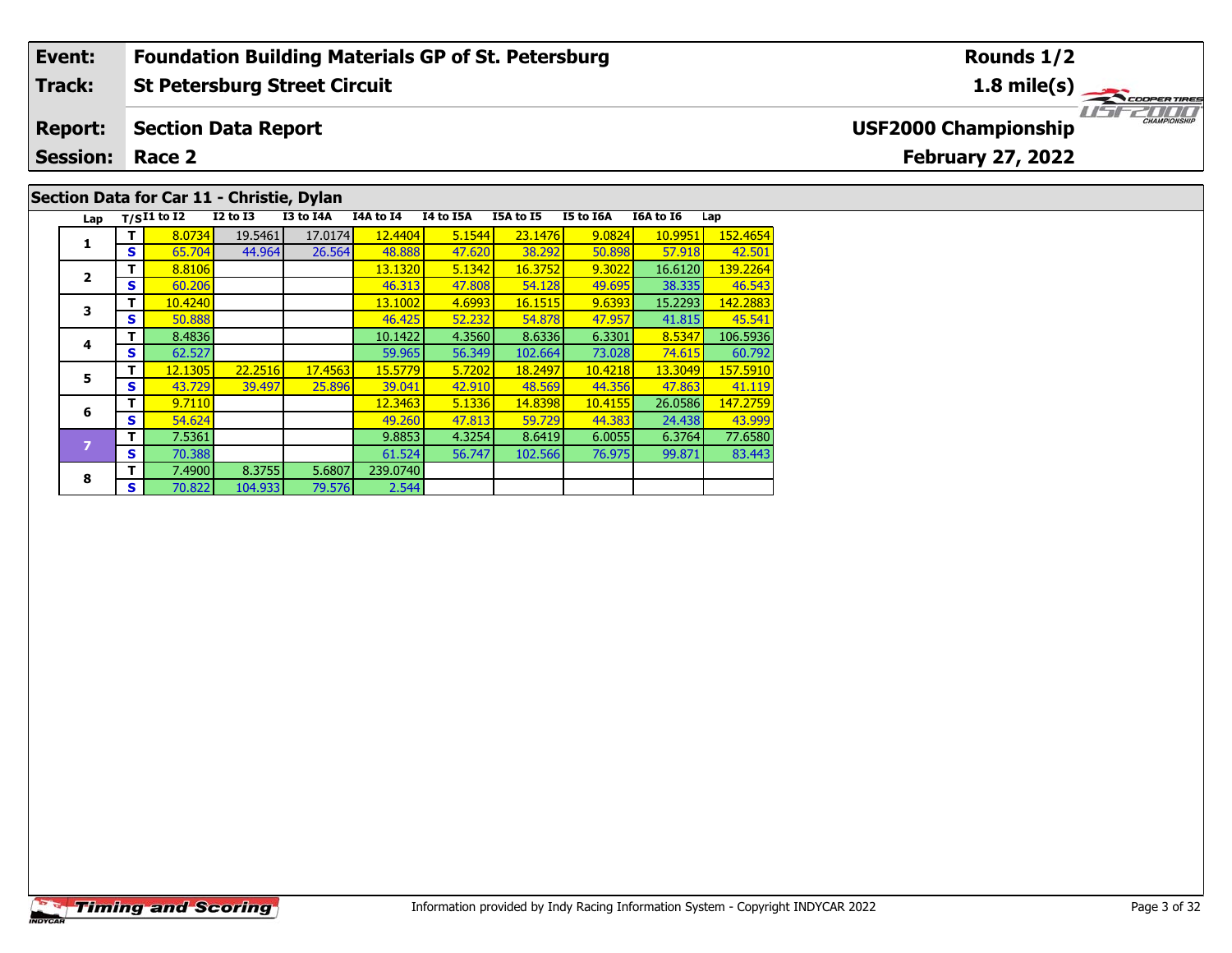### **Event: Foundation Building Materials GP of St. Petersburg Rounds 1/2Track:St Petersburg Street Circuit 1.8 mile(s)** 15152000 **Report: Section Data Report USF2000 Championship February 27, 2022 Session: Race 2 Section Data for Car 12 - Garg, Bijoy** Lap **T**/S<sup>I1</sup> to I2 **I2** to I3 **I3** to I4A **I4A** to I4 **I4** to I5A **I5A** to I5 **I5** to I6A **I6A** to I6 Lap  $\Box$

|                | т |        |         |         | 13.6064 | 5.5745 | 21.0294 | 10.0695 | 10.7906 | 148.0469 |
|----------------|---|--------|---------|---------|---------|--------|---------|---------|---------|----------|
| 1              | S |        |         |         | 44.698  | 44.032 | 42.149  | 45.908  | 59.016  | 43.770   |
| 2              | т |        |         |         | 13.0506 | 6.0942 | 16.6383 | 10.9205 | 19.0748 | 143.6074 |
|                | S |        |         |         | 46.602  | 40.277 | 53.272  | 42.331  | 33.385  | 45.123   |
| 3              | T |        |         |         | 12.5750 | 5.4577 | 16.9053 | 10.7006 | 18.1791 | 142.6620 |
|                | S |        |         |         | 48.364  | 44.974 | 52.431  | 43.201  | 35.030  | 45.422   |
|                | т |        |         |         | 10.4826 | 4.3340 | 8.6231  | 6.5937  | 8.4526  | 109.8812 |
| 4              | S |        |         |         | 58.018  | 56.635 | 102.789 | 70.108  | 75.340  | 58.973   |
| 5              | т |        | 22.5610 | 18.1682 | 14.4638 | 5.9819 | 17.7569 | 10.8306 | 13.1317 | 158.1376 |
|                | S |        | 38.955  | 24.881  | 42.049  | 41.033 | 49.917  | 42.682  | 48.495  | 40.977   |
| 6              | т |        | 17.2947 | 11.3859 | 11.6593 | 4.6062 | 14.9540 | 10.3724 | 25.4852 | 146.6985 |
|                | S |        | 50.817  | 39.702  | 52.163  | 53.288 | 59.273  | 44.568  | 24.988  | 44.172   |
| $\overline{z}$ | т | 7.8760 |         |         | 9.9342  | 4.2444 | 8.5952  | 5.9566  | 6.3786  | 78.3794  |
|                | S | 67.351 |         |         | 61.221  | 57,830 | 103.123 | 77.607  | 99.837  | 82.675   |
| 8              | т | 7.4285 |         |         |         |        |         |         |         |          |
|                | S | 71.408 |         |         |         |        |         |         |         |          |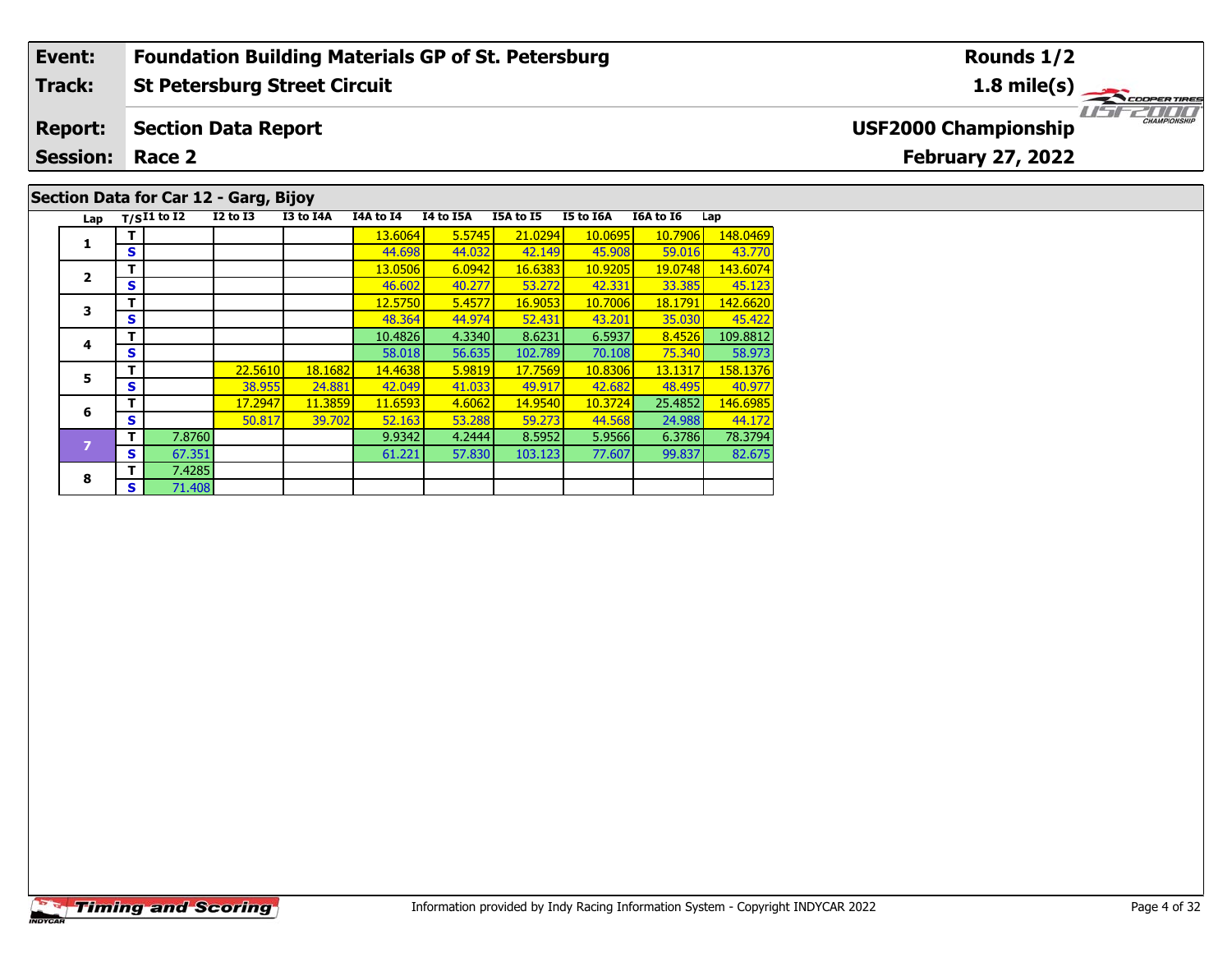#### **Event:Foundation Building Materials GP of St. Petersburg**

#### **St Petersburg Street Circuit Track:**

#### **Section Data Report Report:**

**Session: Race 2**

### **Section Data for Car 19 - Sikes, Simon**

| Lap            |                         | $T/SI1$ to I2 | <b>I2 to I3</b> | I3 to I4A | I4A to I4 | <b>I4 to I5A</b> | I5A to I5 | I5 to I6A | I6A to I6 | Lap      | PI to PO |
|----------------|-------------------------|---------------|-----------------|-----------|-----------|------------------|-----------|-----------|-----------|----------|----------|
| $\mathbf{1}$   | T.                      | 8.1854        | 18.3227         | 12.6025   | 11.9646   | 5.7060           | 21.8365   | 9.5150    | 10.6990   | 149.7486 |          |
|                | $\overline{\mathbf{s}}$ | 64.805        | 47.966          | 35.870    | 50.832    | 43.017           | 40.591    | 48.584    | 59.521    | 43.273   |          |
| $\overline{2}$ | $\overline{\mathsf{r}}$ | 8.0756        | 17.0998         | 11.4902   | 11.9333   | 7.2790           | 15.4988   | 10.7706   | 18.1590   | 142.1523 |          |
|                | $\overline{\mathbf{s}}$ | 65.686        | 51.396          | 39.342    | 50.965    | 33.721           | 57.189    | 42.920    | 35.069    | 45.585   |          |
| 3              | T.                      | 11.2576       | 16.9056         | 11.7509   | 11,9637   | 6.1026           | 16.8521   | 10.1177   | 16.9334   | 142.2698 |          |
|                | S                       | 47.120        | 51.987          | 38.469    | 50.836    | 40.221           | 52.597    | 45.690    | 37.607    | 45.547   |          |
| 4              | T                       | 8.3692        | 8.5697          | 6.1188    | 9.9688    | 4.3285           | 8.8163    | 6.2929    | 7.8738    | 106.0475 |          |
|                | $\overline{\mathbf{s}}$ | 63.382        | 102.555         | 73.878    | 61.009    | 56.707           | 100.537   | 73.459    | 80.878    | 61.105   |          |
| 5              | T.                      | 12.7323       | 22.0669         | 16.5671   | 15.5714   | 6.5704           | 18.2218   | 10.7285   | 12.8799   | 156.9781 |          |
|                | $\overline{\mathbf{s}}$ | 41.662        | 39.827          | 27.286    | 39.058    | 37.358           | 48.643    | 43.088    | 49.443    | 41.280   |          |
| 6              | T.                      |               |                 |           | 9.7091    | 4.2734           | 8.7194    | 5.9976    | 6.4464    | 187.4425 | 115.6461 |
|                | $\overline{\mathbf{s}}$ |               |                 |           | 62.640    | 57.438           | 101.654   | 77.076    | 98.787    | 34.571   | 9.230    |
| $\overline{7}$ | T.                      | 7.2181        |                 |           | 9.2671    | 4.1170           | 8.6378    | 5.8316    | 6.3933    | 74.3264  |          |
|                | $\overline{\mathbf{s}}$ | 73.489        |                 |           | 65.628    | 59.620           | 102.615   | 79.270    | 99.607    | 87.183   |          |
| 8              | T.                      | 7.0938        | 8.6242          | 7.1298    | 23.9451   | 7.7436           | 10.1438   | 6.7631    | 7.1807    | 97.6861  |          |
|                | $\overline{\mathbf{s}}$ | 74.777        | 101.907         | 63.402    | 25.399    | 31.698           | 87.380    | 68.352    | 88.685    | 66.335   |          |
| 9              | $\mathbf T$             | 7.4056        | 8.4278          | 6.0542    | 27.5647   | 7.7444           | 12.9224   | 12.8568   | 12.5123   | 115.8450 |          |
|                | $\mathbf{s}$            | 71.629        | 104.282         | 74.666    | 22.064    | 31.694           | 68.591    | 35.956    | 50.895    | 55.937   |          |
| 10             | T.                      | 10.0117       | 16.7342         | 11.0065   | 31.3433   | 6.1415           | 15.7813   | 12.0043   | 10.1264   | 153,9227 |          |
|                | $\overline{\mathbf{s}}$ | 52.983        | 52.519          | 41.071    | 19.404    | 39.967           | 56.165    | 38.509    | 62.887    | 42.099   |          |
| 11             | T.                      | 11.7685       | 15.4436         | 11.5105   | 27.2553   | 7.9833           | 15.6008   | 12.7936   | 15.8209   | 158,4560 |          |
|                | $\overline{\mathbf{s}}$ | 45.074        | 56.908          | 39.272    | 22.314    | 30.746           | 56.815    | 36.133    | 40.252    | 40.895   |          |
| 12             | T.                      | 12.8921       | 10.2007         | 8.3867    | 12.2489   | 6.3926           | 11.7816   | 8.2654    | 11.3318   | 117.2232 |          |
|                | $\overline{\mathbf{s}}$ | 41.146        | 86.157          | 53.900    | 49.652    | 38.397           | 75.233    | 55.929    | 56.197    | 55.279   |          |
| 13             | $\overline{\mathbf{r}}$ | 7.5905        | 8.4964          | 5.6874    | 9.8618    | 4.3111           | 8.6679    | 6.0833    | 6.4158    | 77.2398  |          |
|                | $\overline{\mathbf{s}}$ | 69.884        | 103.440         | 79.482    | 61.670    | 56.935           | 102.258   | 75.990    | 99.258    | 83.895   |          |
| 14             | T.                      | 7.4586        | 8.2791          | 5.4688    | 9.3420    | 4.1809           | 8.6506    | 5.9350    | 6.4380    | 75.0446  |          |
|                | $\overline{\mathbf{s}}$ | 71.120        | 106.154         | 82.659    | 65.102    | 58.709           | 102.463   | 77.889    | 98.916    | 86.349   |          |
| 15             | $\overline{\mathsf{T}}$ | 7.1167        | 8.2515          | 5.6033    | 9.2651    | 4.1898           | 8.5733    | 5.8909    | 6.3578    | 74.2946  |          |
|                | $\mathbf{s}$            | 74.537        | 106.510         | 80.675    | 65.642    | 58.584           | 103.387   | 78.472    | 100.163   | 87.220   |          |
| 16             | $\overline{\mathsf{T}}$ | 7.2533        |                 |           | 9.2770    | 4.2367           | 8.6434    | 5.7331    | 6.3311    | 74.0721  |          |
|                | S                       | 73.133        |                 |           | 65.558    | 57.935           | 102.548   | 80.632    | 100.586   | 87.482   |          |
| 17             | T.                      | 7.1131        |                 |           | 9.1800    | 4.2271           | 8.5699    | 5.8111    | 6.2963    | 73.7413  |          |
|                | S                       | 74.574        |                 |           | 66.251    | 58.067           | 103.428   | 79.550    | 101.142   | 87.875   |          |
| 18             | T.                      | 7.2592        |                 |           | 9.3618    | 4.2239           | 8.5673    | 5.8902    | 6.4068    | 74.4389  |          |
|                | $\overline{\mathbf{s}}$ | 73.073        |                 |           | 64.964    | 58.111           | 103.459   | 78.482    | 99.397    | 87.051   |          |
| 19             | $\overline{\mathsf{r}}$ | 7.0827        |                 |           | 9.2640    | 4.1495           | 8.5552    | 5.7668    | 6.3111    | 73.5977  |          |
|                | $\overline{\mathbf{s}}$ | 74.894        |                 |           | 65.650    | 59.153           | 103.605   | 80.161    | 100.904   | 88.046   |          |

**Rounds 1/2**

**1.8 mile(s)**



**USF2000 Championship**

# **February 27, 2022**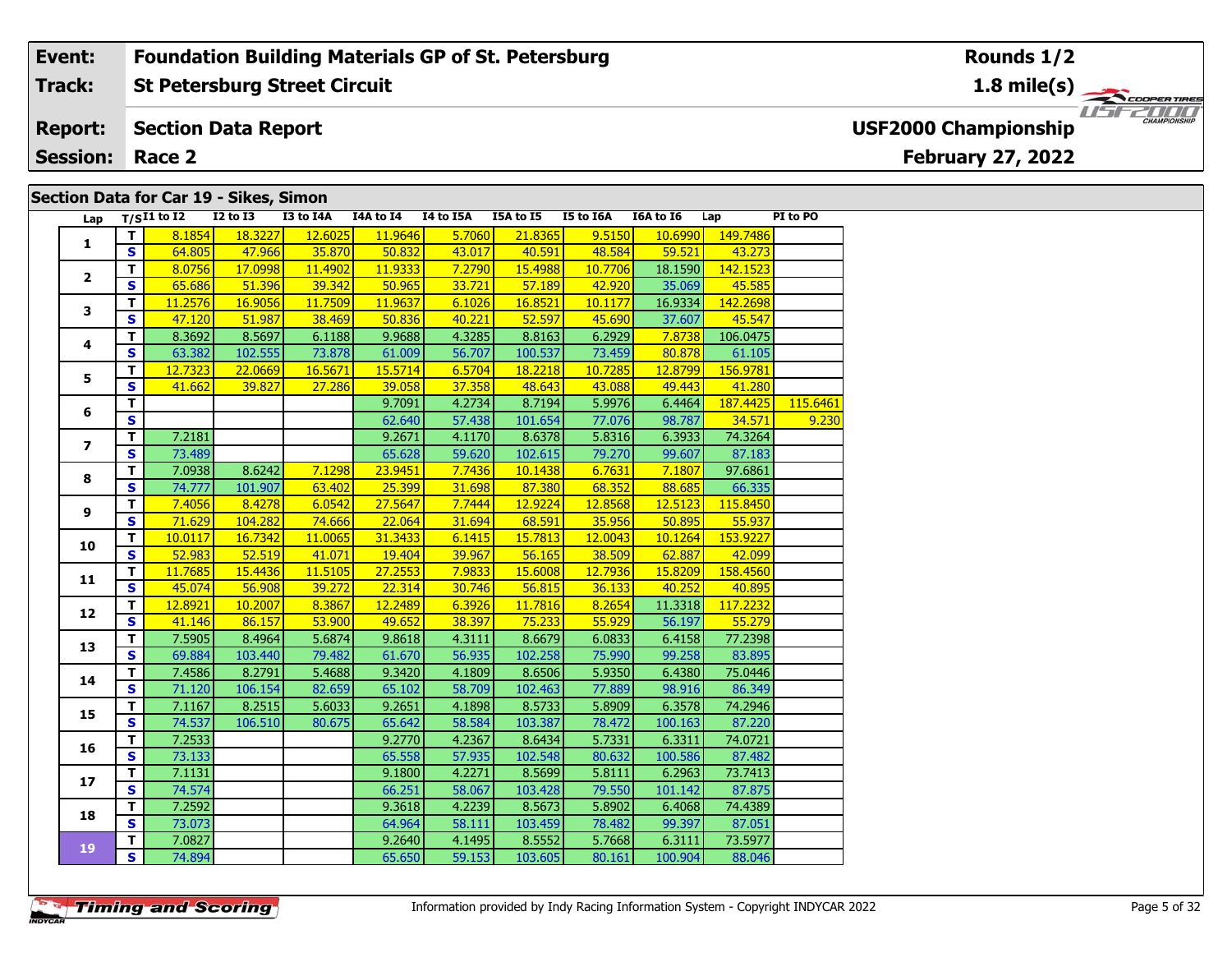#### **Event: Foundation Building Materials GP of St. Petersburg Rounds 1/2St Petersburg Street Circuit 1.8 mile(s) Track:** THE COOPERTIRES **Report: Section Data Report USF2000 Championship February 27, 2022 Session: Race 2**

# **Section Data for Car 19 - Sikes, Simon**

| Lap | $T/SI1$ to $I2$ | $I2$ to $I3$ | I3 to I4A | I4A to I4 | I4 to I5A | <b>I5A to I5</b> | I5 to I6A | <b>I6A to I6</b> | Lap     | PI to PO |
|-----|-----------------|--------------|-----------|-----------|-----------|------------------|-----------|------------------|---------|----------|
|     | 7.0660 <b>1</b> | 8.1845       | 5.5452    | 9.6548    | 4.2597    | 8.6747           | 5.7220    | 6.38221          | 74.3337 |          |
| 20  | 75.071          | 107.381      | 81.520    | 62.993    | 57.622    | 102.178          | 80.789    | 99.780           | 87.174  |          |
|     | 9.7420          | 12.5873      | 7.2671    |           |           |                  |           |                  |         |          |
| 21  | 54.450          | 69.821       | 62.204    |           |           |                  |           |                  |         |          |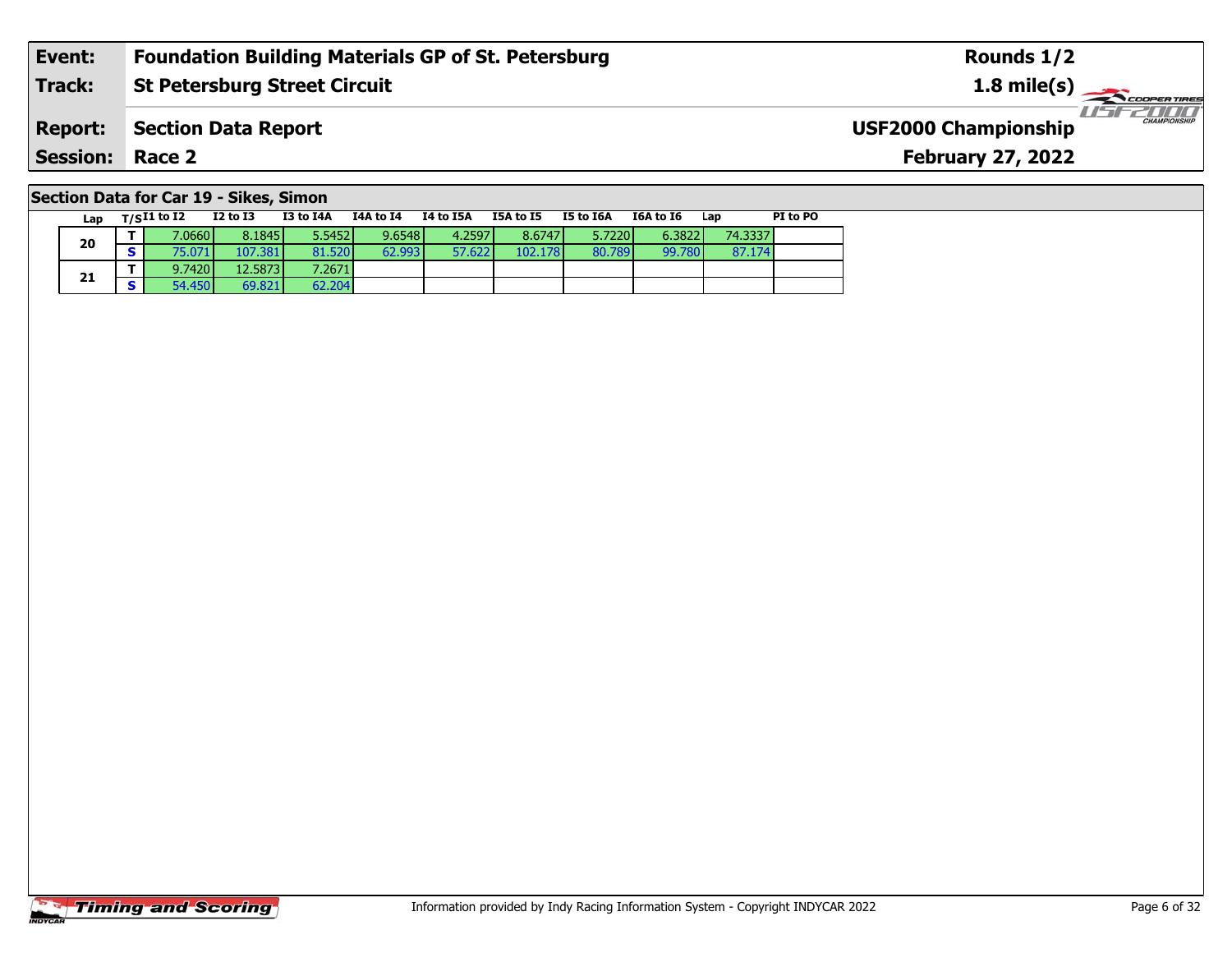#### **Event: Foundation Building Materials GP of St. Petersburg Rounds 1/2St Petersburg Street Circuit 1.8 mile(s) Track:** THE COOPERTIRES **Section Data Report USF2000 Championship Report: February 27, 2022 Session: Race 2 Section Data for Car 2 - Lee, Jackson**

| Lap                     |                         | $T/SI1$ to $I2$ | <b>I2 to I3</b> | <b>I3 to I4A</b> | I4A to I4 | I4 to I5A | I5A to I5 | <b>I5 to I6A</b> | I6A to I6 | Lap      |
|-------------------------|-------------------------|-----------------|-----------------|------------------|-----------|-----------|-----------|------------------|-----------|----------|
|                         | т                       | 8.8846          | 17.7899         | 7.9400           | 9.9032    | 4.3213    | 23.3801   | 11.2289          | 8.3949    | 154.9147 |
| 1                       | S                       | 59.705          | 49.402          | 56.933           | 61.413    | 56.801    | 37.911    | 41.168           | 75.858    | 41.829   |
|                         | T.                      | 8.5626          | 11.1500         | 10.7136          | 13.3655   | 4.5001    | 15.6284   | 9.0648           | 15.5300   | 136.9367 |
| $\overline{\mathbf{2}}$ | $\overline{\mathbf{s}}$ | 61.950          | 78.822          | 42.194           | 45.504    | 54.544    | 56.715    | 50.996           | 41.006    | 47.321   |
|                         | $\mathbf{T}$            | 10.2475         | 16.7509         | 12.9574          | 13.5124   | 4.4956    | 14.3908   | 9.4243           | 13.6784   | 141.7631 |
| 3                       | $\overline{\mathbf{s}}$ | 51.764          | 52.467          | 34.887           | 45.009    | 54.599    | 61.592    | 49.051           | 46.556    | 45.710   |
|                         | T                       | 8.9162          |                 |                  | 10.3012   | 4.4304    | 9.4847    | 6.5675           | 6.6338    | 141.1876 |
| $\overline{\mathbf{4}}$ | $\overline{\mathbf{s}}$ | 59.493          |                 |                  | 59.040    | 55.402    | 93.452    | 70.388           | 95.996    | 45.896   |
|                         | $\mathbf T$             | 8.4453          | 26.4403         | 21.0373          | 13.4083   | 5.4490    | 14.0298   | 11.5930          | 14.0398   | 134.7719 |
| 5                       | S                       | 62.811          | 33.240          | 21.488           | 45.359    | 45.046    | 63.177    | 39.875           | 45.358    | 48.081   |
|                         | T                       |                 | 10.2028         | 11.3814          | 10.2597   | 4.5490    | 13.8516   | 10.0393          | 23.2517   | 139.2032 |
| 6                       | $\overline{\mathbf{s}}$ |                 | 86.139          | 39.718           | 59.279    | 53.958    | 63.990    | 46.046           | 27.388    | 46.551   |
|                         | $\mathbf{T}$            |                 |                 |                  | 9.7368    | 4.2624    | 8.4847    | 6.4214           | 7.1326    | 77.8202  |
| 7                       | $\overline{\mathbf{s}}$ |                 |                 |                  | 62.462    | 57.586    | 104.466   | 71.989           | 89.283    | 83.269   |
|                         | $\overline{\mathsf{r}}$ |                 |                 |                  | 11.1981   | 5.3329    | 9.5230    | 6.8354           | 6.8536    | 80.6193  |
| 8                       | $\overline{\mathbf{s}}$ |                 |                 |                  | 54.311    | 46.026    | 93.076    | 67.629           | 92.917    | 80.378   |
|                         | T                       | 11.8141         | 24.1515         | 11.9146          | 29.2808   | 7.1095    | 18.1446   | 11.1036          | 13.3294   | 158.5043 |
| 9                       | $\overline{\mathbf{s}}$ | 44.900          | 36.390          | 37.940           | 20.771    | 34.525    | 48.850    | 41.633           | 47.775    | 40.882   |
|                         | $\mathbf T$             | 9.6443          | 16.7276         | 10.9196          | 28.3836   | 6.6285    | 17.2628   | 9.9449           | 12.5958   | 152.8103 |
| 10                      | S                       | 55.002          | 52.540          | 41.398           | 21.427    | 37.030    | 51.345    | 46.483           | 50.558    | 42,406   |
|                         | T                       | 10.5864         | 17.0650         | 11.0131          | 25.1524   | 8.3295    | 17.7665   | 11.0104          | 17.7880   | 160.6258 |
| 11                      | $\mathbf{s}$            | 50.107          | 51.501          | 41.046           | 24.180    | 29.468    | 49.890    | 41.985           | 35.800    | 40.342   |
|                         | T                       | 10.9682         |                 |                  | 13.0092   | 5.0166    | 13.3915   | 8.4824           | 12.3470   | 118.6998 |
| 12                      | S                       | 48.363          |                 |                  | 46.750    | 48.928    | 66.189    | 54.498           | 51.577    | 54.591   |
|                         | T                       | 7.5702          |                 |                  | 9.7371    | 4.3079    | 8.5635    | 6.0746           | 6.4307    | 77.4267  |
| 13                      | $\overline{\mathbf{s}}$ | 70.071          |                 |                  | 62.460    | 56.978    | 103.505   | 76.099           | 99.028    | 83.692   |
|                         | $\overline{\mathsf{r}}$ | 7.3481          |                 |                  | 9.5713    | 4.2750    | 8.5586    | 5.9578           | 6.4141    | 75.3259  |
| 14                      | $\overline{\mathbf{s}}$ | 72.189          |                 |                  | 63.542    | 57.416    | 103.564   | 77.591           | 99.284    | 86.026   |
|                         | $\overline{\mathsf{r}}$ | 7.3611          |                 |                  | 9.3594    | 4.2047    | 8.5008    | 5.7683           | 6.3109    | 74.2749  |
| 15                      | $\overline{\mathbf{s}}$ | 72.062          |                 |                  | 64.981    | 58.376    | 104.268   | 80.140           | 100.908   | 87.243   |
|                         | T                       | 7.2021          |                 |                  | 9.2660    | 4.1506    | 8.5087    | 5.7433           | 6.3312    | 73.8832  |
| 16                      | $\mathbf{s}$            | 73.653          |                 |                  | 65.636    | 59.137    | 104.171   | 80.489           | 100.584   | 87.706   |
|                         | T                       | 7.1190          |                 |                  | 9.3663    | 4.1585    | 8.5371    | 5.7424           | 6.3219    | 73.7511  |
| 17                      | $\mathbf{s}$            | 74.513          |                 |                  | 64.933    | 59.025    | 103.825   | 80.502           | 100.732   | 87.863   |
|                         | $\overline{\mathsf{r}}$ | 7.1930          |                 |                  | 9.3469    | 4.1413    | 8.5353    | 5.7610           | 6.3251    | 73.8165  |
| 18                      | $\overline{\mathbf{s}}$ | 73.746          |                 |                  | 65.068    | 59.270    | 103.847   | 80.242           | 100.681   | 87.785   |
|                         | т                       | 7.1449          |                 |                  | 9.3368    | 4.1397    | 8.5588    | 5.6629           | 6.2895    | 73.7253  |
| 19                      | S.                      | 74.242          |                 |                  | 65.138    | 59.293    | 103.562   | 81.632           | 101.251   | 87.894   |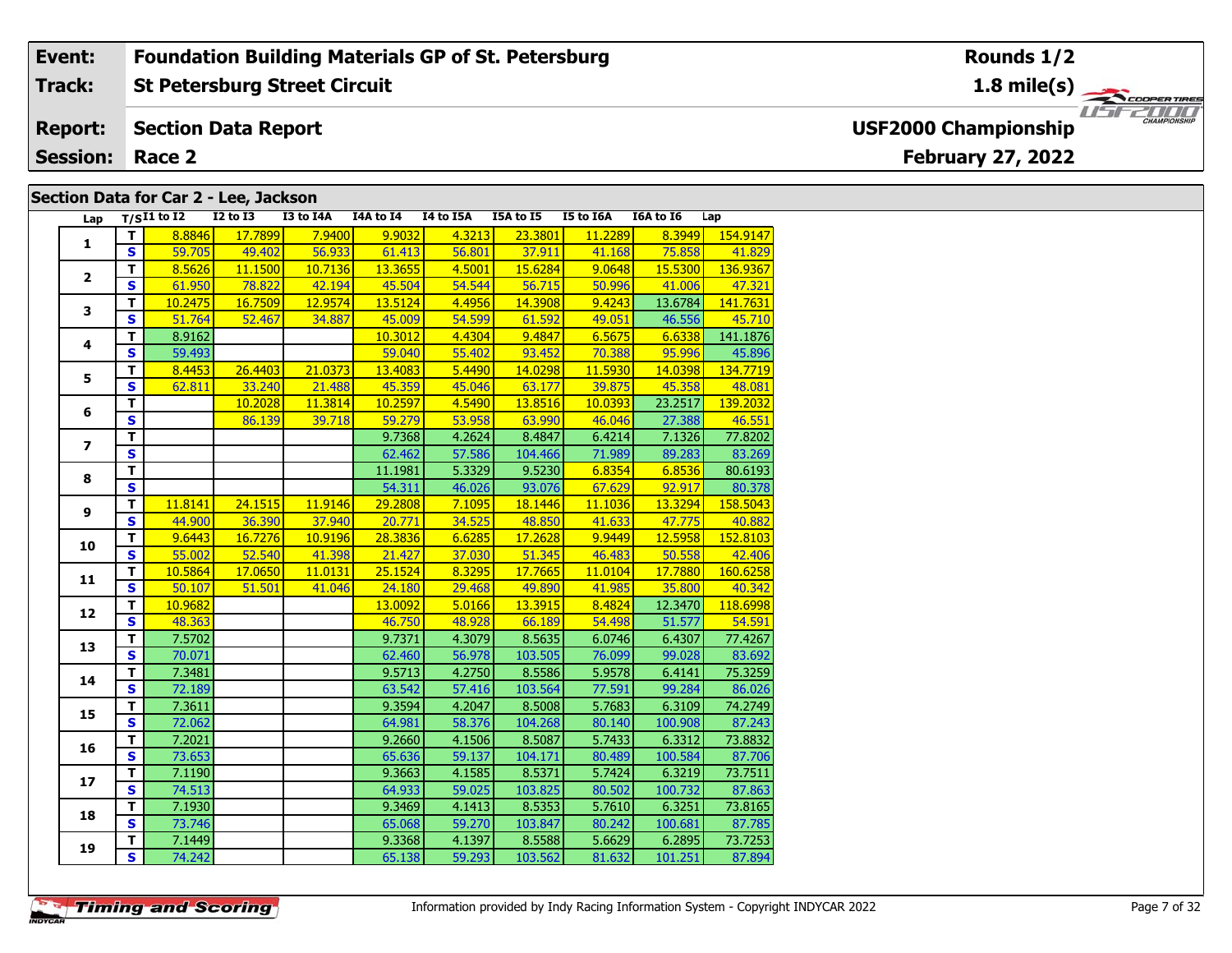| Event:                 | <b>Foundation Building Materials GP of St. Petersburg</b> | Rounds 1/2                                         |
|------------------------|-----------------------------------------------------------|----------------------------------------------------|
| <b>Track:</b>          | <b>St Petersburg Street Circuit</b>                       | $1.8 \text{ mile(s)}$                              |
| <b>Report:</b>         | Section Data Report                                       | <b>CHAMPIONSHIP</b><br><b>USF2000 Championship</b> |
| <b>Session: Race 2</b> |                                                           | <b>February 27, 2022</b>                           |
|                        |                                                           |                                                    |

# **Section Data for Car 2 - Lee, Jackson**

| Lap | $T/SI1$ to $I2$ | $I2$ to $I3$ | I3 to I4A | I4A to I4 | I4 to I5A | I5A to I5 | I5 to I6A | I6A to I6 | Lap     |
|-----|-----------------|--------------|-----------|-----------|-----------|-----------|-----------|-----------|---------|
|     | 7.2497          |              |           | 9.2355    | 4.0924    | 8.5394    | 5.7517    | 6.3295    | 73.7035 |
| 20  | 73.169          |              |           | 65.853    | 59.978    | 103.797   | 80.371    | 100.611   | 87,920  |
|     | 10.1096         | 11.9447      | 7,6038    |           |           |           |           |           |         |
| 21  | 52.470          | 73.578       | 59.450    |           |           |           |           |           |         |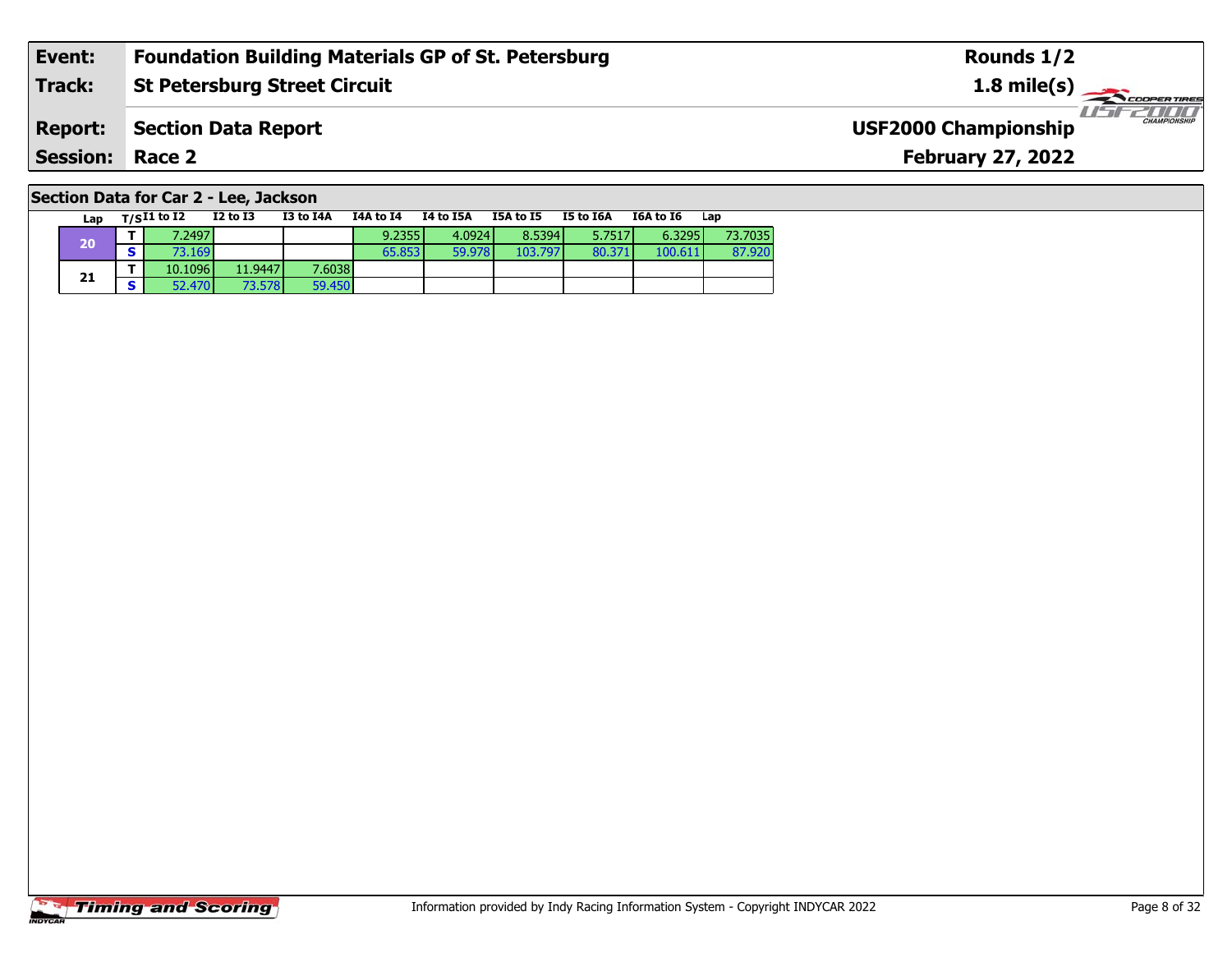#### **Event: Foundation Building Materials GP of St. Petersburg Rounds 1/2St Petersburg Street Circuit 1.8 mile(s) Track:** THE COOPERTIRES **Report: Section Data Report USF2000 Championship February 27, 2022 Session: Race 2 Section Data for Car 22 - Rowe, Myles**

| Lap                      |                         | $T/SI1$ to I2 | $I2$ to $I3$ | I3 to I4A | I4A to I4 | I4 to I5A | I5A to I5 | <b>I5 to I6A</b> | I6A to I6 | Lap      |
|--------------------------|-------------------------|---------------|--------------|-----------|-----------|-----------|-----------|------------------|-----------|----------|
|                          | T                       | 8.1762        | 17.9581      | 12.2745   | 12.1848   | 5.5292    | 22.1614   | 9.6623           | 10.3618   | 150.3490 |
| $\mathbf{1}$             | $\overline{\mathbf{s}}$ | 64.878        | 48.940       | 36.828    | 49.913    | 44.392    | 39.996    | 47.843           | 61.458    | 43.100   |
|                          | T                       | 8.7670        | 16.4428      | 11.5838   | 12.4551   | 6.5554    | 15.8910   | 10.4597          | 17.6128   | 141.4803 |
| $\overline{2}$           | $\overline{\mathbf{s}}$ | 60.506        | 53.450       | 39.024    | 48.830    | 37.443    | 55.778    | 44.196           | 36.157    | 45.801   |
|                          | T.                      | 11.1885       | 17.5263      | 11.2675   | 12.0082   | 5.9849    | 16.8542   | 9.9758           | 16.7001   | 142.4675 |
| 3                        | $\overline{\mathbf{s}}$ |               |              |           |           |           |           |                  |           |          |
|                          | Ŧ                       | 47.411        | 50.145       | 40.119    | 50.647    | 41.012    | 52.590    | 46.339           | 38.133    | 45.484   |
| $\overline{\mathbf{4}}$  |                         | 8.1679        | 8.5519       | 6.0382    | 9.7868    | 4.3068    | 8.5556    | 6.0773           | 7.8152    | 104.8521 |
|                          | $\overline{\mathbf{s}}$ | 64.944        | 102.768      | 74.864    | 62.143    | 56.992    | 103.600   | 76.065           | 81.485    | 61.801   |
| 5                        | $\overline{\mathsf{r}}$ | 12.0772       | 22.6830      | 16.4624   | 15.1309   | 6.9643    | 18.6055   | 10.5816          | 12.8121   | 157.0449 |
|                          | $\mathbf{s}$            | 43.922        | 38.745       | 27.459    | 40.195    | 35.245    | 47.640    | 43.686           | 49.704    | 41.262   |
| 6                        | T                       | 9.9678        | 15.7005      | 10.4056   | 13.5241   | 6.0036    | 14.6001   | 10.9164          | 26.3939   | 149.1330 |
|                          | $\overline{\mathbf{s}}$ | 53.217        | 55.977       | 43.443    | 44.970    | 40.885    | 60.709    | 42.347           | 24.127    | 43.451   |
| $\overline{\phantom{a}}$ | T                       | 7.5562        |              |           | 9.4020    | 4.1721    | 8.5833    | 5.8530           | 6.4038    | 76.9843  |
|                          | $\overline{\mathbf{s}}$ | 70.201        |              |           | 64.686    | 58.832    | 103.266   | 78.980           | 99.444    | 84.173   |
| 8                        | T.                      | 7.1404        | 8.1623       | 5.3815    | 9.2820    | 4.1817    | 8.5941    | 5.8139           | 8.2715    | 75.8815  |
|                          | $\overline{\mathbf{s}}$ | 74.289        | 107.674      | 84.000    | 65.523    | 58.697    | 103.136   | 79.512           | 76.989    | 85.396   |
| $\mathbf{9}$             | $\overline{\mathsf{r}}$ | 12.5695       | 23.4290      | 11.8403   | 24.5845   | 9.8435    | 19.4589   | 10.8887          | 13.5545   | 163.8824 |
|                          | $\overline{\mathbf{s}}$ | 42.202        | 37.512       | 38.179    | 24.738    | 24.936    | 45.551    | 42.454           | 46.982    | 39.541   |
| 10                       | $\overline{\mathsf{T}}$ | 10.2408       | 18.0294      | 10.6916   | 23.1508   | 9.3712    | 19.3511   | 10.1201          | 12.6232   | 153.2298 |
|                          | $\mathbf{s}$            | 51.798        | 48.746       | 42.280    | 26.270    | 26.192    | 45.804    | 45.679           | 50.448    | 42.289   |
| 11                       | T                       | 11.4365       | 18.1972      | 11.4090   | 22.7608   | 8.6595    | 20.5204   | 10.8245          | 13.2001   | 155.4261 |
|                          | $\overline{\mathbf{s}}$ | 46.383        | 48.297       | 39.622    | 26.721    | 28.345    | 43.194    | 42.706           | 48.243    | 41.692   |
| 12                       | T                       | 9.4875        | 14.2440      | 8.7751    | 13.1686   | 6.2289    | 15.3493   | 9.8024           | 13.9848   | 127.2887 |
|                          | $\overline{\mathbf{s}}$ | 55.911        | 61.701       | 51.515    | 46.184    | 39.406    | 57.746    | 47.159           | 45.536    | 50.908   |
| 13                       | T.                      | 7.8088        |              |           | 9.5999    | 4.2142    | 8.6231    | 5.7945           | 6.4221    | 76.6779  |
|                          | $\overline{\mathbf{s}}$ | 67.930        |              |           | 63.353    | 58.245    | 102.789   | 79.778           | 99.160    | 84.509   |
| 14                       | $\overline{\mathsf{r}}$ | 7.2504        | 8.2477       | 5.4652    | 9.2786    | 4.1776    | 8.5995    | 5.8231           | 6.4096    | 74.2079  |
|                          | $\overline{\mathbf{s}}$ | 73.162        | 106.559      | 82.713    | 65.547    | 58.755    | 103.072   | 79.386           | 99.354    | 87.322   |
| 15                       | $\overline{\mathsf{r}}$ | 7.0849        | 8.1876       | 5.3650    | 9.1921    | 4.1382    | 8.6186    | 5.7070           | 6.3541    | 73.5619  |
|                          | $\overline{\mathbf{s}}$ | 74.871        | 107.341      | 84.258    | 66.164    | 59.314    | 102.843   | 81.001           | 100.222   | 88.089   |
| 16                       | T                       | 7.0526        | 8.1809       | 5.3037    | 9.1786    | 4.1098    | 8.5516    | 5.7064           | 6.3427    | 73.2904  |
|                          | $\overline{\mathbf{s}}$ | 75.214        | 107.429      | 85.232    | 66.261    | 59.724    | 103.649   | 81.010           | 100.402   | 88.415   |
|                          | T                       | 7.0244        |              |           | 9.1443    | 4.0932    | 8.5657    | 5.6569           | 6.3498    | 73.0210  |
| 17                       | $\overline{\mathbf{s}}$ | 75.516        |              |           | 66.509    | 59.966    | 103.478   | 81.718           | 100.289   | 88.742   |
|                          | T.                      | 7.0274        |              |           | 9.2161    | 4.1235    | 8.6018    | 5.6046           | 6.3286    | 73.2138  |
| 18                       | $\overline{\mathbf{s}}$ | 75.484        |              |           | 65.991    | 59.526    | 103.044   | 82.481           | 100.625   | 88.508   |
|                          | $\overline{\mathsf{r}}$ | 7.0127        | 8.1701       | 5.2706    | 9.0928    | 4.0609    | 8.5616    | 5.6456           | 6.3376    | 72.8724  |
| 19                       | $\overline{\mathbf{s}}$ | 75.642        | 107.571      | 85.767    | 66.886    | 60.443    | 103.528   | 81.882           | 100.483   | 88.923   |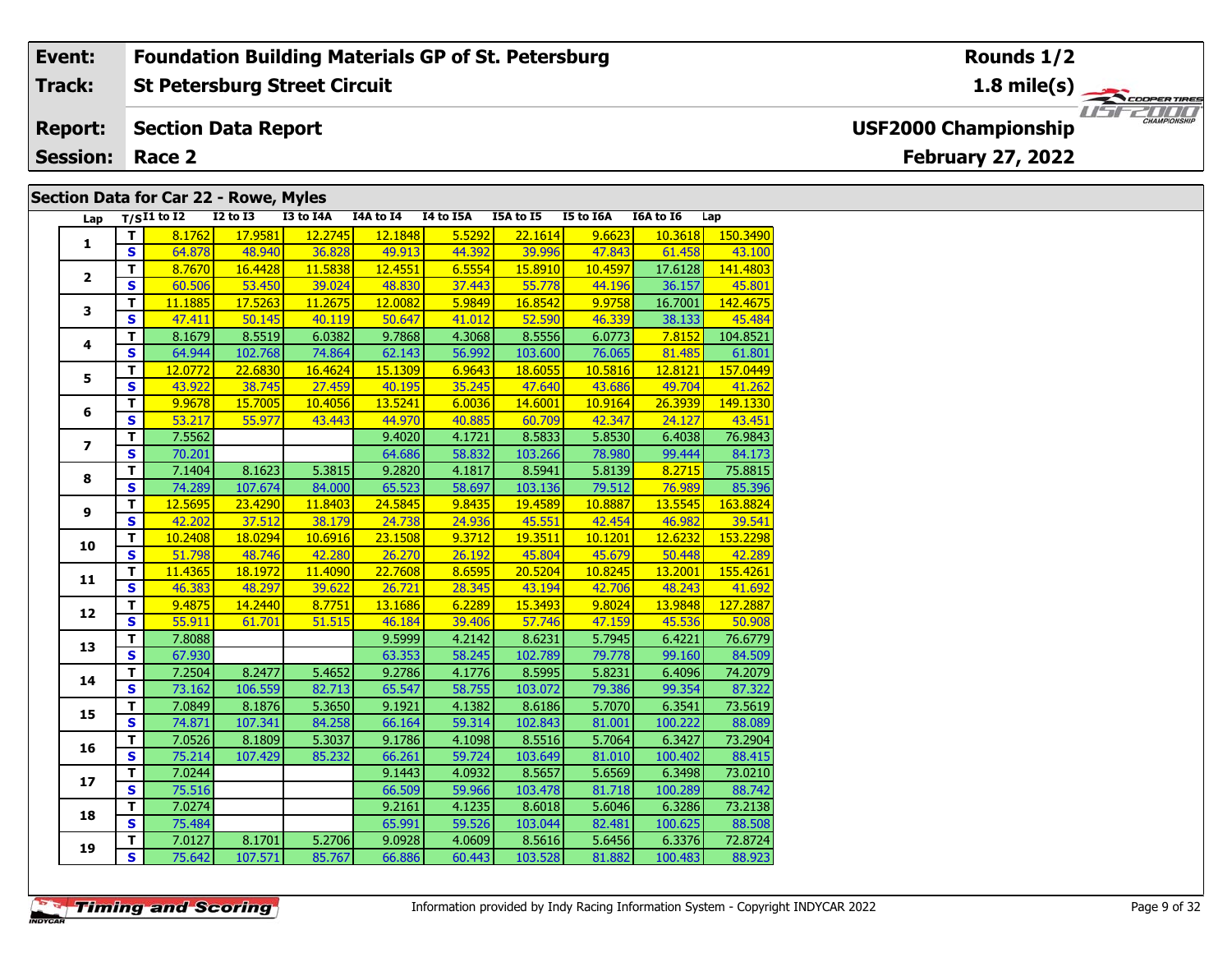| Event:                 | <b>Foundation Building Materials GP of St. Petersburg</b> | Rounds 1/2                                  |
|------------------------|-----------------------------------------------------------|---------------------------------------------|
| Track:                 | <b>St Petersburg Street Circuit</b>                       | $1.8 \text{ mile(s)}$                       |
| <b>Report:</b>         | Section Data Report                                       | CHAMPIONSHIP<br><b>USF2000 Championship</b> |
| <b>Session: Race 2</b> |                                                           | <b>February 27, 2022</b>                    |
|                        |                                                           |                                             |

# **Section Data for Car 22 - Rowe, Myles**

| Lap | $T/SI1$ to $I2$ | <b>I2 to I3</b> | I3 to I4A | I4A to I4 | I4 to I5A | I5A to I5 | I5 to I6A | <b>I6A to I6</b> | Lan     |
|-----|-----------------|-----------------|-----------|-----------|-----------|-----------|-----------|------------------|---------|
| 20  | 6.9048          |                 |           | 9.1563    | 4.1088    | 8.5849    | 5.6045    | 6.3394           | 72.8112 |
|     | 76.824          |                 |           | 66.422    | 59.739    | 103.247   | 82.482    | 100.454          | 88.997  |
| 21  | 18.8883         | 15.0453         | 9.0332    |           |           |           |           |                  |         |
|     | 28.084          | 58.414          | 50.043    |           |           |           |           |                  |         |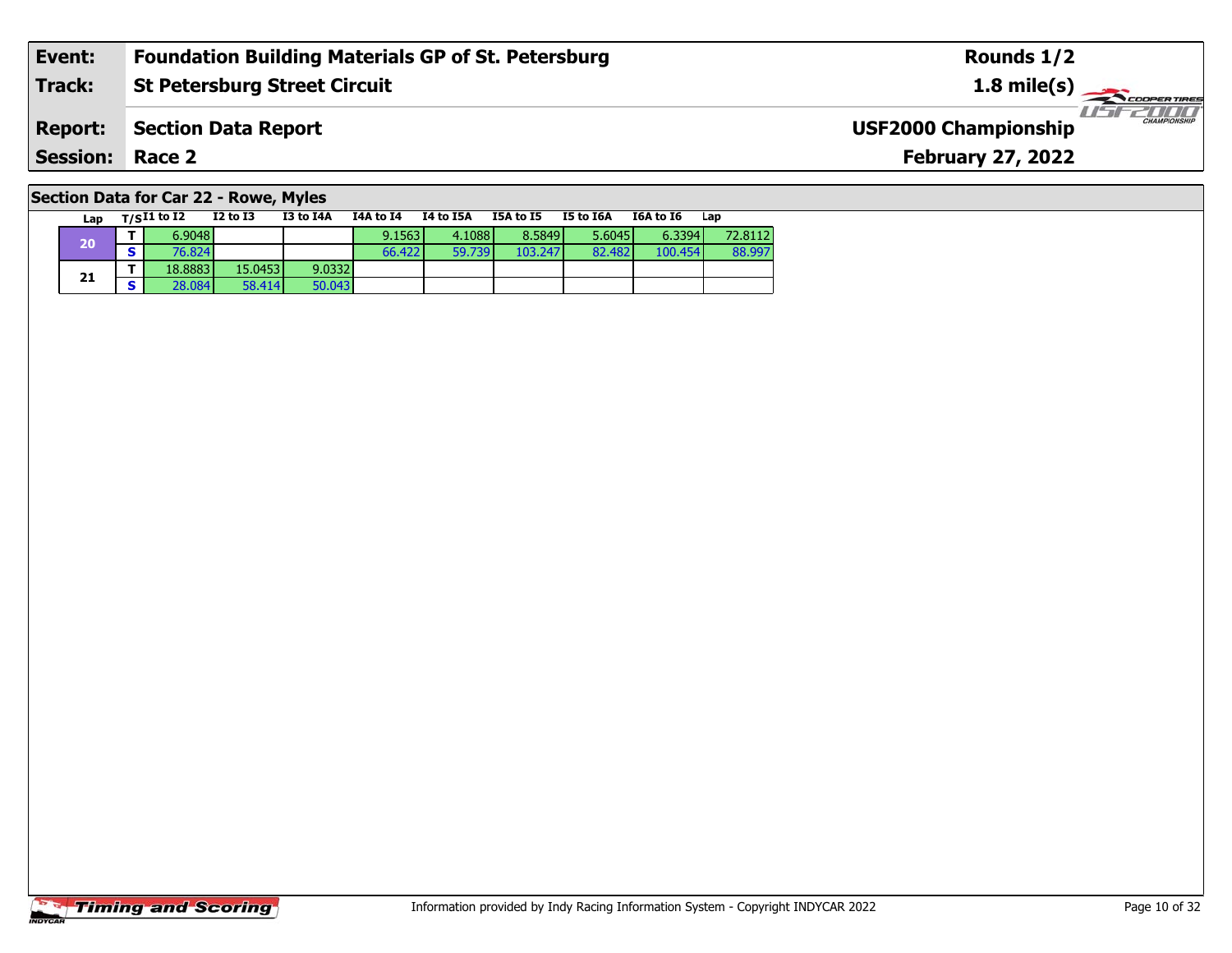#### **Event: Foundation Building Materials GP of St. Petersburg Rounds 1/2St Petersburg Street Circuit 1.8 mile(s) Track:** THE COOPERTIRES **Section Data Report USF2000 Championship Report: February 27, 2022 Session: Race 2 Section Data for Car 23 - Denmark, Jace**

| Lap                     |                         | $T/SI1$ to I2 | <b>I2 to I3</b> | <b>I3 to I4A</b> | I4A to I4 | I4 to I5A | I5A to I5 | <b>I5 to I6A</b> | I6A to I6 | Lap      |
|-------------------------|-------------------------|---------------|-----------------|------------------|-----------|-----------|-----------|------------------|-----------|----------|
|                         | T.                      | 13.2106       | 18.6968         | 11.9311          | 13.0389   | 6.0413    | 20.9930   | 10.2620          | 11.0102   | 147.1996 |
| 1                       | S.                      | 40.154        | 47.006          | 37.888           | 46.644    | 40.629    | 42.222    | 45.047           | 57.839    | 44.022   |
|                         | т                       | 11.5435       | 16.9410         | 10.9068          | 12.7217   | 6.4144    | 17.0501   | 11.1960          | 19.1761   | 144.0069 |
| $\overline{\mathbf{2}}$ | $\mathbf{s}$            | 45.953        | 51.878          | 41.446           | 47.807    | 38.266    | 51.986    | 41.289           | 33.209    | 44.998   |
|                         | T.                      | 13.4532       | 17.2285         | 11.0496          | 12.6284   | 5.6664    | 17.1352   | 10.6387          | 18.9171   | 143.1915 |
| 3                       | $\overline{\mathbf{s}}$ | 39.430        | 51.012          | 40.911           | 48.160    | 43.318    | 51.728    | 43.452           | 33.664    | 45.254   |
|                         | T                       | 7.9854        | 8.3420          | 5.5732           | 9.4524    | 4.1449    | 8.7213    | 5.8649           | 8.5065    | 104.8049 |
| 4                       | $\mathbf{s}$            | 66.428        | 105.354         | 81.111           | 64.342    | 59.218    | 101.632   | 78.820           | 74.863    | 61.829   |
|                         | T                       | 12.0066       | 22.7354         | 15.8064          | 16.0693   | 6.9283    | 18.3899   | 10.2924          | 13.2505   | 156.9772 |
| 5                       | $\mathbf{s}$            | 44.180        | 38.656          | 28.599           | 37.847    | 35.428    | 48.198    | 44.914           | 48.060    | 41.280   |
|                         | T                       | 9.3546        | 16.6625         | 9.8168           | 14.1244   | 5.9941    | 14.5170   | 11.3043          | 26.3029   | 149.4310 |
| 6                       | S                       | 56.705        | 52.745          | 46.048           | 43.059    | 40.949    | 61.057    | 40.894           | 24.211    | 43.364   |
|                         | т                       | 7.6068        | 8.2982          | 5.3049           | 9.3506    | 4.1423    | 8.6412    | 5.7707           | 6.3893    | 77.0660  |
| 7                       | $\overline{\mathbf{s}}$ | 69.734        | 105.910         | 85.213           | 65.042    | 59.256    | 102.574   | 80.107           | 99.669    | 84.084   |
|                         | T.                      | 7.1706        | 8.2306          | 5.2935           | 9.2613    | 4.2175    | 8.7353    | 5.6577           | 8.4876    | 76.1051  |
| 8                       | $\mathbf s$             | 73.976        | 106.780         | 85.396           | 65.669    | 58.199    | 101.469   | 81.707           | 75.029    | 85.145   |
|                         | T.                      | 12.6373       | 22.9680         | 12.3077          | 23.8463   | 10.4113   | 19.5988   | 10.7634          | 13.6561   | 163.9912 |
| 9                       | $\mathbf{s}$            | 41.975        | 38.265          | 36.729           | 25.504    | 23.576    | 45.225    | 42.949           | 46.633    | 39.514   |
|                         | T                       | 10.3854       | 17.6838         | 10.9523          | 22.9301   | 9.5564    | 19.5098   | 9.6392           | 12.9393   | 153.1292 |
| 10                      | $\mathbf{s}$            | 51.077        | 49.699          | 41.274           | 26.523    | 25.685    | 45.432    | 47.958           | 49.216    | 42.317   |
| 11                      | T                       | 11.6413       | 17.9532         | 11.2869          | 22.4284   | 9.1977    | 20.2247   | 11.2506          | 13.0073   | 155.4730 |
|                         | $\mathbf{s}$            | 45.567        | 48.953          | 40.050           | 27.117    | 26.687    | 43.826    | 41.089           | 48.959    | 41.679   |
| 12                      | T.                      | 9.7649        | 14.3780         | 8.7263           | 13.2937   | 6.2273    | 15.4698   | 9.8338           | 14.1807   | 127.6570 |
|                         | $\overline{\mathbf{s}}$ | 54.323        | 61.126          | 51.803           | 45.750    | 39.416    | 57.296    | 47.009           | 44.907    | 50.761   |
| 13                      | T                       | 8.1048        | 8.6015          | 5.7126           | 9.6445    | 4.2167    | 8.6519    | 5.8626           | 6.3827    | 77.7488  |
|                         | $\mathbf{s}$            | 65.449        | 102.176         | 79.131           | 63.060    | 58.210    | 102.447   | 78.851           | 99.773    | 83.345   |
| 14                      | $\overline{\mathsf{r}}$ | 7.3400        | 8.2268          | 5.4713           | 9.3825    | 4.1395    | 8.6113    | 5.7258           | 6.3648    | 74.3665  |
|                         | $\overline{\mathbf{s}}$ | 72.269        | 106.829         | 82.621           | 64.821    | 59.296    | 102.930   | 80.735           | 100.053   | 87.136   |
| 15                      | T                       | 7.2151        | 8.2154          | 5.3688           | 9.1582    | 4.1332    | 8.6716    | 5.6999           | 6.3649    | 73.7464  |
|                         | $\overline{\mathbf{s}}$ | 73.520        | 106.978         | 84.199           | 66.408    | 59.386    | 102.215   | 81.102           | 100.052   | 87.869   |
| 16                      | T                       | 7.1346        | 8.1858          | 5.3433           | 9.0949    | 4.0683    | 8.5802    | 5.6546           | 6.3635    | 73.2931  |
|                         | $\overline{\mathbf{s}}$ | 74.350        | 107.364         | 84.600           | 66.871    | 60.333    | 103.303   | 81.752           | 100.074   | 88.412   |
| 17                      | T.                      | 7.0260        |                 |                  | 9.1281    | 4.0657    | 8.5564    | 5.6424           | 6.3291    | 73.0051  |
|                         | $\overline{\mathbf{s}}$ | 75.499        |                 |                  | 66.627    | 60.372    | 103.591   | 81.928           | 100.617   | 88.761   |
| 18                      | T                       | 6.9927        |                 |                  | 9.0572    | 4.0983    | 8.6059    | 5.5837           | 6.2878    | 72.8331  |
|                         | $\overline{\mathbf{s}}$ | 75.858        |                 |                  | 67.149    | 59.892    | 102.995   | 82.790           | 101.278   | 88.971   |
| 19                      | T                       | 6.9772        | 8.1382          | 5.3102           | 9.0241    | 4.1491    | 8.6145    | 5.6205           | 6.3023    | 72.9653  |
|                         | $\overline{\mathbf{s}}$ | 76.027        | 107.992         | 85.128           | 67.395    | 59.159    | 102.892   | 82.248           | 101.045   | 88.809   |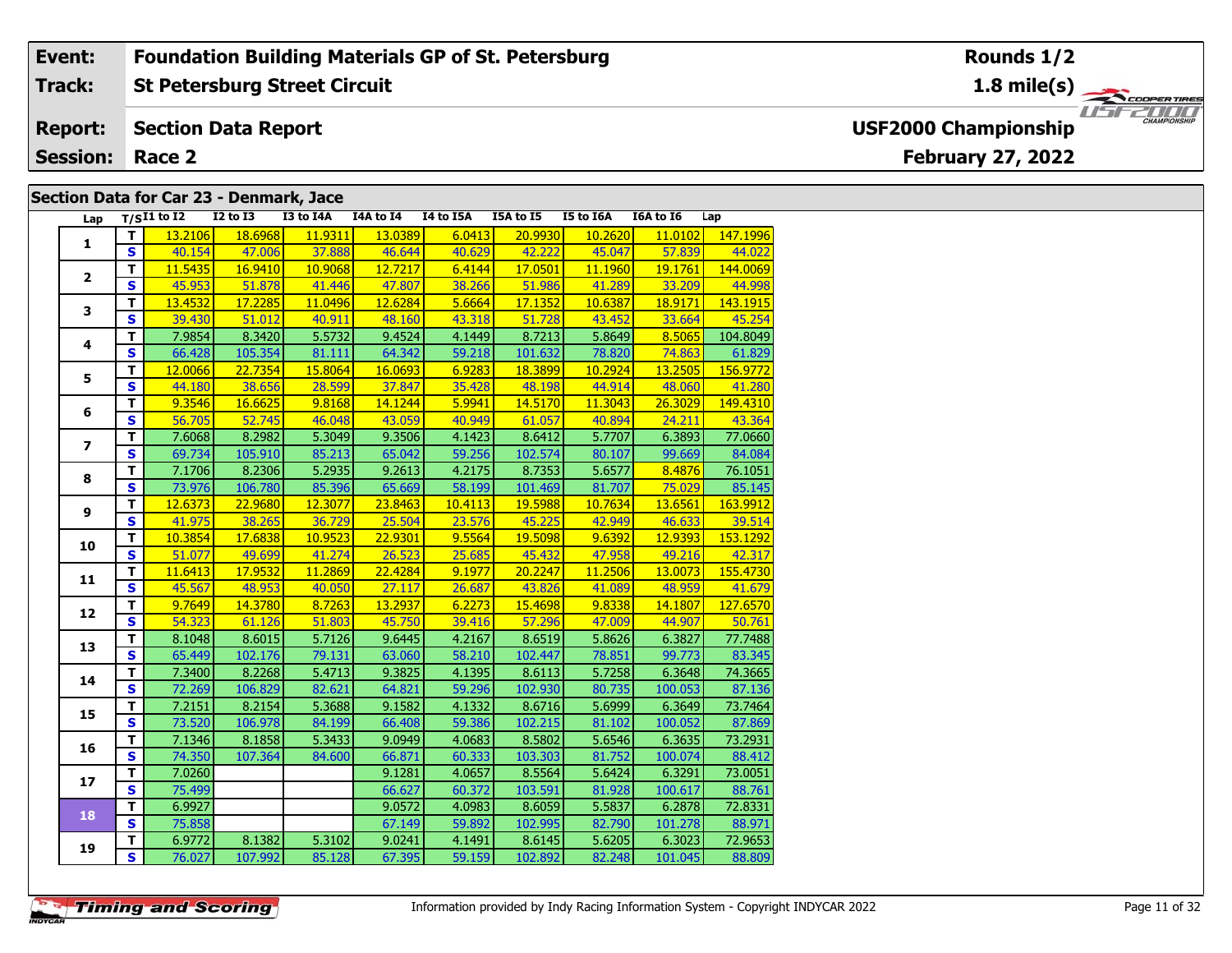| Event:                 | <b>Foundation Building Materials GP of St. Petersburg</b> | Rounds 1/2                                         |
|------------------------|-----------------------------------------------------------|----------------------------------------------------|
| Track:                 | <b>St Petersburg Street Circuit</b>                       | $1.8 \text{ mile(s)}$                              |
| <b>Report:</b>         | Section Data Report                                       | <b>CHAMPIONSHIP</b><br><b>USF2000 Championship</b> |
| <b>Session: Race 2</b> |                                                           | <b>February 27, 2022</b>                           |
|                        |                                                           |                                                    |

# **Section Data for Car 23 - Denmark, Jace**

| Lap | $T/SI1$ to $I2$ | $I2$ to $I3$ | I3 to I4A | I4A to I4 | <b>I4 to I5A</b> | I5A to I5 | I5 to I6A | I6A to I6 | Lap     |
|-----|-----------------|--------------|-----------|-----------|------------------|-----------|-----------|-----------|---------|
| 20  | 7.0426          | 8.1613       | 5.2363    | 9.0573    | 4.1168           | 8.5830    | 5.6551    | 6.3137    | 73.0496 |
|     | 75.321          | 107.687      | 86.329    | 67.148    | 59.623           | 103.270   | 81.744    | 100.863   | 88,707  |
| 21  | 11.0466         | 12.5599      | 8.7019    | 16.8349   |                  |           |           |           |         |
|     | 48.020          | 69.974       | 51.948    | 36.126    |                  |           |           |           |         |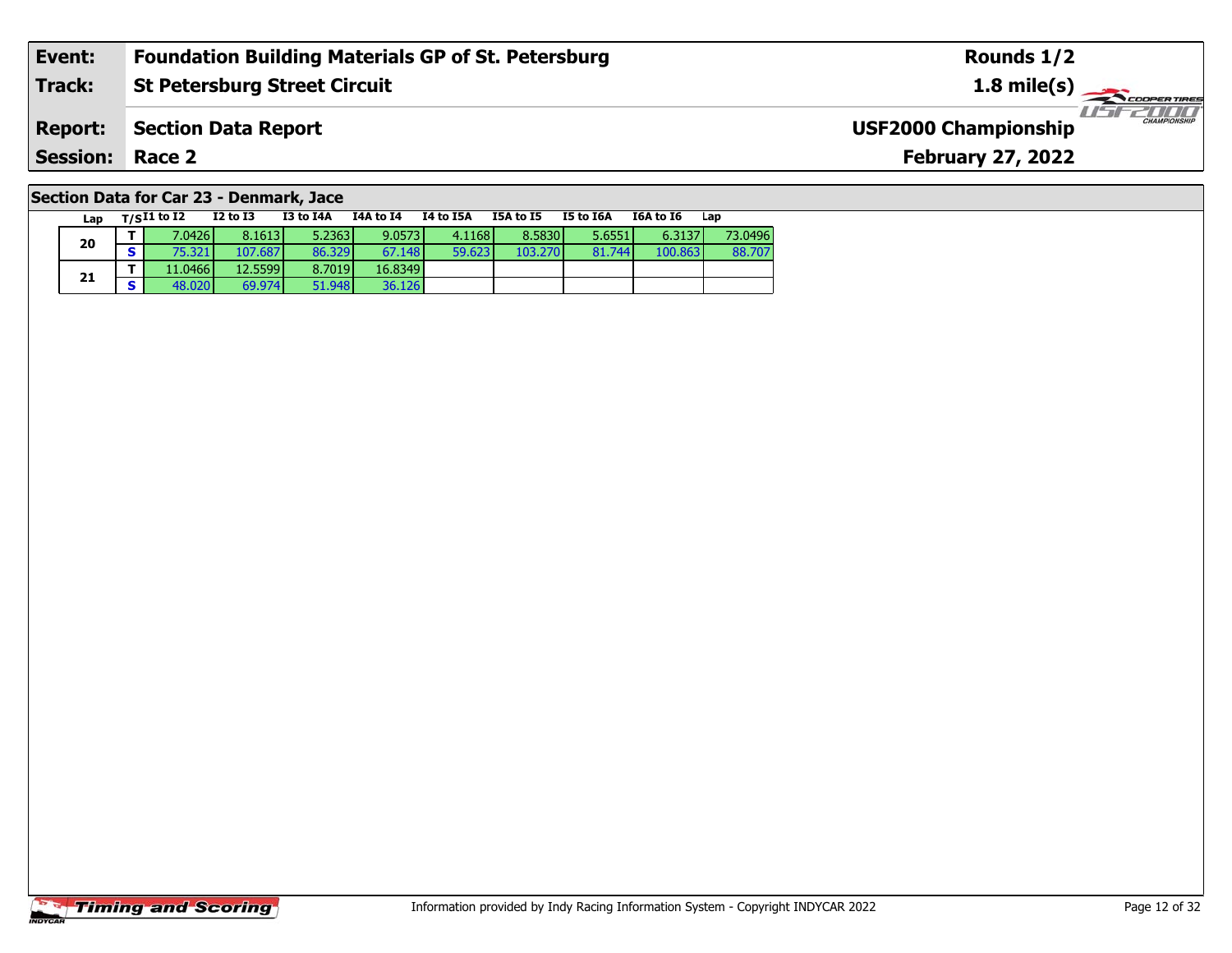#### **Event:Foundation Building Materials GP of St. Petersburg**

#### **St Petersburg Street Circuit Track:**

#### **Section Data Report Report:**

**Session: Race 2**

# **Section Data for Car 3 - Jones, Jagger (R)**

| Lap            |              | T/SSF to I1 | <b>I1 to I2</b> | <b>I2 to I3</b> | I3 to I4A | I4A to I4 | I4 to I5A | I5A to I5 | I5 to I6A | <b>I6A to I6</b> | Lap      | PO to SF |
|----------------|--------------|-------------|-----------------|-----------------|-----------|-----------|-----------|-----------|-----------|------------------|----------|----------|
|                | $\mathbf{T}$ | 7.4419      | 9.4740          | 18.2365         | 12.6881   | 12.3879   | 6.1395    | 21.2023   | 9.6350    | 10.7797          | 149.2007 | 150.0707 |
| $\mathbf{1}$   | $\mathbf{s}$ | 62.942      | 55.991          | 48.193          | 35.628    | 49.095    | 39.980    | 41.805    | 47.978    | 59.076           | 43.431   | 38.441   |
|                | T            | 6.6547      | 9.7148          | 17.3895         | 11.9122   | 11.8279   | 7.6606    | 15.8857   | 10.1127   | 18.5005          | 142.6492 |          |
| $\mathbf{2}$   | S            | 70.388      | 54.603          | 50.540          | 37.948    | 51.419    | 32.041    | 55.796    | 45.712    | 34.422           | 45.426   |          |
|                | т            | 10.5509     | 12.1455         | 17.3585         | 11.5969   | 11.9388   | 6.0137    | 16.7630   | 10.2027   | 17.4035          | 142.5085 |          |
| 3              | S            | 44.395      | 43.675          | 50.630          | 38.980    | 50.942    | 40.816    | 52.876    | 45.309    | 36.591           | 45.471   |          |
|                | T            |             | 8.5046          | 8.6796          | 5.9044    | 10.1305   | 4.3570    | 8.7305    | 6.2022    | 8.1770           | 107.0043 |          |
| 4              | $\mathbf{s}$ |             | 62.373          | 101.256         | 76.561    | 60.035    | 56.336    | 101.525   | 74.534    | 77.879           | 60.558   |          |
| 5              | т            | 11.9322     | 12.7324         | 21.8666         | 16.9483   | 15.1838   | 6.5715    | 18.3059   | 10.6364   | 12.9825          | 157.1480 |          |
|                | S            | 39.256      | 41.662          | 40.192          | 26.672    | 40.055    | 37.351    | 48.420    | 43.461    | 49.052           | 41.235   |          |
| 6              | T            |             | 9.9049          | 15.6037         | 11.3671   | 12.6693   | 5.8036    | 14.6562   | 11.0393   | 26.1262          | 147.9716 |          |
|                | $\mathbf{s}$ |             | 53.555          | 56.324          | 39.768    | 48.004    | 42.293    | 60.477    | 41.875    | 24.375           | 43.792   |          |
| $\overline{ }$ | т            | 3.8235      | 7.7010          | 8.3230          | 5.5138    | 9.5194    | 4.2749    | 8.7164    | 5.8063    | 6.3854           | 77.3287  |          |
|                | $\mathbf{s}$ | 122.508     | 68.881          | 105.595         | 81.984    | 63.889    | 57.418    | 101.689   | 79.616    | 99.730           | 83.798   |          |
| 8              | $\mathbf{T}$ |             | 7.1202          | 8.2428          | 5.3068    | 9.2837    | 4.1650    | 8.6055    | 5.9126    | 8.2362           | 75.8817  |          |
|                | $\mathbf{s}$ |             | 74.500          | 106.622         | 85.182    | 65.511    | 58.933    | 103.000   | 78.184    | 77.319           | 85.396   |          |
| 9              | т            |             | 12.3094         | 23.8900         | 11.8361   | 24.8278   | 9.7941    | 18.9950   | 10.8714   | 13.5142          | 163.6985 |          |
|                | S            |             | 43.093          | 36.788          | 38.192    | 24.496    | 25.061    | 46.663    | 42.522    | 47.122           | 39.585   |          |
| 10             | т            | 9.4143      | 10.2013         | 17.9658         | 10.5201   | 23.7181   | 9.2074    | 19.2550   | 9.8626    | 12.7239          | 153.3150 |          |
|                | S            | 49.755      | 51.999          | 48.919          | 42.970    | 25.642    | 26.658    | 46.033    | 46.871    | 50.049           | 42.266   |          |
| 11             | т            | 10.1748     | 11.2159         | 18.3643         | 11.3478   | 23.4847   | 8.4360    | 20.1340   | 10.7461   | 13.1366          | 155.4153 |          |
|                | S            | 46.036      | 47.295          | 47.857          | 39.836    | 25.897    | 29.096    | 44.023    | 43.018    | 48.477           | 41.695   |          |
| 12             | T            |             | 9.0422          | 14.2731         | 8.5543    | 13.3144   | 6.1780    | 15.3023   | 9.8133    | 13.6855          | 126.8730 |          |
|                | $\mathbf{s}$ |             | 58.664          | 61.575          | 52.844    | 45.678    | 39.730    | 57.924    | 47.107    | 46.532           | 51.075   |          |
| 13             | T            |             | 7.6585          | 8.6937          | 5.7228    | 9.6570    | 4.2946    | 8.6219    | 5.9260    | 6.4163           | 77.5380  |          |
|                | S            |             | 69.264          | 101.092         | 78.990    | 62.978    | 57.154    | 102.804   | 78.008    | 99.250           | 83.572   |          |
| 14             | T.           |             | 7.2506          | 8.2485          | 5.4687    | 9.3660    | 4.2075    | 8.6436    | 6.0241    | 6.4697           | 74.7356  |          |
|                | $\mathbf{s}$ |             | 73.160          | 106.548         | 82.660    | 64.935    | 58.337    | 102.546   | 76.737    | 98.431           | 86.706   |          |
| 15             | $\mathbf T$  |             | 7.1956          | 8.2435          | 5.2790    | 9.2066    | 4.1481    | 8.6535    | 5.6523    | 6.3380           | 73.6946  |          |
|                | $\mathbf{s}$ |             | 73.719          | 106.613         | 85.631    | 66.059    | 59.173    | 102.428   | 81.785    | 100.476          | 87.930   |          |
| 16             | T            |             | 7.0707          | 8.2034          | 5.2779    | 9.1859    | 4.1835    | 8.6261    | 5.6344    | 6.3410           | 73.4548  |          |
|                | $\mathbf{s}$ |             | 75.022          | 107.134         | 85.649    | 66.208    | 58.672    | 102.754   | 82.045    | 100.429          | 88.218   |          |
| 17             | T.           |             | 7.0019          | 8.1549          | 5.2536    | 9.1558    | 4.2028    | 8.5759    | 5.5871    | 6.3123           | 73.0653  |          |
|                | $\mathbf{s}$ |             | 75.759          | 107.771         | 86.045    | 66.426    | 58.403    | 103.355   | 82.739    | 100.885          | 88.688   |          |
| 18             | T.           |             | 7.2305          | 8.2384          | 5.3028    | 9.2323    | 4.1657    | 8.6302    | 5.6324    | 6.3067           | 73.7033  |          |
|                | $\mathbf{s}$ |             | 73.363          | 106.679         | 85.247    | 65.875    | 58.923    | 102.705   | 82.074    | 100.975          | 87.920   |          |
| 19             | T            |             | 6.9921          | 8.1976          | 5.2696    | 9.2139    | 4.1346    | 8.5589    | 5.5701    | 6.3045           | 73.1031  |          |
|                | $\mathbf{s}$ |             | 75.865          | 107.210         | 85.784    | 66.007    | 59.366    | 103.560   | 82.992    | 101.010          | 88.642   |          |

**Rounds 1/2**

**1.8 mile(s)**

**February 27, 2022**

**USF2000 Championship**

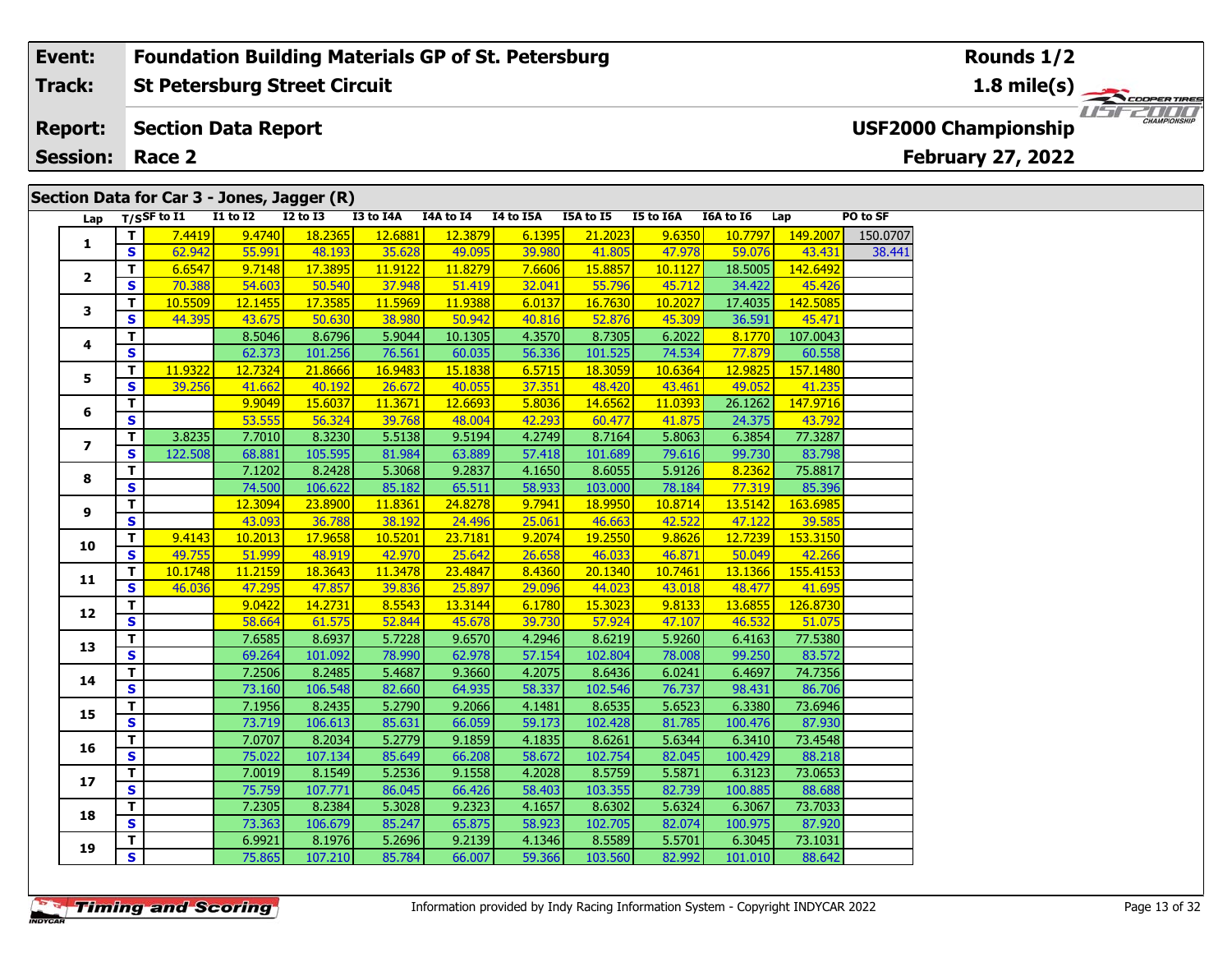#### **Event: Foundation Building Materials GP of St. Petersburg Rounds 1/2St Petersburg Street Circuit 1.8 mile(s) Track:** THE COOPERTIRES **Report: Section Data Report USF2000 Championship February 27, 2022 Session: Race 2**

### **Section Data for Car 3 - Jones, Jagger (R)**

|    | Lap | $T/S$ SF to $I1$ | <b>I1 to I2</b> | $I2$ to $I3$ | I3 to I4A | I4A to I4 | I4 to I5A | I5A to I5 | I5 to I6A | <b>I6A to I6</b> | Lap     | PO to SF |
|----|-----|------------------|-----------------|--------------|-----------|-----------|-----------|-----------|-----------|------------------|---------|----------|
|    | 20  |                  | 6.9444          | 8.1456       | 5.3064    | 9.1712    | 4.1564    | 8.5541    | 5.6358    | 6.3141           | 72,9922 |          |
|    |     |                  | 76.386          | 107.894      | 85.189    | 66.314    | 59.055    | 103.619   | 82.024    | 100.857          | 88.777  |          |
|    |     |                  | 10.6126         | 12.3456      | 7,7827    |           |           |           |           |                  |         |          |
| 21 |     |                  | 49.983          | 71.188       | 58.083    |           |           |           |           |                  |         |          |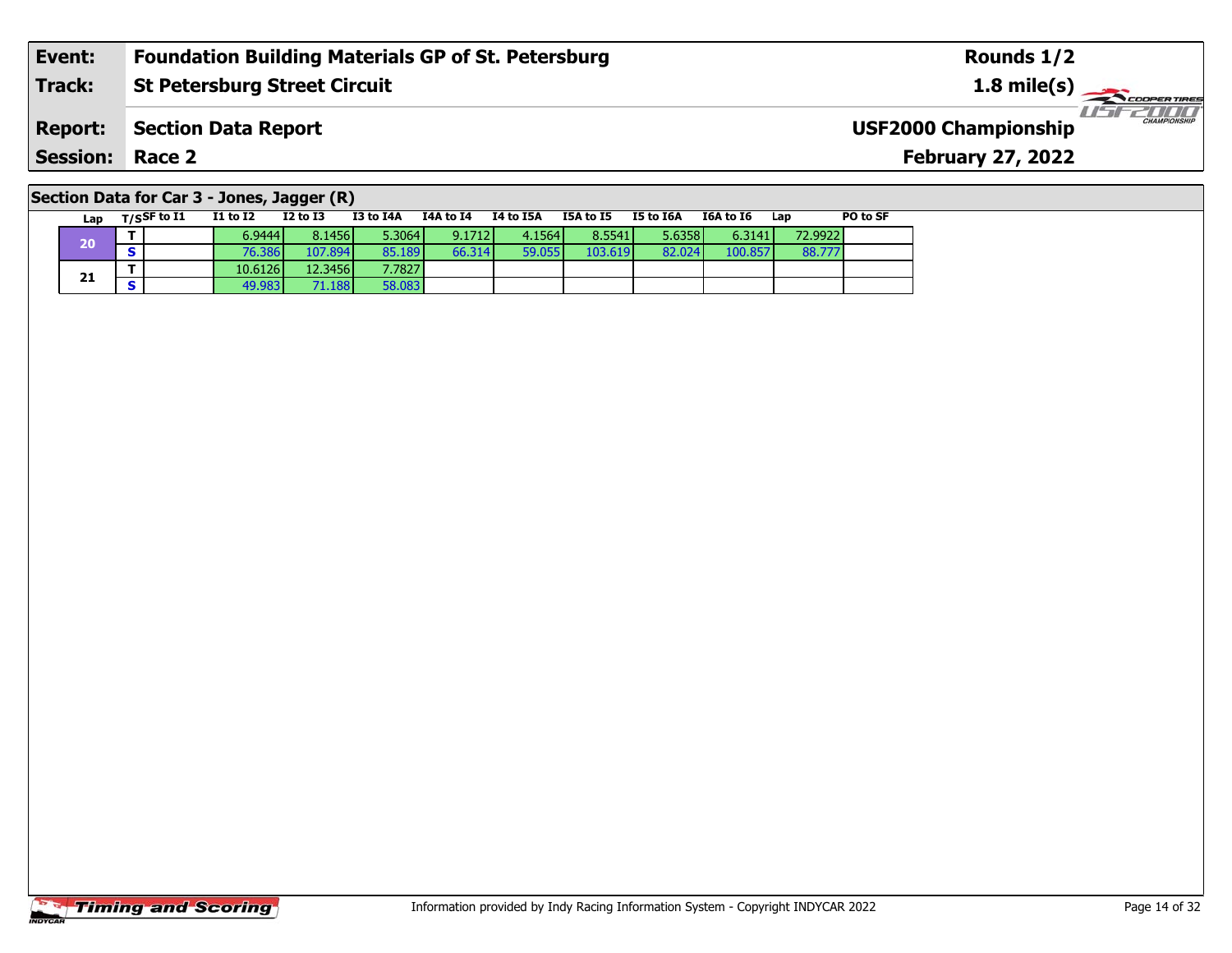| Event:          | <b>Foundation Building Materials GP of St. Petersburg</b> | Rounds 1/2                                         |
|-----------------|-----------------------------------------------------------|----------------------------------------------------|
| Track:          | <b>St Petersburg Street Circuit</b>                       | $1.8 \text{ mile(s)}$                              |
| <b>Report:</b>  | Section Data Report                                       | <b>CHAMPIONSHIP</b><br><b>USF2000 Championship</b> |
| <b>Session:</b> | Race 2                                                    | <b>February 27, 2022</b>                           |
|                 |                                                           |                                                    |

# **Section Data for Car 30 - Andersson, Viktor (R)**

| Lap | $T/SI2$ to I3 | I3 to I4A | <b>I4A to I4</b> | I4 to I5A | <b>I5A to I5</b> | <b>I5 to I6A</b> | <b>I6A to 16</b> |
|-----|---------------|-----------|------------------|-----------|------------------|------------------|------------------|
|     | 17.5541       | 16.2372   | 101.1932         | 705       |                  | 8046             |                  |
|     | 50.066        | 27.8401   | 6.010            |           | .802             |                  |                  |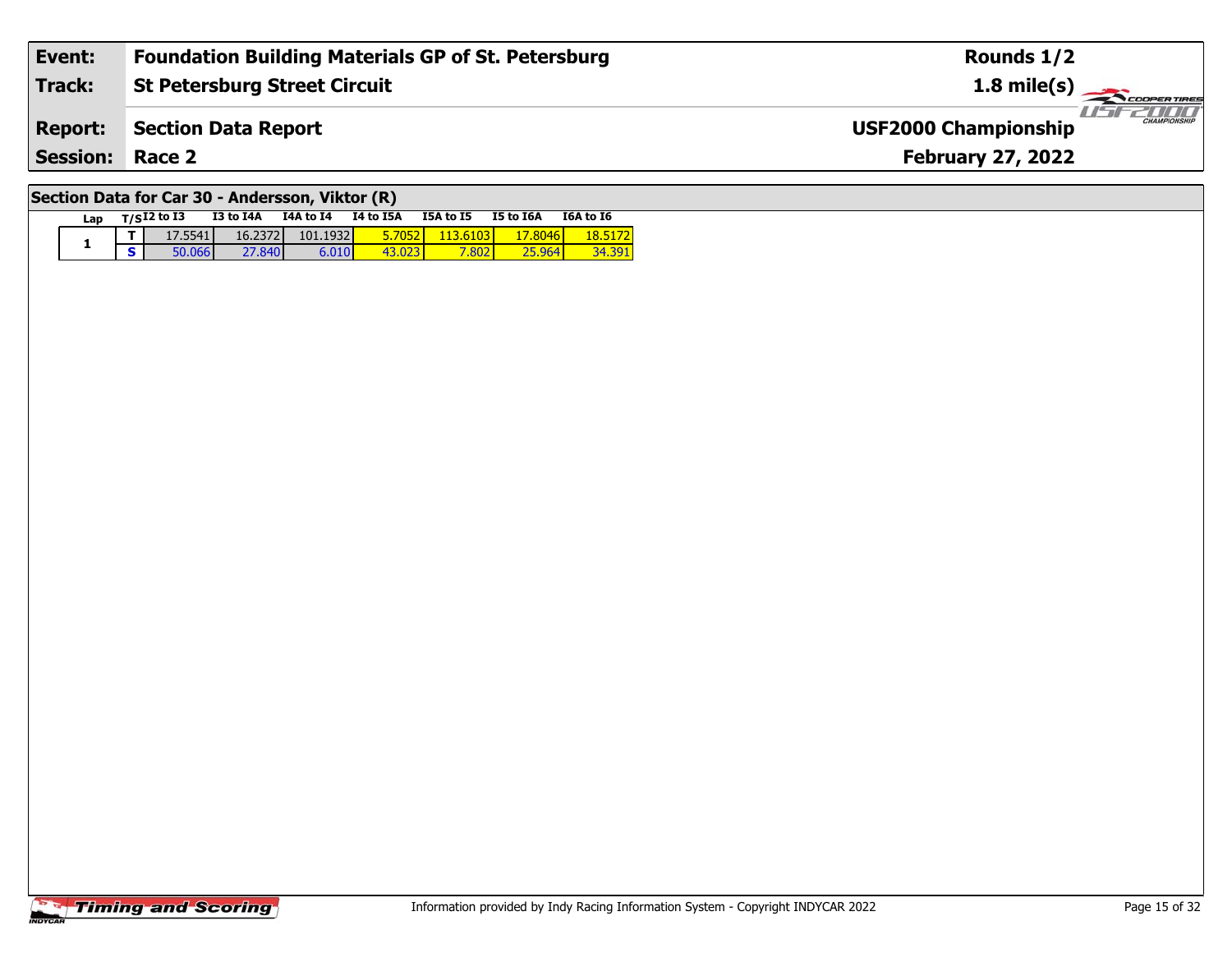### **Event: Foundation Building Materials GP of St. Petersburg Rounds 1/2St Petersburg Street Circuit 1.8 mile(s) Track:** THE COOPER TIRES **Report: Section Data Report USF2000 Championship February 27, 2022 Session: Race 2 Section Data for Car 32 - Weir, Christian**

| Lap            |   | $T/SI1$ to I2 | $I2$ to $I3$ | I3 to I4A | I4A to I4 | I4 to I5A | I5A to I5 | I5 to I6A | <b>I6A to I6</b> | Lap      |
|----------------|---|---------------|--------------|-----------|-----------|-----------|-----------|-----------|------------------|----------|
|                | т | 8.1267        | 21.2792      | 7.0484    | 10.1252   | 4.5757    | 23.2499   | 9.0088    | 10.9070          | 153.7328 |
| 1              | S | 65.273        | 41.302       | 64.134    | 60.066    | 53.643    | 38.123    | 51.313    | 58.386           | 42.151   |
|                | т | 7.9167        | 14.8506      | 10.5372   | 13.7210   | 4.7776    | 15.5440   | 9.0999    | 16.0862          | 137.9836 |
| $\overline{2}$ | s | 67.005        | 59.180       | 42,900    | 44.325    | 51.376    | 57.023    | 50.800    | 39.588           | 46.962   |
| 3              | т | 10.4812       | 18.0343      | 11.4910   | 13.2643   | 4.4476    | 16.2910   | 9.5403    | 14.2098          | 142,0377 |
|                | S | 50.610        | 48.733       | 39.339    | 45.851    | 55.188    | 54.408    | 48.455    | 44.815           | 45.622   |
| 4              | т | 8.7207        | 8.9939       | 5.9656    | 10.1910   | 4.3011    | 8.6931    | 6.3819    | 8.4590           | 106.4994 |
|                | S | 60.827        | 97.718       | 75.775    | 59.678    | 57.068    | 101.962   | 72.435    | 75.283           | 60.845   |
| 5              | т | 12.3241       | 22.6747      | 17.7967   | 14.6867   | 6.0230    | 17.8559   | 10.5853   | 13.1472          | 157.8145 |
|                | S | 43.042        | 38.760       | 25,401    | 41.410    | 40.753    | 49.640    | 43.671    | 48.438           | 41.061   |
| 6              | т | 10.2136       | 17.3802      | 10.5961   | 11.7722   | 5.1638    | 15.0830   | 10.3738   | 25.7105          | 147.1060 |
|                | S | 51.936        | 50.567       | 42.661    | 51.663    | 47.534    | 58.766    | 44.562    | 24.769           | 44.050   |
| 7              | т | 7.7883        | 8.3234       | 5.6527    | 9.6657    | 4.3098    | 8.6431    | 6.0027    | 6.3909           | 77.5779  |
|                | S | 68.109        | 105.589      | 79.970    | 62.922    | 56.953    | 102.552   | 77.011    | 99.645           | 83.529   |
| 8              | т | 7.5231        | 8.1998       | 5.7993    | 10.6173   |           |           |           |                  |          |
|                | S | 70.510        | 107.181      | 77.948    | 57.282    |           |           |           |                  |          |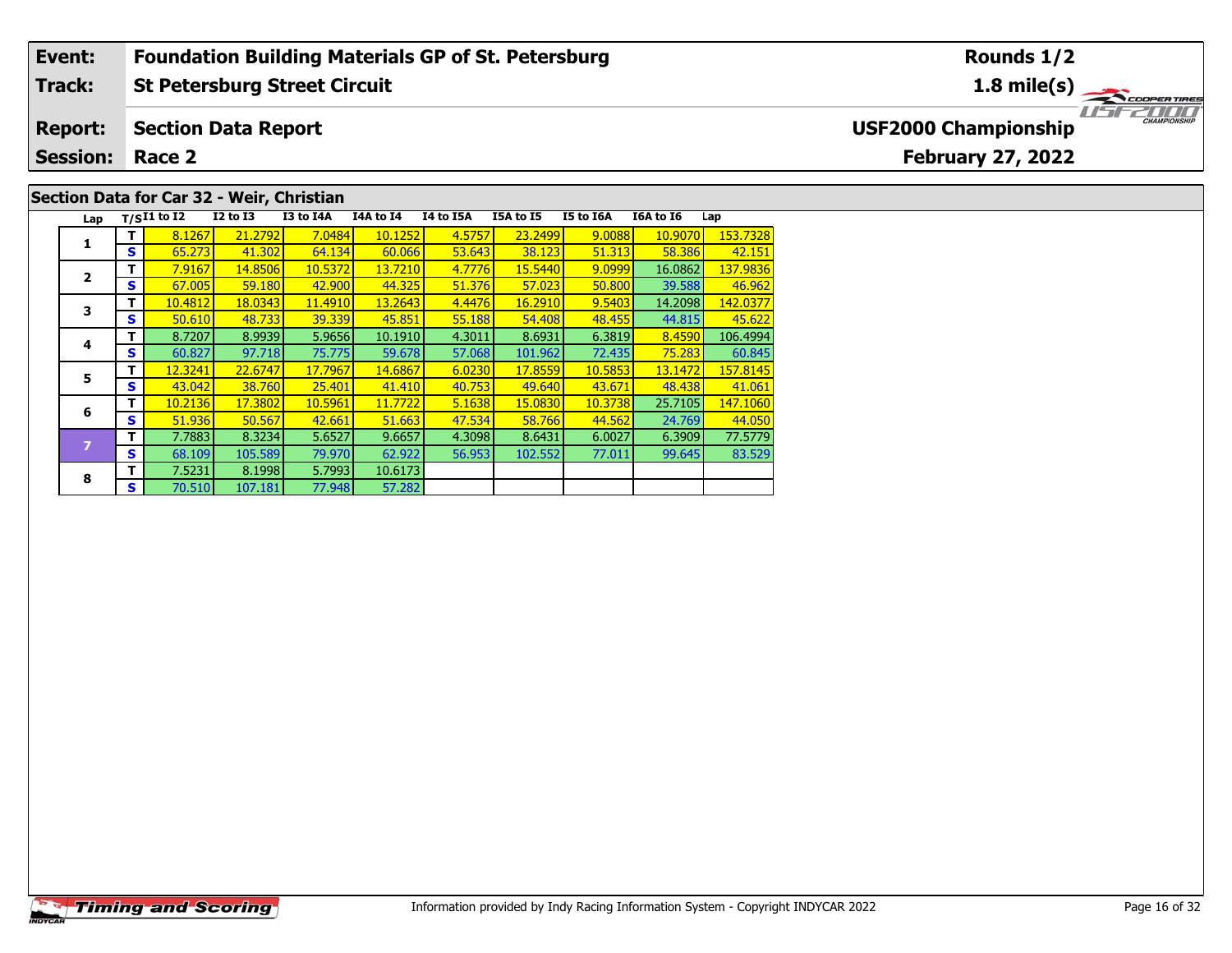### **Event: Foundation Building Materials GP of St. Petersburg Rounds 1/2St Petersburg Street Circuit 1.8 mile(s) Track:** THE COOPER TIRES **USF2000 Championship Report: Section Data Report February 27, 2022 Session: Race 2 Section Data for Car 33 - Kohlbecker, Spike**

| Lap                      |                         | $T/SI1$ to $I2$ | $\overline{12}$ to $\overline{13}$ | I3 to I4A | I4A to I4 | I4 to I5A | I5A to I5 | <b>I5 to I6A</b> | <b>I6A to I6</b> | Lap      |
|--------------------------|-------------------------|-----------------|------------------------------------|-----------|-----------|-----------|-----------|------------------|------------------|----------|
| 1                        | $\mathbf{T}$            | 8.5357          | 17.6141                            | 12.3686   | 11.1708   | 5.1118    | 23.7200   | 8.8970           | 10.9217          | 153.7303 |
|                          | S                       | 62.145          | 49.895                             | 36.548    | 54.444    | 48.017    | 37.368    | 51.958           | 58.308           | 42.152   |
|                          | T                       | 9.4693          | 17.5994                            | 10.1252   | 13.2901   | 4.9809    | 16.4015   | 9.1130           | 16.2000          | 138.3270 |
| $\overline{2}$           | $\overline{\mathbf{s}}$ | 56.018          | 49.937                             | 44.646    | 45.762    | 49.279    | 54.042    | 50.727           | 39.310           | 46.846   |
|                          | T                       | 10.8274         | 18.2045                            | 11.3686   | 13.2355   | 4.5311    | 16.2025   | 9.4842           | 14.4685          | 141.9715 |
| 3                        | $\overline{\mathbf{s}}$ | 48.992          | 48.277                             | 39.763    | 45.951    | 54.171    | 54.705    | 48.741           | 44.014           | 45.643   |
|                          | $\overline{\mathsf{T}}$ | 8.7707          |                                    |           | 10.8005   | 4.3428    | 8.7043    | 6.7455           | 9.1614           | 109.6428 |
| 4                        | S                       | 60.480          |                                    |           | 56.311    | 56.520    | 101.831   | 68.531           | 69.511           | 59.101   |
|                          | T.                      | 10.2809         | 23.8223                            | 17.8287   | 13.9900   | 5.9699    | 17.5386   | 11.2578          | 15.4684          | 161.1535 |
| 5                        | <b>S</b>                | 51.596          | 36.892                             | 25.355    | 43.473    | 41.115    | 50.538    | 41.062           | 41.169           | 40.210   |
|                          | $\mathbf{T}$            | 10.1261         | 14.9313                            | 10.8837   | 11.8616   | 4.5740    | 14.4905   | 10.2938          | 24.5153          | 142.7280 |
| 6                        | S                       | 52.385          | 58.860                             | 41.534    | 51.273    | 53.663    | 61.169    | 44.908           | 25.976           | 45.401   |
| $\overline{\phantom{a}}$ | $\overline{\mathsf{r}}$ | 7.9149          | 8.6158                             | 5.8919    | 9.7110    | 4.2861    | 8.5721    | 6.0733           | 6.4330           | 77.7195  |
|                          | S                       | 67.020          | 102.006                            | 76.723    | 62.628    | 57.268    | 103.401   | 76.116           | 98.992           | 83.377   |
| 8                        | T                       | 7.4788          | 8.3567                             | 5.5986    | 10.7287   | 5.4680    | 9.3712    | 6.6563           | 7.6706           | 80.3980  |
|                          | S                       | 70.928          | 105.169                            | 80.743    | 56.687    | 44.889    | 94.584    | 69.449           | 83.021           | 80.599   |
| 9                        | T.                      | 11.6538         | 24.3406                            | 11.7464   | 28.2050   | 7.7623    | 18.4639   | 10.5890          | 13.6985          | 160.6204 |
|                          | $\overline{\mathbf{s}}$ | 45.518          | 36.107                             | 38.484    | 21.563    | 31.621    | 48.005    | 43.656           | 46.488           | 40.344   |
| 10                       | T.                      | 9.5996          | 17.2121                            | 10.5635   | 27.4806   | 7.5224    | 17.5450   | 9.3241           | 13.1586          | 153.4312 |
|                          | <b>S</b>                | 55.258          | 51.061                             | 42.793    | 22.131    | 32.630    | 50.519    | 49.578           | 48.396           | 42.234   |
| 11                       | $\overline{\mathbf{T}}$ | 10.5002         | 16.9246                            | 11.2213   | 24.7749   | 8.6794    | 17.9417   | 10.7287          | 17.9341          | 160.4198 |
|                          | S                       | 50.519          | 51.928                             | 40.285    | 24.548    | 28.280    | 49.402    | 43.087           | 35.509           | 40.394   |
| 12                       | $\overline{\mathsf{T}}$ | 10.7234         | 10.7396                            | 9.1063    | 13.4519   | 4.8811    | 13.3672   | 8.6104           | 12.5258          | 118.8663 |
|                          | $\overline{\mathbf{s}}$ | 49.467          | 81.834                             | 49.641    | 45.212    | 50.287    | 66.309    | 53.688           | 50.841           | 54.515   |
| 13                       | $\overline{\mathbf{T}}$ | 7.4795          |                                    |           | 9.7004    | 4.3209    | 8.5707    | 6.2006           | 6.5096           | 77.4640  |
|                          | S                       | 70.921          |                                    |           | 62.697    | 56.806    | 103.418   | 74.553           | 97.828           | 83.652   |
| 14                       | T                       | 7.9986          | 8.5678                             | 5.5729    | 9.4740    | 4.2013    | 8.5488    | 5.9502           | 6.4075           | 75.9135  |
|                          | S.                      | 66.318          | 102.578                            | 81.115    | 64.195    | 58.423    | 103.683   | 77.690           | 99.386           | 85.360   |
| 15                       | T                       | 7.3288          | 8.3364                             | 5.5126    | 9.3267    | 4.1497    | 8.5485    | 5.8698           | 6.3849           | 74.6183  |
|                          | S                       | 72.379          | 105.425                            | 82.002    | 65.209    | 59.150    | 103.686   | 78.754           | 99.738           | 86.842   |
| 16                       | T                       | 7.2122          |                                    |           | 9.2289    | 4.1378    | 8.5429    | 5.7632           | 6.3821           | 73.9566  |
|                          | S                       | 73.550          |                                    |           | 65.900    | 59.320    | 103.754   | 80.211           | 99.782           | 87.619   |
| 17                       | $\mathbf{T}$            | 7.1607          | 8.2048                             | 5.3703    | 9.2642    | 4.2003    | 8.5209    | 5.8069           | 6.3548           | 73.8530  |
|                          | $\overline{\mathbf{s}}$ | 74.079          | 107.116                            | 84.175    | 65.649    | 58.437    | 104.022   | 79.607           | 100.211          | 87.742   |
| 18                       | T                       | 7.1837          |                                    |           | 9.3750    | 4.1678    | 8.5970    | 5.8001           | 6.4239           | 74.4304  |
|                          | S                       | 73.841          |                                    |           | 64.873    | 58.893    | 103.102   | 79.701           | 99.133           | 87.061   |
| 19                       | T.                      | 7.0959          |                                    |           | 9.1986    | 4.1241    | 8.5735    | 5.6943           | 6.3623           | 73.5780  |
|                          | $\overline{\mathbf{s}}$ | 74.755          |                                    |           | 66.117    | 59.517    | 103.384   | 81.182           | 100.092          | 88.070   |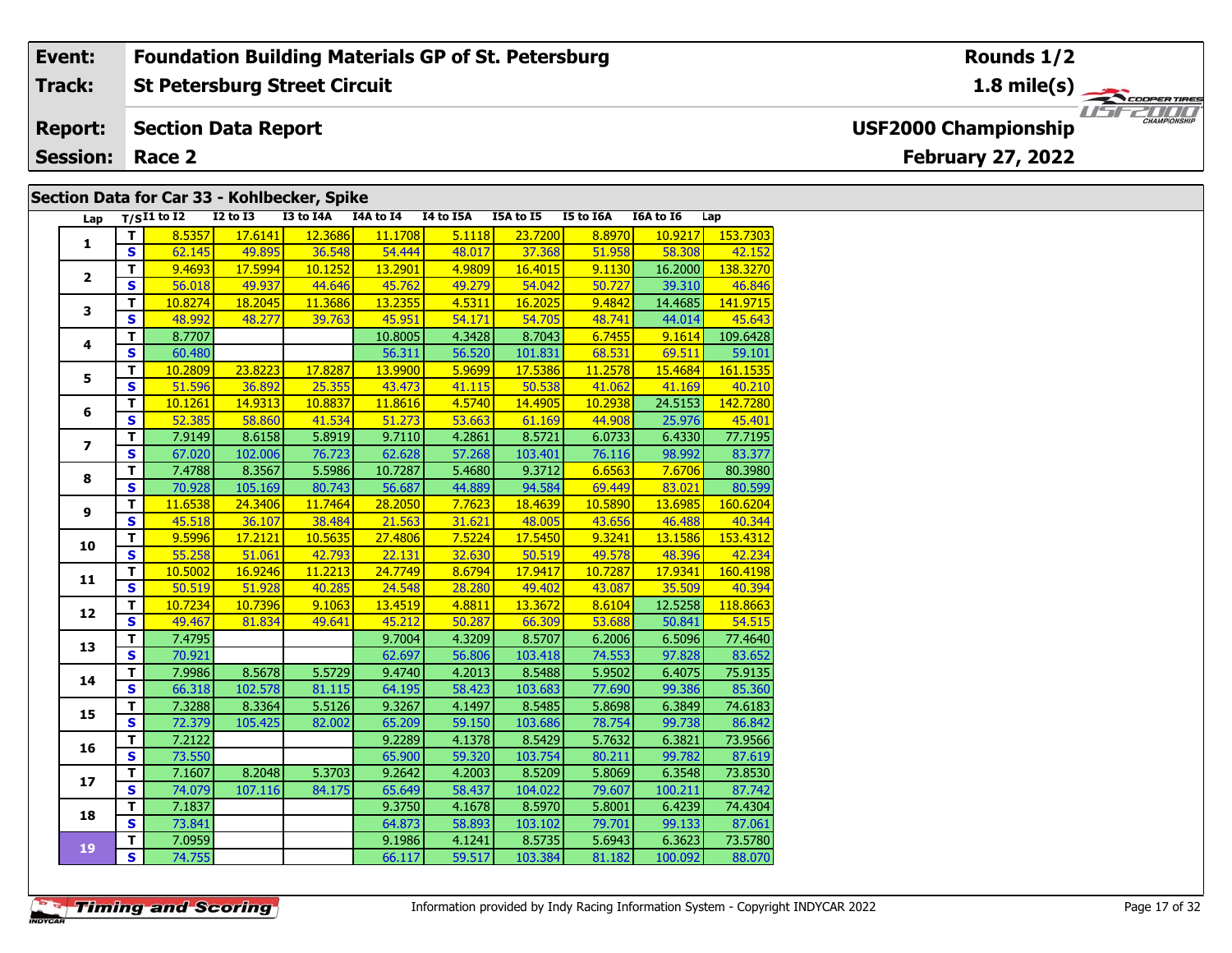| Event:                 | <b>Foundation Building Materials GP of St. Petersburg</b> | Rounds 1/2                                         |
|------------------------|-----------------------------------------------------------|----------------------------------------------------|
| Track:                 | <b>St Petersburg Street Circuit</b>                       | $1.8 \text{ mile(s)}$                              |
| <b>Report:</b>         | Section Data Report                                       | <b>CHAMPIONSHIP</b><br><b>USF2000 Championship</b> |
| <b>Session: Race 2</b> |                                                           | <b>February 27, 2022</b>                           |
|                        |                                                           |                                                    |

# **Section Data for Car 33 - Kohlbecker, Spike**

| Lan | $T/SI1$ to $I2$ | $I2$ to $I3$ | I3 to I4A | I4A to I4 | I4 to I5A | I5A to I5 | I5 to I6A | I6A to I6 | Lap |
|-----|-----------------|--------------|-----------|-----------|-----------|-----------|-----------|-----------|-----|
| 20  | 7.1737          | 8.2389       | 5.7474    | 10.8931.  |           |           |           |           |     |
|     | 73.944          | 106.672      | 78.652    | 55.832    |           |           |           |           |     |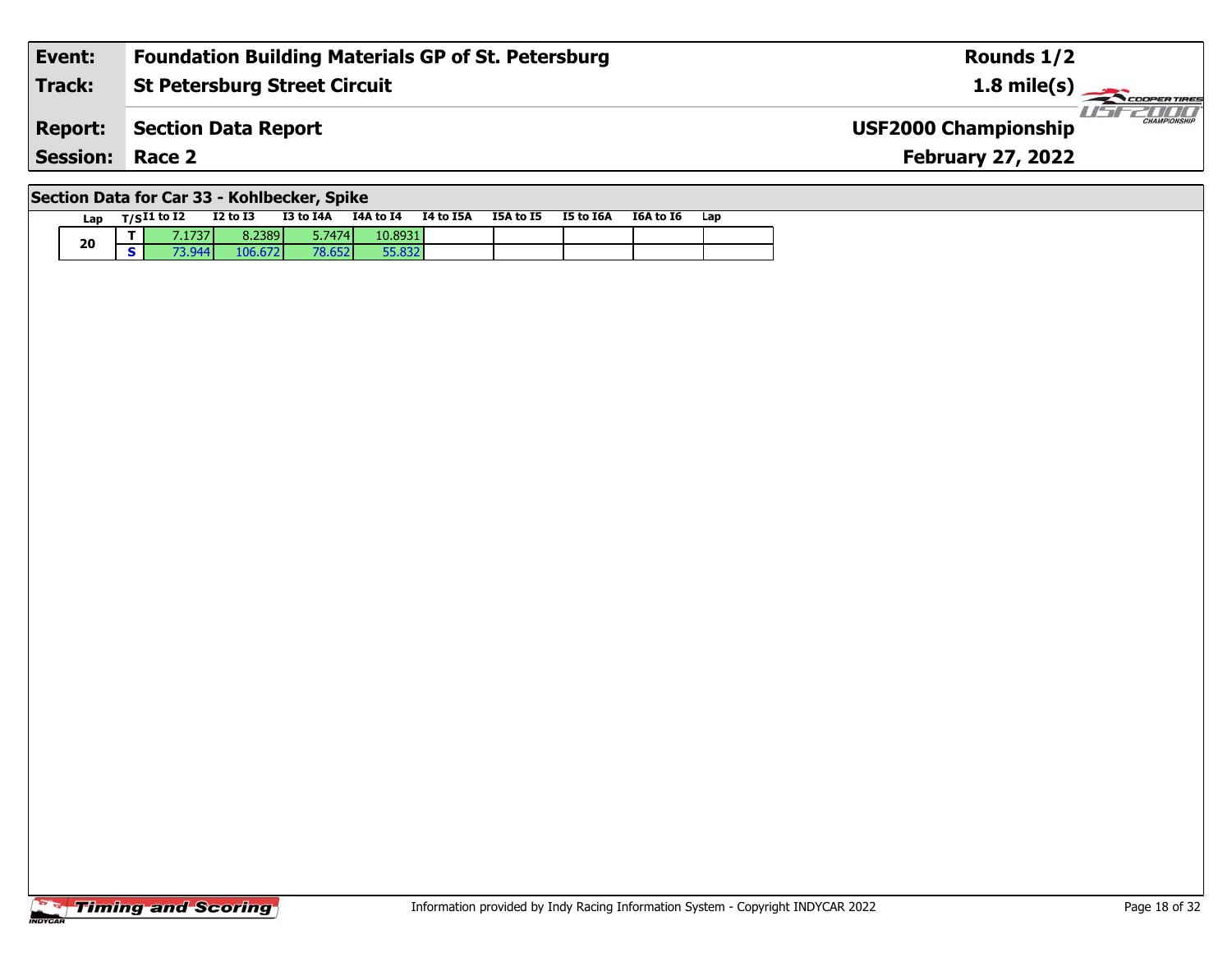### **Event: Foundation Building Materials GP of St. Petersburg Rounds 1/2St Petersburg Street Circuit 1.8 mile(s) Track: COOPER TIRES Section Data Report USF2000 Championship Report: February 27, 2022 Session: Race 2 Section Data for Car 4 - d'Orlando, Michael**

| 12.0943<br>5.6543<br>T.<br>8.3015<br>17.3264<br>12.0468<br>22.9530<br>8.9518<br>10.6442<br>$\mathbf{1}$<br><b>S</b><br>37.377<br>63.899<br>50.724<br>50.485<br>43.410<br>38.616<br>51.640<br>59.828<br>9.1575<br>16.2489<br>11.4010<br>6.6281<br>16.2449<br>9.4497<br>T.<br>11.8704<br>16.9180<br>$\overline{2}$<br>$\overline{\mathbf{s}}$<br>57.926<br>54.088<br>39.650<br>51.235<br>37.032<br>54.563<br>48.919<br>37.641<br>T<br>18.5659<br>10.8377<br>11.5145<br>5.8812<br>11.3593<br>17.0010<br>9.5287<br>15.8071<br>3<br>S<br>46.698<br>47.338<br>41.710<br>52.819<br>41.735<br>52.136<br>48.514<br>40.287<br>4.2819<br>T<br>9.0794<br>6.0445<br>9.8674<br>8.5863<br>6.2567<br>8.6085<br>8.2228<br>4<br>$\mathbf{s}$<br>61.635<br>61.620<br>96.798<br>74.786<br>57.324<br>103.230<br>73.884<br>77.445<br>T<br>12.3851<br>22.4668<br>17.0986<br>14.8556<br>6.6021<br>18.2325<br>10.4912<br>13.0867<br>5<br>S.<br>40.940<br>37.178<br>44.063<br>42.830<br>39.118<br>26.438<br>48.614<br>48.661<br>$\overline{\mathbf{T}}$<br>9.7519<br>17.3775<br>9.6761<br>12.6608<br>5.9553<br>10.7351<br>14.4975<br>26.1511<br>6<br>50.575<br>46.718<br>S.<br>54.395<br>41.216<br>43.062<br>48.037<br>61.139<br>24.351<br>$\overline{\mathsf{r}}$<br>8.2746<br>5.9012<br>9.7444<br>77.7272<br>7.6744<br>4.2654<br>8.5285<br>6.0954<br>6.4051<br>$\overline{ }$<br>$\overline{\mathbf{s}}$<br>106.212<br>76.602<br>62.413<br>57.545<br>103.930<br>75.840<br>69.120<br>99.424<br>$\overline{\mathsf{r}}$<br>7.5673<br>8.4177<br>9.3919<br>4.2167<br>5.6861<br>8.6296<br>5.8800<br>7.1607<br>8<br>S<br>70.098<br>104.407<br>79.500<br>64.756<br>58.210<br>102.712<br>78.618<br>88.932<br>T<br>24.2896<br>11.5221<br>25.1571<br>9.9043<br>18.5545<br>11.0260<br>13.9637<br>12.1334<br>9<br>S.<br>36.183<br>39.233<br>24.175<br>24.783<br>41.926<br>43.719<br>47.771<br>45.605<br>T<br>9.5853<br>18.4420<br>10.4700<br>23.9552<br>8.8223<br>19.3477<br>9.5624<br>13.3459<br>10<br>25.388<br>45.812<br>S.<br>55.340<br>47.656<br>43.175<br>27.822<br>48.343<br>47.716<br>$\mathbf{T}$<br>12.5813<br>17.7112<br>23.2372<br>8.6735<br>19.6268<br>13.2915<br>11.2689<br>10.6390<br>11<br>49.622<br>S<br>42.162<br>40.114<br>26.173<br>28.299<br>45.161<br>43.451<br>47.912<br>$\overline{\mathsf{r}}$<br>15.3434<br>9.7851<br>13.8540<br>8.1182<br>14.4923<br>4.8753<br>9.9994<br>13.0964<br>12<br>$\overline{\mathbf{s}}$<br>54.210<br>55.683<br>63.438<br>41.966<br>50.347<br>57.768<br>46.230<br>48.625<br>$\overline{\mathsf{T}}$<br>7.9332<br>8.5322<br>5.8263<br>9.7025<br>4.2635<br>8.4656<br>6.0446<br>6.3924<br>13<br>$\overline{\mathbf{s}}$<br>57.571<br>99.621<br>77.587<br>62.683<br>76.477<br>66.865<br>103.006<br>104.702<br>T<br>7.3541<br>9.3398<br>4.1868<br>8.4771<br>6.3385<br>6.6338<br>14<br>$\overline{\mathbf{s}}$<br>72.130<br>65.117<br>58.626<br>72.931<br>95.996<br>104.560<br>5.3354<br>T<br>8.1336<br>7.1545<br>9.1787<br>4.1450<br>8.5114<br>5.6920<br>6.2959<br>15<br>$\overline{\mathbf{s}}$<br>108.053<br>59.217<br>84.726<br>66.260<br>81.214<br>74.143<br>104.138<br>101.148<br>7.2571<br>8.1243<br>4.1293<br>T<br>5.3608<br>9.1446<br>8.4878<br>5.6813<br>6.2769<br>16<br>$\overline{\mathbf{s}}$<br>73.095<br>108.177<br>84.324<br>66.507<br>59.442<br>104.428<br>81.367<br>101.454<br>T<br>5.3474<br>7.0994<br>8.1349<br>9.1073<br>4.1429<br>8.4749<br>5.6389<br>6.2718<br>17<br>$\overline{\mathbf{s}}$<br>101.537<br>74.718<br>108.036<br>84.536<br>66.780<br>59.247<br>104.587<br>81.979<br>$\overline{\mathbf{T}}$<br>9.2350<br>7.6069<br>8.6381<br>5.4073<br>4.1385<br>8.5783<br>5.6876<br>6.2890<br>18<br>$\overline{\mathbf{s}}$<br>83.599<br>65.856<br>59.310<br>69.733<br>101.743<br>103.326<br>81.277<br>101.259<br>т<br>9.0773<br>7.1361<br>8.1496<br>5.3615<br>4.1170<br>8.5809<br>5.6361<br>6.3014<br>19<br>$\overline{\mathbf{s}}$<br>107.841<br>84.313<br>59.620<br>103.295<br>74.334<br>67.000<br>82.020<br>101.060 | Lap | $T/SI1$ to $I2$ | $I2$ to $I3$ | I3 to I4A | I4A to I4 | I4 to I5A | I5A to I5 | I5 to I6A | I6A to I6 | Lap      |
|----------------------------------------------------------------------------------------------------------------------------------------------------------------------------------------------------------------------------------------------------------------------------------------------------------------------------------------------------------------------------------------------------------------------------------------------------------------------------------------------------------------------------------------------------------------------------------------------------------------------------------------------------------------------------------------------------------------------------------------------------------------------------------------------------------------------------------------------------------------------------------------------------------------------------------------------------------------------------------------------------------------------------------------------------------------------------------------------------------------------------------------------------------------------------------------------------------------------------------------------------------------------------------------------------------------------------------------------------------------------------------------------------------------------------------------------------------------------------------------------------------------------------------------------------------------------------------------------------------------------------------------------------------------------------------------------------------------------------------------------------------------------------------------------------------------------------------------------------------------------------------------------------------------------------------------------------------------------------------------------------------------------------------------------------------------------------------------------------------------------------------------------------------------------------------------------------------------------------------------------------------------------------------------------------------------------------------------------------------------------------------------------------------------------------------------------------------------------------------------------------------------------------------------------------------------------------------------------------------------------------------------------------------------------------------------------------------------------------------------------------------------------------------------------------------------------------------------------------------------------------------------------------------------------------------------------------------------------------------------------------------------------------------------------------------------------------------------------------------------------------------------------------------------------------------------------------------------------------------------------------------------------------------------------------------------------------------------------------------------------------------------------------------------------------------------------------------------------------------------------------------------------------------------------------------------------------------------------------------------------------------------------------------------------------------------------------------------------------------------------------------------------------------------------------------------------------------------------------------------------------------------------------------------------------------------------------------|-----|-----------------|--------------|-----------|-----------|-----------|-----------|-----------|-----------|----------|
|                                                                                                                                                                                                                                                                                                                                                                                                                                                                                                                                                                                                                                                                                                                                                                                                                                                                                                                                                                                                                                                                                                                                                                                                                                                                                                                                                                                                                                                                                                                                                                                                                                                                                                                                                                                                                                                                                                                                                                                                                                                                                                                                                                                                                                                                                                                                                                                                                                                                                                                                                                                                                                                                                                                                                                                                                                                                                                                                                                                                                                                                                                                                                                                                                                                                                                                                                                                                                                                                                                                                                                                                                                                                                                                                                                                                                                                                                                                                                          |     |                 |              |           |           |           |           |           |           | 151.6740 |
|                                                                                                                                                                                                                                                                                                                                                                                                                                                                                                                                                                                                                                                                                                                                                                                                                                                                                                                                                                                                                                                                                                                                                                                                                                                                                                                                                                                                                                                                                                                                                                                                                                                                                                                                                                                                                                                                                                                                                                                                                                                                                                                                                                                                                                                                                                                                                                                                                                                                                                                                                                                                                                                                                                                                                                                                                                                                                                                                                                                                                                                                                                                                                                                                                                                                                                                                                                                                                                                                                                                                                                                                                                                                                                                                                                                                                                                                                                                                                          |     |                 |              |           |           |           |           |           |           | 42.723   |
|                                                                                                                                                                                                                                                                                                                                                                                                                                                                                                                                                                                                                                                                                                                                                                                                                                                                                                                                                                                                                                                                                                                                                                                                                                                                                                                                                                                                                                                                                                                                                                                                                                                                                                                                                                                                                                                                                                                                                                                                                                                                                                                                                                                                                                                                                                                                                                                                                                                                                                                                                                                                                                                                                                                                                                                                                                                                                                                                                                                                                                                                                                                                                                                                                                                                                                                                                                                                                                                                                                                                                                                                                                                                                                                                                                                                                                                                                                                                                          |     |                 |              |           |           |           |           |           |           | 140.1227 |
|                                                                                                                                                                                                                                                                                                                                                                                                                                                                                                                                                                                                                                                                                                                                                                                                                                                                                                                                                                                                                                                                                                                                                                                                                                                                                                                                                                                                                                                                                                                                                                                                                                                                                                                                                                                                                                                                                                                                                                                                                                                                                                                                                                                                                                                                                                                                                                                                                                                                                                                                                                                                                                                                                                                                                                                                                                                                                                                                                                                                                                                                                                                                                                                                                                                                                                                                                                                                                                                                                                                                                                                                                                                                                                                                                                                                                                                                                                                                                          |     |                 |              |           |           |           |           |           |           | 46.245   |
|                                                                                                                                                                                                                                                                                                                                                                                                                                                                                                                                                                                                                                                                                                                                                                                                                                                                                                                                                                                                                                                                                                                                                                                                                                                                                                                                                                                                                                                                                                                                                                                                                                                                                                                                                                                                                                                                                                                                                                                                                                                                                                                                                                                                                                                                                                                                                                                                                                                                                                                                                                                                                                                                                                                                                                                                                                                                                                                                                                                                                                                                                                                                                                                                                                                                                                                                                                                                                                                                                                                                                                                                                                                                                                                                                                                                                                                                                                                                                          |     |                 |              |           |           |           |           |           |           | 142.3683 |
|                                                                                                                                                                                                                                                                                                                                                                                                                                                                                                                                                                                                                                                                                                                                                                                                                                                                                                                                                                                                                                                                                                                                                                                                                                                                                                                                                                                                                                                                                                                                                                                                                                                                                                                                                                                                                                                                                                                                                                                                                                                                                                                                                                                                                                                                                                                                                                                                                                                                                                                                                                                                                                                                                                                                                                                                                                                                                                                                                                                                                                                                                                                                                                                                                                                                                                                                                                                                                                                                                                                                                                                                                                                                                                                                                                                                                                                                                                                                                          |     |                 |              |           |           |           |           |           |           | 45.516   |
|                                                                                                                                                                                                                                                                                                                                                                                                                                                                                                                                                                                                                                                                                                                                                                                                                                                                                                                                                                                                                                                                                                                                                                                                                                                                                                                                                                                                                                                                                                                                                                                                                                                                                                                                                                                                                                                                                                                                                                                                                                                                                                                                                                                                                                                                                                                                                                                                                                                                                                                                                                                                                                                                                                                                                                                                                                                                                                                                                                                                                                                                                                                                                                                                                                                                                                                                                                                                                                                                                                                                                                                                                                                                                                                                                                                                                                                                                                                                                          |     |                 |              |           |           |           |           |           |           | 106.3582 |
|                                                                                                                                                                                                                                                                                                                                                                                                                                                                                                                                                                                                                                                                                                                                                                                                                                                                                                                                                                                                                                                                                                                                                                                                                                                                                                                                                                                                                                                                                                                                                                                                                                                                                                                                                                                                                                                                                                                                                                                                                                                                                                                                                                                                                                                                                                                                                                                                                                                                                                                                                                                                                                                                                                                                                                                                                                                                                                                                                                                                                                                                                                                                                                                                                                                                                                                                                                                                                                                                                                                                                                                                                                                                                                                                                                                                                                                                                                                                                          |     |                 |              |           |           |           |           |           |           | 60.926   |
|                                                                                                                                                                                                                                                                                                                                                                                                                                                                                                                                                                                                                                                                                                                                                                                                                                                                                                                                                                                                                                                                                                                                                                                                                                                                                                                                                                                                                                                                                                                                                                                                                                                                                                                                                                                                                                                                                                                                                                                                                                                                                                                                                                                                                                                                                                                                                                                                                                                                                                                                                                                                                                                                                                                                                                                                                                                                                                                                                                                                                                                                                                                                                                                                                                                                                                                                                                                                                                                                                                                                                                                                                                                                                                                                                                                                                                                                                                                                                          |     |                 |              |           |           |           |           |           |           | 157.5021 |
|                                                                                                                                                                                                                                                                                                                                                                                                                                                                                                                                                                                                                                                                                                                                                                                                                                                                                                                                                                                                                                                                                                                                                                                                                                                                                                                                                                                                                                                                                                                                                                                                                                                                                                                                                                                                                                                                                                                                                                                                                                                                                                                                                                                                                                                                                                                                                                                                                                                                                                                                                                                                                                                                                                                                                                                                                                                                                                                                                                                                                                                                                                                                                                                                                                                                                                                                                                                                                                                                                                                                                                                                                                                                                                                                                                                                                                                                                                                                                          |     |                 |              |           |           |           |           |           |           | 41.142   |
|                                                                                                                                                                                                                                                                                                                                                                                                                                                                                                                                                                                                                                                                                                                                                                                                                                                                                                                                                                                                                                                                                                                                                                                                                                                                                                                                                                                                                                                                                                                                                                                                                                                                                                                                                                                                                                                                                                                                                                                                                                                                                                                                                                                                                                                                                                                                                                                                                                                                                                                                                                                                                                                                                                                                                                                                                                                                                                                                                                                                                                                                                                                                                                                                                                                                                                                                                                                                                                                                                                                                                                                                                                                                                                                                                                                                                                                                                                                                                          |     |                 |              |           |           |           |           |           |           | 147.6227 |
|                                                                                                                                                                                                                                                                                                                                                                                                                                                                                                                                                                                                                                                                                                                                                                                                                                                                                                                                                                                                                                                                                                                                                                                                                                                                                                                                                                                                                                                                                                                                                                                                                                                                                                                                                                                                                                                                                                                                                                                                                                                                                                                                                                                                                                                                                                                                                                                                                                                                                                                                                                                                                                                                                                                                                                                                                                                                                                                                                                                                                                                                                                                                                                                                                                                                                                                                                                                                                                                                                                                                                                                                                                                                                                                                                                                                                                                                                                                                                          |     |                 |              |           |           |           |           |           |           | 43.896   |
|                                                                                                                                                                                                                                                                                                                                                                                                                                                                                                                                                                                                                                                                                                                                                                                                                                                                                                                                                                                                                                                                                                                                                                                                                                                                                                                                                                                                                                                                                                                                                                                                                                                                                                                                                                                                                                                                                                                                                                                                                                                                                                                                                                                                                                                                                                                                                                                                                                                                                                                                                                                                                                                                                                                                                                                                                                                                                                                                                                                                                                                                                                                                                                                                                                                                                                                                                                                                                                                                                                                                                                                                                                                                                                                                                                                                                                                                                                                                                          |     |                 |              |           |           |           |           |           |           |          |
|                                                                                                                                                                                                                                                                                                                                                                                                                                                                                                                                                                                                                                                                                                                                                                                                                                                                                                                                                                                                                                                                                                                                                                                                                                                                                                                                                                                                                                                                                                                                                                                                                                                                                                                                                                                                                                                                                                                                                                                                                                                                                                                                                                                                                                                                                                                                                                                                                                                                                                                                                                                                                                                                                                                                                                                                                                                                                                                                                                                                                                                                                                                                                                                                                                                                                                                                                                                                                                                                                                                                                                                                                                                                                                                                                                                                                                                                                                                                                          |     |                 |              |           |           |           |           |           |           | 83.368   |
|                                                                                                                                                                                                                                                                                                                                                                                                                                                                                                                                                                                                                                                                                                                                                                                                                                                                                                                                                                                                                                                                                                                                                                                                                                                                                                                                                                                                                                                                                                                                                                                                                                                                                                                                                                                                                                                                                                                                                                                                                                                                                                                                                                                                                                                                                                                                                                                                                                                                                                                                                                                                                                                                                                                                                                                                                                                                                                                                                                                                                                                                                                                                                                                                                                                                                                                                                                                                                                                                                                                                                                                                                                                                                                                                                                                                                                                                                                                                                          |     |                 |              |           |           |           |           |           |           | 76.3356  |
|                                                                                                                                                                                                                                                                                                                                                                                                                                                                                                                                                                                                                                                                                                                                                                                                                                                                                                                                                                                                                                                                                                                                                                                                                                                                                                                                                                                                                                                                                                                                                                                                                                                                                                                                                                                                                                                                                                                                                                                                                                                                                                                                                                                                                                                                                                                                                                                                                                                                                                                                                                                                                                                                                                                                                                                                                                                                                                                                                                                                                                                                                                                                                                                                                                                                                                                                                                                                                                                                                                                                                                                                                                                                                                                                                                                                                                                                                                                                                          |     |                 |              |           |           |           |           |           |           | 84.888   |
|                                                                                                                                                                                                                                                                                                                                                                                                                                                                                                                                                                                                                                                                                                                                                                                                                                                                                                                                                                                                                                                                                                                                                                                                                                                                                                                                                                                                                                                                                                                                                                                                                                                                                                                                                                                                                                                                                                                                                                                                                                                                                                                                                                                                                                                                                                                                                                                                                                                                                                                                                                                                                                                                                                                                                                                                                                                                                                                                                                                                                                                                                                                                                                                                                                                                                                                                                                                                                                                                                                                                                                                                                                                                                                                                                                                                                                                                                                                                                          |     |                 |              |           |           |           |           |           |           | 163.7927 |
|                                                                                                                                                                                                                                                                                                                                                                                                                                                                                                                                                                                                                                                                                                                                                                                                                                                                                                                                                                                                                                                                                                                                                                                                                                                                                                                                                                                                                                                                                                                                                                                                                                                                                                                                                                                                                                                                                                                                                                                                                                                                                                                                                                                                                                                                                                                                                                                                                                                                                                                                                                                                                                                                                                                                                                                                                                                                                                                                                                                                                                                                                                                                                                                                                                                                                                                                                                                                                                                                                                                                                                                                                                                                                                                                                                                                                                                                                                                                                          |     |                 |              |           |           |           |           |           |           | 39.562   |
|                                                                                                                                                                                                                                                                                                                                                                                                                                                                                                                                                                                                                                                                                                                                                                                                                                                                                                                                                                                                                                                                                                                                                                                                                                                                                                                                                                                                                                                                                                                                                                                                                                                                                                                                                                                                                                                                                                                                                                                                                                                                                                                                                                                                                                                                                                                                                                                                                                                                                                                                                                                                                                                                                                                                                                                                                                                                                                                                                                                                                                                                                                                                                                                                                                                                                                                                                                                                                                                                                                                                                                                                                                                                                                                                                                                                                                                                                                                                                          |     |                 |              |           |           |           |           |           |           | 153.2493 |
|                                                                                                                                                                                                                                                                                                                                                                                                                                                                                                                                                                                                                                                                                                                                                                                                                                                                                                                                                                                                                                                                                                                                                                                                                                                                                                                                                                                                                                                                                                                                                                                                                                                                                                                                                                                                                                                                                                                                                                                                                                                                                                                                                                                                                                                                                                                                                                                                                                                                                                                                                                                                                                                                                                                                                                                                                                                                                                                                                                                                                                                                                                                                                                                                                                                                                                                                                                                                                                                                                                                                                                                                                                                                                                                                                                                                                                                                                                                                                          |     |                 |              |           |           |           |           |           |           | 42.284   |
|                                                                                                                                                                                                                                                                                                                                                                                                                                                                                                                                                                                                                                                                                                                                                                                                                                                                                                                                                                                                                                                                                                                                                                                                                                                                                                                                                                                                                                                                                                                                                                                                                                                                                                                                                                                                                                                                                                                                                                                                                                                                                                                                                                                                                                                                                                                                                                                                                                                                                                                                                                                                                                                                                                                                                                                                                                                                                                                                                                                                                                                                                                                                                                                                                                                                                                                                                                                                                                                                                                                                                                                                                                                                                                                                                                                                                                                                                                                                                          |     |                 |              |           |           |           |           |           |           | 155.0422 |
|                                                                                                                                                                                                                                                                                                                                                                                                                                                                                                                                                                                                                                                                                                                                                                                                                                                                                                                                                                                                                                                                                                                                                                                                                                                                                                                                                                                                                                                                                                                                                                                                                                                                                                                                                                                                                                                                                                                                                                                                                                                                                                                                                                                                                                                                                                                                                                                                                                                                                                                                                                                                                                                                                                                                                                                                                                                                                                                                                                                                                                                                                                                                                                                                                                                                                                                                                                                                                                                                                                                                                                                                                                                                                                                                                                                                                                                                                                                                                          |     |                 |              |           |           |           |           |           |           | 41.795   |
|                                                                                                                                                                                                                                                                                                                                                                                                                                                                                                                                                                                                                                                                                                                                                                                                                                                                                                                                                                                                                                                                                                                                                                                                                                                                                                                                                                                                                                                                                                                                                                                                                                                                                                                                                                                                                                                                                                                                                                                                                                                                                                                                                                                                                                                                                                                                                                                                                                                                                                                                                                                                                                                                                                                                                                                                                                                                                                                                                                                                                                                                                                                                                                                                                                                                                                                                                                                                                                                                                                                                                                                                                                                                                                                                                                                                                                                                                                                                                          |     |                 |              |           |           |           |           |           |           | 126.2484 |
|                                                                                                                                                                                                                                                                                                                                                                                                                                                                                                                                                                                                                                                                                                                                                                                                                                                                                                                                                                                                                                                                                                                                                                                                                                                                                                                                                                                                                                                                                                                                                                                                                                                                                                                                                                                                                                                                                                                                                                                                                                                                                                                                                                                                                                                                                                                                                                                                                                                                                                                                                                                                                                                                                                                                                                                                                                                                                                                                                                                                                                                                                                                                                                                                                                                                                                                                                                                                                                                                                                                                                                                                                                                                                                                                                                                                                                                                                                                                                          |     |                 |              |           |           |           |           |           |           | 51.327   |
|                                                                                                                                                                                                                                                                                                                                                                                                                                                                                                                                                                                                                                                                                                                                                                                                                                                                                                                                                                                                                                                                                                                                                                                                                                                                                                                                                                                                                                                                                                                                                                                                                                                                                                                                                                                                                                                                                                                                                                                                                                                                                                                                                                                                                                                                                                                                                                                                                                                                                                                                                                                                                                                                                                                                                                                                                                                                                                                                                                                                                                                                                                                                                                                                                                                                                                                                                                                                                                                                                                                                                                                                                                                                                                                                                                                                                                                                                                                                                          |     |                 |              |           |           |           |           |           |           | 77.4085  |
|                                                                                                                                                                                                                                                                                                                                                                                                                                                                                                                                                                                                                                                                                                                                                                                                                                                                                                                                                                                                                                                                                                                                                                                                                                                                                                                                                                                                                                                                                                                                                                                                                                                                                                                                                                                                                                                                                                                                                                                                                                                                                                                                                                                                                                                                                                                                                                                                                                                                                                                                                                                                                                                                                                                                                                                                                                                                                                                                                                                                                                                                                                                                                                                                                                                                                                                                                                                                                                                                                                                                                                                                                                                                                                                                                                                                                                                                                                                                                          |     |                 |              |           |           |           |           |           |           | 83.712   |
|                                                                                                                                                                                                                                                                                                                                                                                                                                                                                                                                                                                                                                                                                                                                                                                                                                                                                                                                                                                                                                                                                                                                                                                                                                                                                                                                                                                                                                                                                                                                                                                                                                                                                                                                                                                                                                                                                                                                                                                                                                                                                                                                                                                                                                                                                                                                                                                                                                                                                                                                                                                                                                                                                                                                                                                                                                                                                                                                                                                                                                                                                                                                                                                                                                                                                                                                                                                                                                                                                                                                                                                                                                                                                                                                                                                                                                                                                                                                                          |     |                 |              |           |           |           |           |           |           | 75.1108  |
|                                                                                                                                                                                                                                                                                                                                                                                                                                                                                                                                                                                                                                                                                                                                                                                                                                                                                                                                                                                                                                                                                                                                                                                                                                                                                                                                                                                                                                                                                                                                                                                                                                                                                                                                                                                                                                                                                                                                                                                                                                                                                                                                                                                                                                                                                                                                                                                                                                                                                                                                                                                                                                                                                                                                                                                                                                                                                                                                                                                                                                                                                                                                                                                                                                                                                                                                                                                                                                                                                                                                                                                                                                                                                                                                                                                                                                                                                                                                                          |     |                 |              |           |           |           |           |           |           | 86.273   |
|                                                                                                                                                                                                                                                                                                                                                                                                                                                                                                                                                                                                                                                                                                                                                                                                                                                                                                                                                                                                                                                                                                                                                                                                                                                                                                                                                                                                                                                                                                                                                                                                                                                                                                                                                                                                                                                                                                                                                                                                                                                                                                                                                                                                                                                                                                                                                                                                                                                                                                                                                                                                                                                                                                                                                                                                                                                                                                                                                                                                                                                                                                                                                                                                                                                                                                                                                                                                                                                                                                                                                                                                                                                                                                                                                                                                                                                                                                                                                          |     |                 |              |           |           |           |           |           |           | 73.4057  |
|                                                                                                                                                                                                                                                                                                                                                                                                                                                                                                                                                                                                                                                                                                                                                                                                                                                                                                                                                                                                                                                                                                                                                                                                                                                                                                                                                                                                                                                                                                                                                                                                                                                                                                                                                                                                                                                                                                                                                                                                                                                                                                                                                                                                                                                                                                                                                                                                                                                                                                                                                                                                                                                                                                                                                                                                                                                                                                                                                                                                                                                                                                                                                                                                                                                                                                                                                                                                                                                                                                                                                                                                                                                                                                                                                                                                                                                                                                                                                          |     |                 |              |           |           |           |           |           |           | 88.277   |
|                                                                                                                                                                                                                                                                                                                                                                                                                                                                                                                                                                                                                                                                                                                                                                                                                                                                                                                                                                                                                                                                                                                                                                                                                                                                                                                                                                                                                                                                                                                                                                                                                                                                                                                                                                                                                                                                                                                                                                                                                                                                                                                                                                                                                                                                                                                                                                                                                                                                                                                                                                                                                                                                                                                                                                                                                                                                                                                                                                                                                                                                                                                                                                                                                                                                                                                                                                                                                                                                                                                                                                                                                                                                                                                                                                                                                                                                                                                                                          |     |                 |              |           |           |           |           |           |           | 73.3829  |
|                                                                                                                                                                                                                                                                                                                                                                                                                                                                                                                                                                                                                                                                                                                                                                                                                                                                                                                                                                                                                                                                                                                                                                                                                                                                                                                                                                                                                                                                                                                                                                                                                                                                                                                                                                                                                                                                                                                                                                                                                                                                                                                                                                                                                                                                                                                                                                                                                                                                                                                                                                                                                                                                                                                                                                                                                                                                                                                                                                                                                                                                                                                                                                                                                                                                                                                                                                                                                                                                                                                                                                                                                                                                                                                                                                                                                                                                                                                                                          |     |                 |              |           |           |           |           |           |           | 88.304   |
|                                                                                                                                                                                                                                                                                                                                                                                                                                                                                                                                                                                                                                                                                                                                                                                                                                                                                                                                                                                                                                                                                                                                                                                                                                                                                                                                                                                                                                                                                                                                                                                                                                                                                                                                                                                                                                                                                                                                                                                                                                                                                                                                                                                                                                                                                                                                                                                                                                                                                                                                                                                                                                                                                                                                                                                                                                                                                                                                                                                                                                                                                                                                                                                                                                                                                                                                                                                                                                                                                                                                                                                                                                                                                                                                                                                                                                                                                                                                                          |     |                 |              |           |           |           |           |           |           | 73.0657  |
|                                                                                                                                                                                                                                                                                                                                                                                                                                                                                                                                                                                                                                                                                                                                                                                                                                                                                                                                                                                                                                                                                                                                                                                                                                                                                                                                                                                                                                                                                                                                                                                                                                                                                                                                                                                                                                                                                                                                                                                                                                                                                                                                                                                                                                                                                                                                                                                                                                                                                                                                                                                                                                                                                                                                                                                                                                                                                                                                                                                                                                                                                                                                                                                                                                                                                                                                                                                                                                                                                                                                                                                                                                                                                                                                                                                                                                                                                                                                                          |     |                 |              |           |           |           |           |           |           | 88.687   |
|                                                                                                                                                                                                                                                                                                                                                                                                                                                                                                                                                                                                                                                                                                                                                                                                                                                                                                                                                                                                                                                                                                                                                                                                                                                                                                                                                                                                                                                                                                                                                                                                                                                                                                                                                                                                                                                                                                                                                                                                                                                                                                                                                                                                                                                                                                                                                                                                                                                                                                                                                                                                                                                                                                                                                                                                                                                                                                                                                                                                                                                                                                                                                                                                                                                                                                                                                                                                                                                                                                                                                                                                                                                                                                                                                                                                                                                                                                                                                          |     |                 |              |           |           |           |           |           |           | 74.4123  |
|                                                                                                                                                                                                                                                                                                                                                                                                                                                                                                                                                                                                                                                                                                                                                                                                                                                                                                                                                                                                                                                                                                                                                                                                                                                                                                                                                                                                                                                                                                                                                                                                                                                                                                                                                                                                                                                                                                                                                                                                                                                                                                                                                                                                                                                                                                                                                                                                                                                                                                                                                                                                                                                                                                                                                                                                                                                                                                                                                                                                                                                                                                                                                                                                                                                                                                                                                                                                                                                                                                                                                                                                                                                                                                                                                                                                                                                                                                                                                          |     |                 |              |           |           |           |           |           |           | 87.082   |
|                                                                                                                                                                                                                                                                                                                                                                                                                                                                                                                                                                                                                                                                                                                                                                                                                                                                                                                                                                                                                                                                                                                                                                                                                                                                                                                                                                                                                                                                                                                                                                                                                                                                                                                                                                                                                                                                                                                                                                                                                                                                                                                                                                                                                                                                                                                                                                                                                                                                                                                                                                                                                                                                                                                                                                                                                                                                                                                                                                                                                                                                                                                                                                                                                                                                                                                                                                                                                                                                                                                                                                                                                                                                                                                                                                                                                                                                                                                                                          |     |                 |              |           |           |           |           |           |           | 73.2462  |
|                                                                                                                                                                                                                                                                                                                                                                                                                                                                                                                                                                                                                                                                                                                                                                                                                                                                                                                                                                                                                                                                                                                                                                                                                                                                                                                                                                                                                                                                                                                                                                                                                                                                                                                                                                                                                                                                                                                                                                                                                                                                                                                                                                                                                                                                                                                                                                                                                                                                                                                                                                                                                                                                                                                                                                                                                                                                                                                                                                                                                                                                                                                                                                                                                                                                                                                                                                                                                                                                                                                                                                                                                                                                                                                                                                                                                                                                                                                                                          |     |                 |              |           |           |           |           |           |           | 88.469   |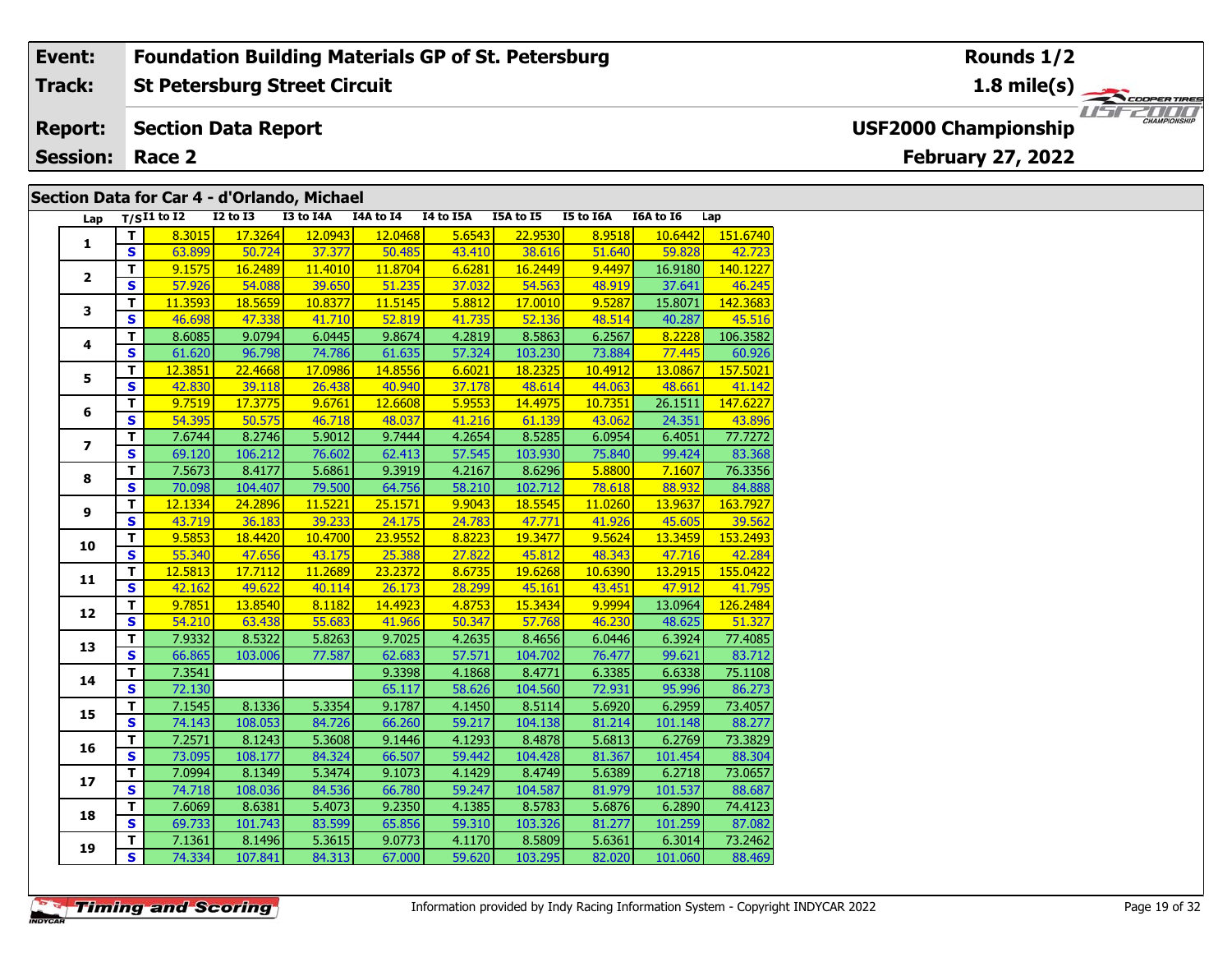| Event:                 | <b>Foundation Building Materials GP of St. Petersburg</b> | Rounds 1/2                                         |
|------------------------|-----------------------------------------------------------|----------------------------------------------------|
| Track:                 | <b>St Petersburg Street Circuit</b>                       | $1.8 \text{ mile(s)}$                              |
| <b>Report:</b>         | Section Data Report                                       | <b>CHAMPIONSHIP</b><br><b>USF2000 Championship</b> |
| <b>Session: Race 2</b> |                                                           | <b>February 27, 2022</b>                           |
|                        |                                                           |                                                    |

# **Section Data for Car 4 - d'Orlando, Michael**

| Lap |            | $T/SI1$ to $I2$ | $I2$ to $I3$ | I3 to I4A | I4A to I4 | I4 to I5A | I5A to I5 | I5 to I6A | <b>I6A to I6</b> | Lap     |
|-----|------------|-----------------|--------------|-----------|-----------|-----------|-----------|-----------|------------------|---------|
| 20  |            | 7.0783 l        | 8.1477       | 5.3436    | 9.0521    | 4.0963    | 8.5371    | 5.5846    | 6.2907           | 72,9779 |
|     |            | 74.941          | 107.866      | 84.596    | 67.187    | 59.921    | 103.825   | 82.776    | 101.232          | 88.794  |
|     |            | 9.7955          | 11.7396      | 9.5267    |           |           |           |           |                  |         |
| 21  | $\epsilon$ | 54.153          | 74.863       | 47.450    |           |           |           |           |                  |         |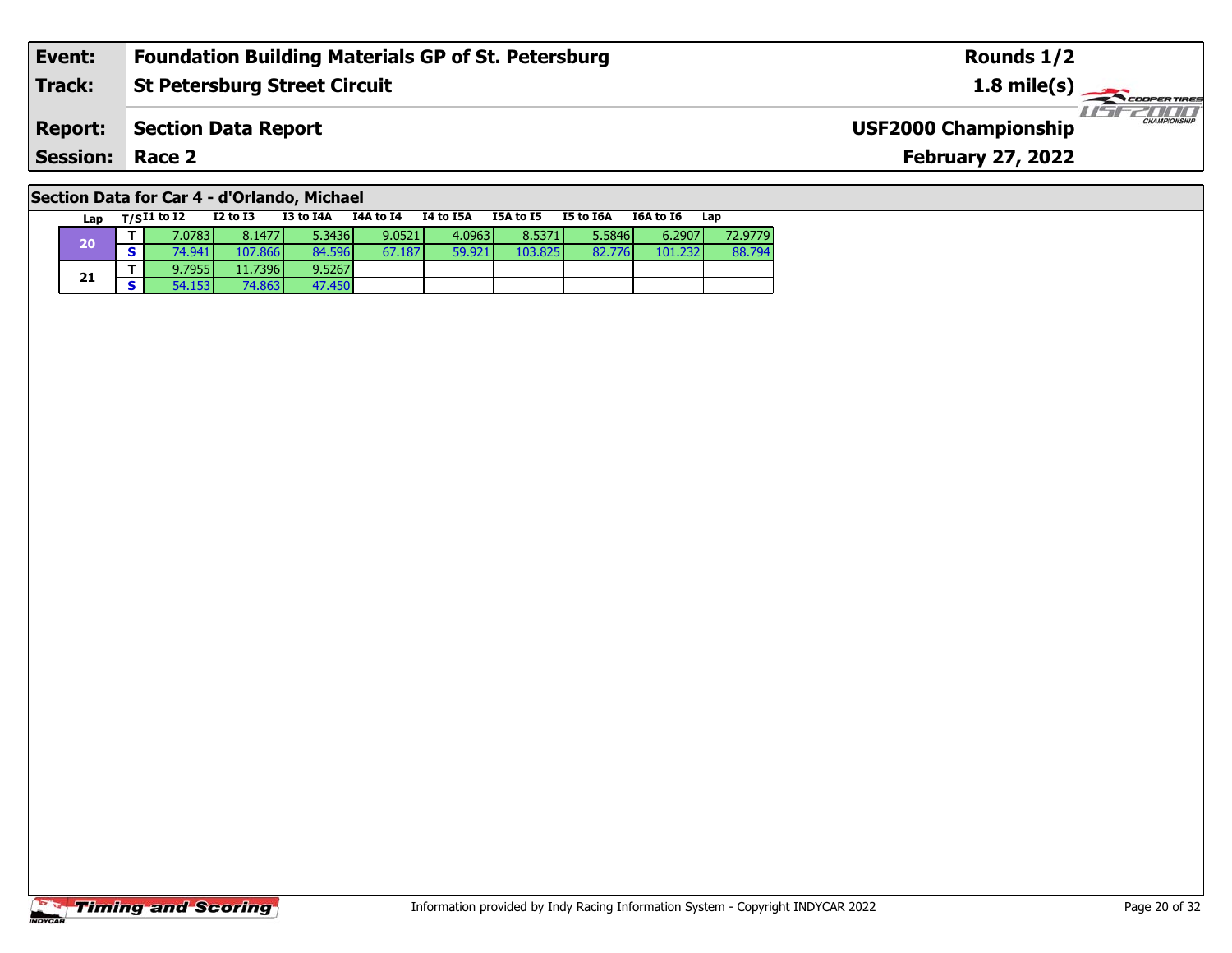### **Event: Foundation Building Materials GP of St. Petersburg Rounds 1/2St Petersburg Street Circuit 1.8 mile(s) Track:** THE COOPER TIRES **USF2000 Championship Report: Section Data Report February 27, 2022 Session: Race 2 Section Data for Car 5 - Hays, Nicky (R) Lap T/SI1 to I2 I2 to I3 I3 to I4A I4A to I4 I4 to I5A I5A to I5 I5 to I6A I6A to I6 Lap**

| Lap                      |                         | $T/SI1$ to I2 | <b>I2 to I3</b> | I3 to I4A | I4A to I4 | I4 to I5A | I5A to I5 | I5 to I6A | I6A to I6 | Lap      |
|--------------------------|-------------------------|---------------|-----------------|-----------|-----------|-----------|-----------|-----------|-----------|----------|
|                          | T.                      | 8.7293        | 17.7722         | 7.9734    | 9.8135    | 4.4289    | 22.6263   | 10.7018   | 7.7083    | 156.9128 |
| $\mathbf{1}$             | S                       | 60.767        | 49.452          | 56.694    | 61.974    | 55.421    | 39.174    | 43.196    | 82.615    | 41.297   |
|                          | T                       | 8.3633        | 12.6968         | 8.9773    | 13.5597   | 4.4374    | 14.5588   | 9.2596    | 13.1888   | 135.1767 |
| $\overline{2}$           | $\mathbf{s}$            | 63.426        | 69.219          | 50.354    | 44.852    | 55.315    | 60.882    | 49.924    | 48.285    | 47.937   |
|                          | T                       | 7.7378        | 15.5172         | 12.4364   | 14.0887   | 4.3755    | 14.4609   | 8.1093    | 12.3931   | 142.0434 |
| 3                        | S                       | 68.554        | 56.638          | 36.349    | 43.168    | 56.097    | 61.294    | 57.005    | 51.385    | 45.620   |
|                          | T                       | 8.5910        | 8.9507          | 6.2164    | 10.3714   | 4.3437    | 8.6898    | 6.5643    | 8.6536    | 105.9865 |
| 4                        | $\overline{\mathbf{s}}$ | 61.745        | 98.189          | 72.718    | 58.640    | 56.508    | 102.000   | 70.422    | 73.590    | 61.140   |
| 5                        | т                       | 10.5183       | 23.7350         | 17.5331   | 14.2208   | 5.8346    | 17.8741   | 10.9402   | 14.0748   | 159.4700 |
|                          | $\mathbf{s}$            | 50.432        | 37.028          | 25.782    | 42.767    | 42.069    | 49.589    | 42.255    | 45.245    | 40.635   |
|                          | $\overline{\mathsf{r}}$ | 8.6075        | 17.2171         | 10.5032   | 11.6950   | 4.8609    | 14.6761   | 10.6852   | 24.9044   | 145.1709 |
| 6                        | $\mathbf{s}$            | 61.627        | 51.046          | 43.039    | 52.004    | 50.496    | 60.395    | 43.263    | 25.571    | 44.637   |
|                          | $\mathbf{T}$            | 7.9192        | 8.6767          | 5.5632    | 9.5993    | 4.3387    | 8.7706    | 5.9363    | 6.4665    | 77.7359  |
| $\overline{\phantom{a}}$ | $\overline{\mathbf{s}}$ | 66.983        | 101.290         | 81.256    | 63.357    | 56.573    | 101.061   | 77.872    | 98.480    | 83.359   |
|                          | $\mathbf T$             | 7.1697        | 8.3327          | 5.4544    | 10.7189   | 4.9688    | 8.8143    | 6.3555    | 7.3133    | 78.4468  |
| 8                        | $\mathbf{s}$            | 73.986        | 105.472         | 82.877    | 56.739    | 49.399    | 100.560   | 72.736    | 87.077    | 82.604   |
|                          | T                       | 11.7634       | 24.4261         | 11.5949   | 26.8556   | 8.1487    | 19.4711   | 10.1903   | 14.0777   | 161.6875 |
| 9                        | S                       | 45.094        | 35.981          | 38.987    | 22.646    | 30.122    | 45.522    | 45.364    | 45.236    | 40.077   |
|                          | T                       | 9.8001        | 17.5956         | 10.4498   | 26.3400   | 7.7534    | 18.3208   | 9.1839    | 13.3006   | 153.3396 |
| 10                       | $\overline{\mathbf{s}}$ | 54.127        | 49.948          | 43.259    | 23.090    | 31.658    | 48.380    | 50.335    | 47.879    | 42.259   |
|                          | $\mathbf T$             | 10.6142       | 16.9809         | 11.1278   | 24.4736   | 8.6505    | 18.7338   | 10.4926   | 15.3312   | 157.2617 |
| 11                       | $\overline{\mathbf{s}}$ | 49.976        | 51.756          | 40.623    | 24.851    | 28.375    | 47.314    | 44.057    | 41.537    | 41.205   |
|                          | Ŧ                       | 8.3627        | 12.9585         | 8.6775    | 12.6150   | 5.6178    | 14.4658   | 9.3698    | 12.7680   | 122.9136 |
| 12                       | $\overline{\mathbf{s}}$ | 63.431        | 67.821          | 52.094    | 48.211    | 43.692    | 61.273    | 49.336    | 49.876    | 52.720   |
| 13                       | $\overline{\mathbf{T}}$ | 7.8184        | 8.5147          | 5.9536    | 9.7098    | 4.3137    | 8.6919    | 6.0846    | 6.5038    | 77.9810  |
|                          | $\overline{\mathbf{s}}$ | 67.847        | 103.217         | 75.928    | 62.636    | 56.901    | 101.976   | 75.974    | 97.915    | 83.097   |
| 14                       | $\mathbf T$             | 7.3615        | 8.4289          | 5.5356    | 9.4526    | 4.2342    | 8.7218    | 5.9196    | 6.4748    | 75.5858  |
|                          | S                       | 72.058        | 104.268         | 81.662    | 64.340    | 57.970    | 101.626   | 78.092    | 98.353    | 85.730   |
| 15                       | T                       | 7.1007        | 8.2950          | 5.3572    | 9.3013    | 4.1537    | 8.6323    | 5.7599    | 6.4218    | 74.1741  |
|                          | $\mathbf{s}$            | 74.705        | 105.951         | 84.381    | 65.387    | 59.093    | 102.680   | 80.257    | 99.165    | 87.362   |
| 16                       | T                       | 6.9563        | 8.2407          | 5.4606    | 9.2332    | 4.1990    | 8.6914    | 5.7889    | 6.3849    | 73.9742  |
|                          | $\overline{\mathbf{s}}$ | 76.255        | 106.649         | 82.783    | 65.869    | 58.455    | 101.982   | 79.855    | 99.738    | 87.598   |
| 17                       | T                       | 7.4908        | 8.2719          | 5.4449    | 9.4068    | 4.1637    | 8.5998    | 5.7384    | 6.3909    | 74.6184  |
|                          | $\overline{\mathbf{s}}$ | 70.814        | 106.247         | 83.022    | 64.653    | 58.951    | 103.068   | 80.558    | 99.645    | 86.842   |
| 18                       | $\mathbf T$             | 7.0272        | 8.1783          | 5.3306    | 9.3109    | 4.1722    | 8.6019    | 5.7056    | 6.3693    | 73.7509  |
|                          | $\mathbf{s}$            | 75.486        | 107.463         | 84.802    | 65.319    | 58.831    | 103.043   | 81.021    | 99.982    | 87.863   |
| 19                       | $\overline{\mathbf{T}}$ | 7.0794        | 8.2226          | 5.3364    | 9.2547    | 4.1723    | 8.6538    | 5.7124    | 6.3555    | 73.9959  |
|                          | $\overline{\mathbf{s}}$ | 74.929        | 106.884         | 84.710    | 65.716    | 58.830    | 102.425   | 80.924    | 100.200   | 87.572   |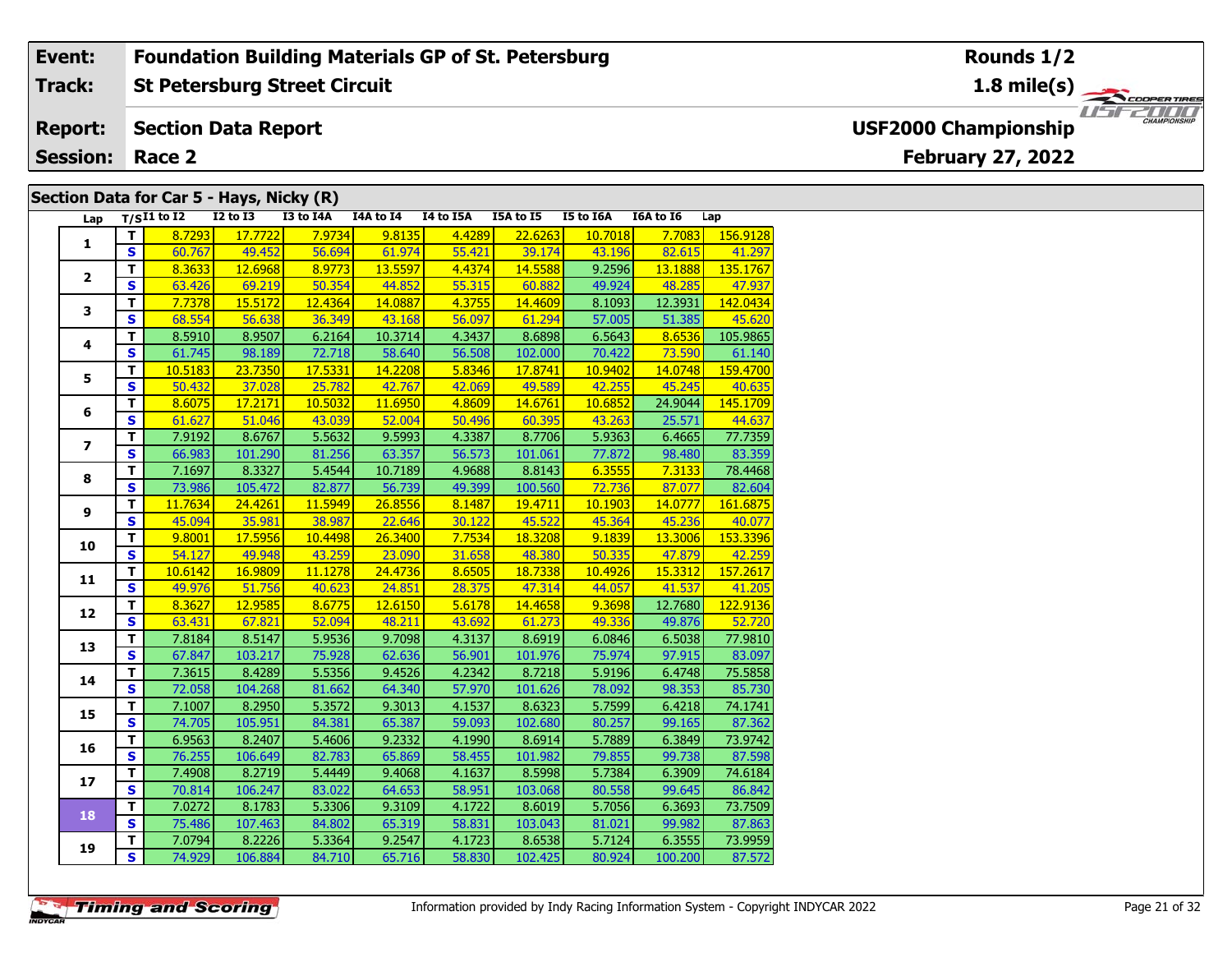| Event:                 | <b>Foundation Building Materials GP of St. Petersburg</b> | Rounds 1/2                                  |
|------------------------|-----------------------------------------------------------|---------------------------------------------|
| Track:                 | <b>St Petersburg Street Circuit</b>                       | $1.8 \text{ mile(s)}$                       |
| <b>Report:</b>         | Section Data Report                                       | CHAMPIONSHIP<br><b>USF2000 Championship</b> |
| <b>Session: Race 2</b> |                                                           | <b>February 27, 2022</b>                    |
| .                      | --- - ---                                                 |                                             |

### **Section Data for Car 5 - Hays, Nicky (R)**

| Lan | $T/SI1$ to $I2$ | $I2$ to $I3$ | I3 to I4A | I4A to I4 | I4 to I5A | I5A to I5 | I5 to I6A | I6A to I6 | Lap     |
|-----|-----------------|--------------|-----------|-----------|-----------|-----------|-----------|-----------|---------|
| 20  | 7.2460          | 8.2012       | 5.3447    | 9.1691    | 4.1420    | 8.6302    | 5.7175    | 6.4011    | 73.9367 |
|     | 73.207          | 107.163      | 84.578    | 66.329    | 59.260    | 102.705   | 80.852    | 99.486    | 87.643  |
|     | 10.3683         | 11.8772      | 7.5186    |           |           |           |           |           |         |
| 21  | 51.161          | 73.996       | 60.124    |           |           |           |           |           |         |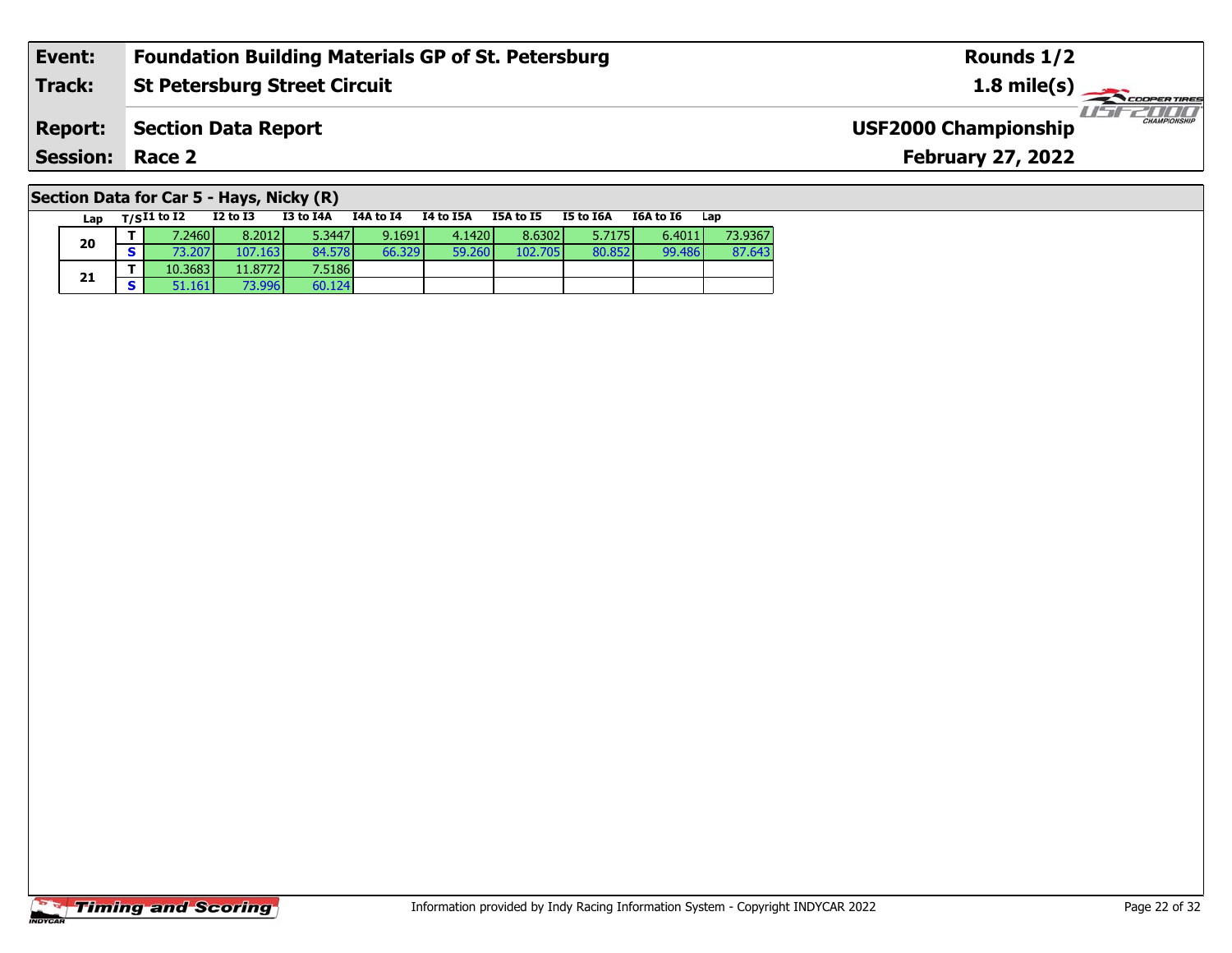### **Event: Foundation Building Materials GP of St. Petersburg Rounds 1/2Track:St Petersburg Street Circuit 1.8 mile(s)** 11515211111 **Report: Section Data Report USF2000 Championship February 27, 2022 Session: Race 2Section Data for Car 6 - Lund, Frederik (R) Lap T/SI1 to I2 I2 to I3 I3 to I4A I4A to I4 I4 to I5A I5A to I5 I5 to I6A I6A to I6 Lap <sup>T</sup>** 8.7348 17.7041 8.3890 10.2318 4.4934 22.6772 11.0840 8.7822 156.3095 **<sup>S</sup>** 60.729 49.642 53.885 59.440 54.626 39.086 41.706 72.512 41.456**1**

58.810

**<sup>T</sup>** 8.7005 13.4499 4.7583 15.5245 9.2793 14.3787 136.0185 **<sup>S</sup>** 60.968 45.218 51.585 57.095 49.818 44.289 47.641

**<sup>T</sup>** 10.0251 13.5947 4.6426 14.4743 9.3162 12.7396 141.8665 **<sup>S</sup>** 52.913 44.737 52.870 61.237 49.620 49.987 45.677

**T** 9.1561 10.7239 4.4709 8.6047 7.0710 9.8280 110.1846<br>IS 57.935 58.810 56.713 54.900 103.009 65.376 64.796 58.810

**<sup>T</sup>** 9.9304 13.9833 5.1050 16.2571 12.3828 13.8825 162.6473 **<sup>S</sup>** 53.417 43.493 48.081 54.522 37.332 45.872 39.841

**<sup>T</sup>** 10.9385 10.4471 4.9006 13.9536 9.9994 23.6673 140.9203 **<sup>S</sup>** 48.494 58.215 50.087 63.522 46.230 26.907 45.983

**<sup>T</sup>** 7.5289 10.1896 4.2945 8.6046 6.7446 6.7961 78.4007 **<sup>S</sup>** 70.456 59.687 57.156 103.010 68.540 93.703 82.652

**2**

**3**

**4**

**5**

**6**

**8**

**R T** 7.2905 413.1280<br> **S** 72.760 1.472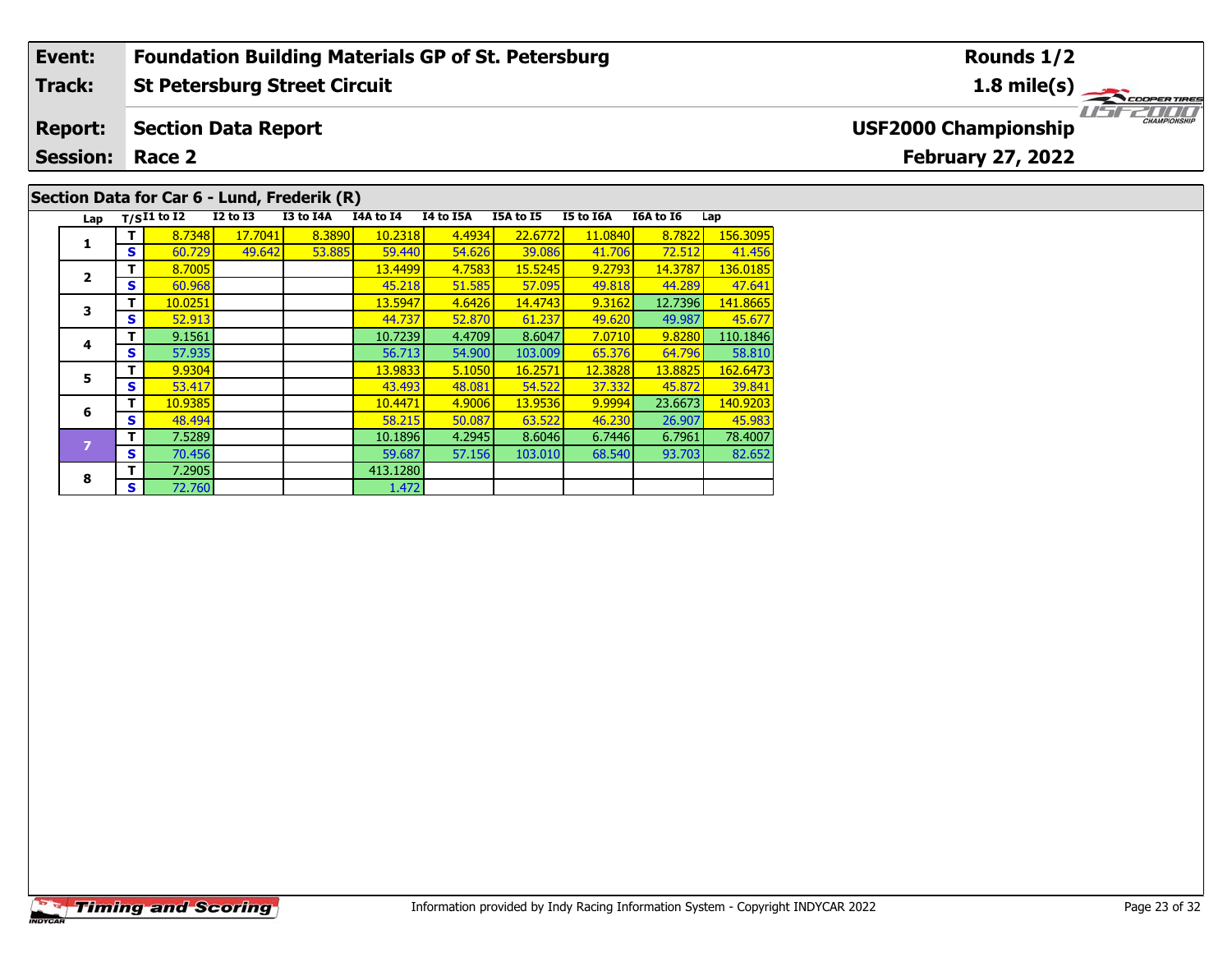#### **Event:Foundation Building Materials GP of St. Petersburg**

#### **St Petersburg Street Circuit Track:**

#### **Section Data Report Report:**

**Session: Race 2**

# **Section Data for Car 63 - Burke, Trey**

| Lap |   | $T/SI6$ to I7 | I7 to SF | SF to I1 | <b>I1 to I2</b>  | $I2$ to $I3$ | I3 to I4A        | I4A to I4 | I4 to I5A | <b>I5A to I5</b> | I5 to I6A | I6A to I6 | Lap               | PO to SF |
|-----|---|---------------|----------|----------|------------------|--------------|------------------|-----------|-----------|------------------|-----------|-----------|-------------------|----------|
|     |   | 27.4106       | 16.0196  | 9.3009   | 7.9807           | 17.5742      | 12.3175 <b> </b> | 12.0157   | 5.6907    | 22.7385          | 8.9498    | 10.5675   | 150.5657          | 150.4097 |
|     | S | 26.193        | 37.029   | 50.362   | 66.467           | 50.009       | 36.699           | 50.616    | 43.133    | 38.981           | 51.652    | 60.262    | 43.038            | 38.354   |
|     |   | 18.5473       | 13.7013  | 9.5646   | 9.9226           | 15.8794      | 10.7504          | 12.5538   | 6.4322    | 15.8075          | 10.5076   | 17.5229   | 141.1896 <b>1</b> |          |
|     | S | 38.709        | 43.294   | 48.973   | 53.459           | 55.346       | 42.049           | 48.446    | 38.160    | 56.072           | 43.994    | 36.342    | 45.896            |          |
|     |   | 19.9864       | 9.8437   | 11.6021  | 10.9607 <b> </b> | 17.9970      | 10.7342          | 12.2633   | 5.6765    | 17.1929          | 9.5885    | 16.3699   | 142.2152 <b>1</b> |          |
|     | s | 35.922        | 60.260   | 40.373   | 48.396           | 48.834       | 42.113           | 49.594    | 43.240    | 51.554           | 48.211    | 38.902    | 45.565            |          |
|     |   | 25.2141       | 15.7796  | 4.6991   | 8.6876           | 8.9680       | 183.9735         |           |           |                  |           |           |                   |          |
| 4   | S | 28.474        | 37.592   | 99.681   | 61.059           | 98.000       | 2.457            |           |           |                  |           |           |                   |          |

**Rounds 1/2**

**1.8 mile(s)**

**February 27, 2022**

**USF2000 Championship**

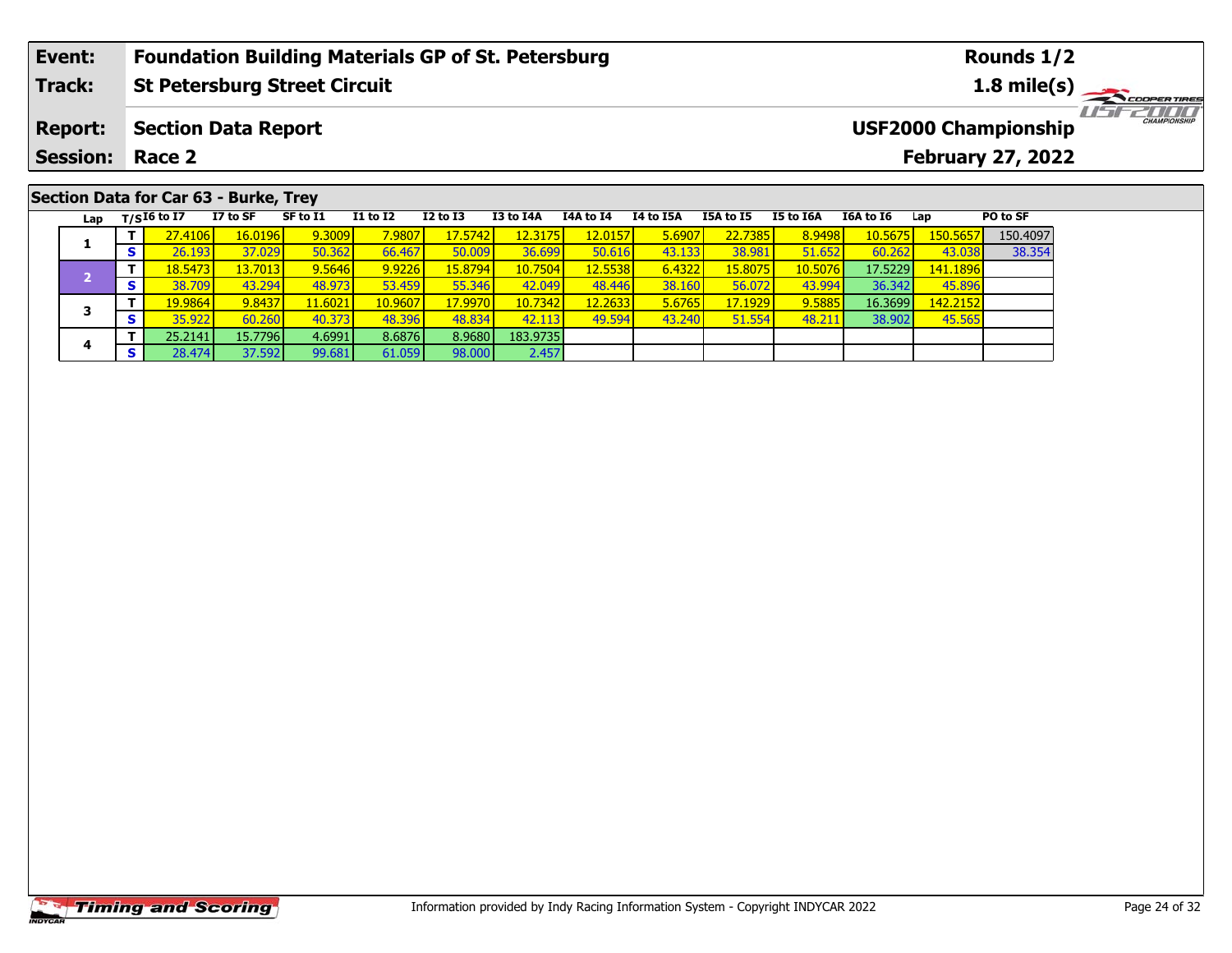| Event:                 | <b>Foundation Building Materials GP of St. Petersburg</b> | Rounds 1/2                                         |
|------------------------|-----------------------------------------------------------|----------------------------------------------------|
| <b>Track:</b>          | <b>St Petersburg Street Circuit</b>                       | $1.8 \text{ mile(s)}$                              |
| <b>Report:</b>         | Section Data Report                                       | <b>CHAMPIONSHIP</b><br><b>USF2000 Championship</b> |
| <b>Session: Race 2</b> |                                                           | <b>February 27, 2022</b>                           |

### **Lap T/SLap 1 <sup>T</sup>** 157.1785 **<sup>S</sup>** 41.227**T** 141.9312 **2**45.656 **3T** 154.1176<br>**S** 42.046 92.0424 **4 <sup>T</sup>** 92.0424 **<sup>S</sup>** 70.402 **5T** 213.7580 **6 <sup>T</sup>** 89.9384 **<sup>S</sup>** 72.049**T** 105.5370 **7** $\frac{61.400}{70.7351}$ **8 <sup>T</sup>** 70.7351 **<sup>S</sup>** 91.609 **9 <sup>T</sup>** 243.0289 **<sup>S</sup>** 26.663 **10 <sup>T</sup>** 53.6898 **<sup>S</sup>** 120.693**T** 162.0917<br>**S** 39.977 **11**39.977 **12T** 113.0315<br>**S** 57.329 **13T** 77.5584<br>**S** 83.550 83.550 **144 S**  $\begin{array}{|c|c|c|} \hline \textbf{5} & \textbf{74.6216} \\ \hline \textbf{5} & \textbf{86.838} \\ \hline \end{array}$ **15T** 74.6183<br>**S** 86.842 73.9566 **16 <sup>T</sup>** 73.9566 **<sup>S</sup>** 87.619**17T** 73.5838<br>**S** 88.063 88.063 **18T** 73.7509<br>**S** 87.863 87.863 **19 <sup>T</sup>** 73.9959 **<sup>S</sup>** 87.572 **Section Data for Car 7 - Lee, Yeoroo (R)**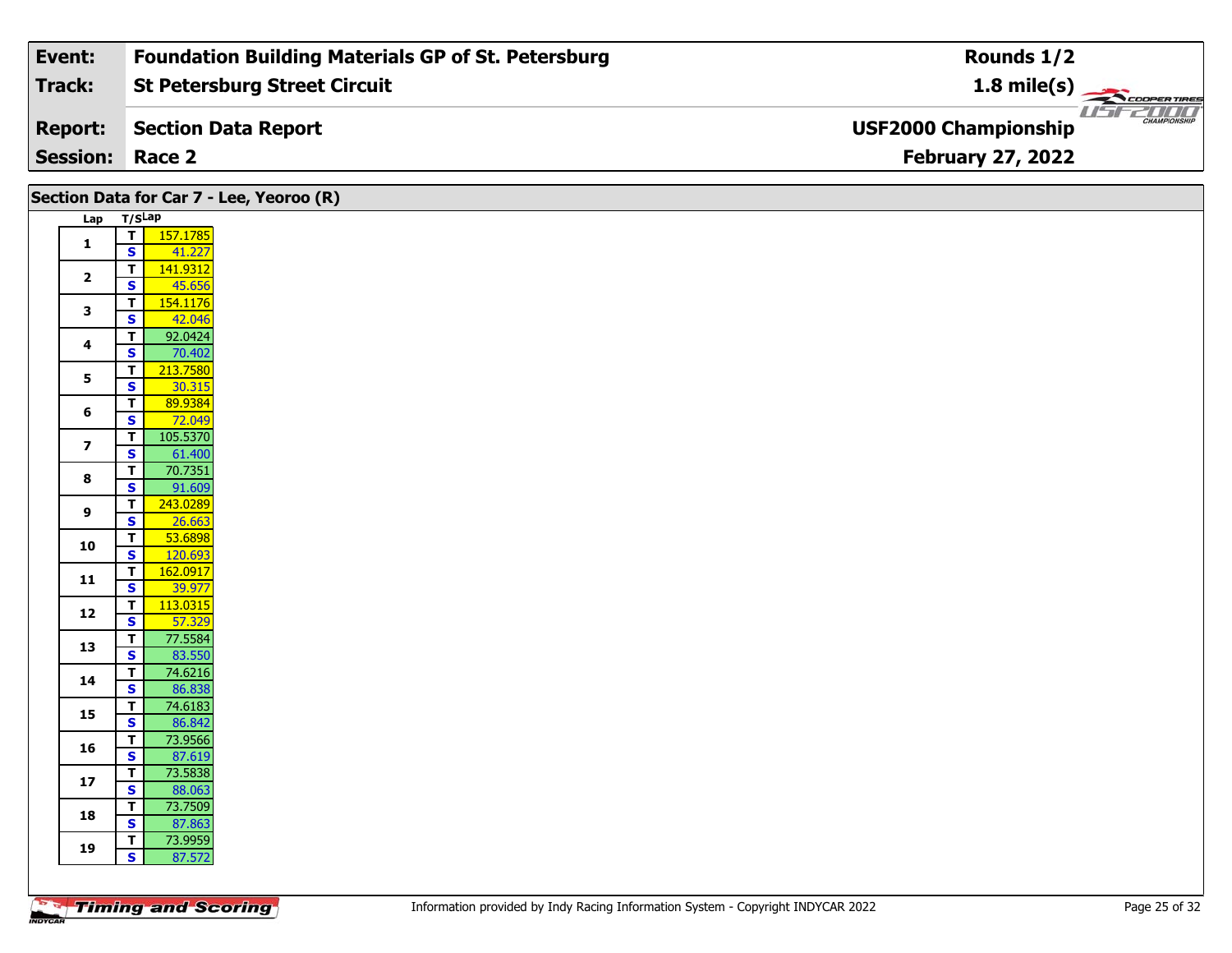| Event:                                   | <b>Foundation Building Materials GP of St. Petersburg</b> | Rounds 1/2                                 |  |  |  |  |  |  |  |
|------------------------------------------|-----------------------------------------------------------|--------------------------------------------|--|--|--|--|--|--|--|
| <b>Track:</b>                            | St Petersburg Street Circuit                              | $1.8 \text{ mile(s)}$                      |  |  |  |  |  |  |  |
| <b>Report:</b>                           | Section Data Report                                       | CHAMPIONSHI<br><b>USF2000 Championship</b> |  |  |  |  |  |  |  |
| <b>Session: Race 2</b>                   |                                                           | <b>February 27, 2022</b>                   |  |  |  |  |  |  |  |
| Section Data for Car 7 - Lee, Yeoroo (R) |                                                           |                                            |  |  |  |  |  |  |  |

| Lap | T/SLap |         |
|-----|--------|---------|
|     |        | 75.5615 |
| 20  | c      | 85.758  |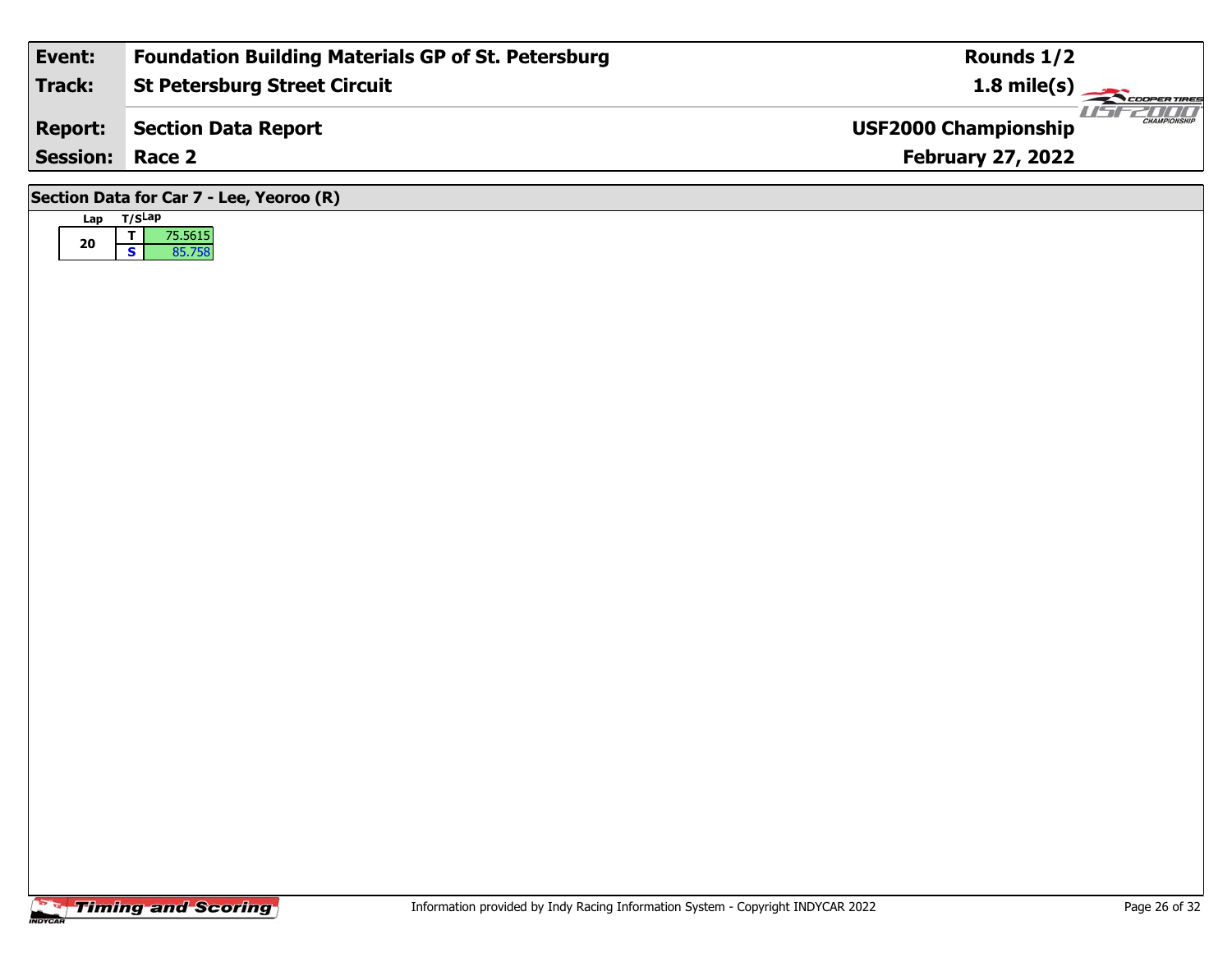### **Event: Foundation Building Materials GP of St. Petersburg Rounds 1/2St Petersburg Street Circuit 1.8 mile(s) Track:** THE COOPER TIRES **USF2000 Championship Report: Section Data Report February 27, 2022 Session: Race 2 Section Data for Car 9 - Garciarce, Jorge (R) Lap T/SI1 to I2 I2 to I3 I3 to I4A I4A to I4 I4 to I5A I5A to I5 I5 to I6A I6A to I6 Lap**

| Lap                     |                         | $T/SI1$ to $I2$ | <b>I2 to I3</b> | <b>I3 to I4A</b> | I4A to I4 | I4 to I5A | I5A to I5 | <b>I5 to I6A</b> | I6A to I6 | Lap      |
|-------------------------|-------------------------|-----------------|-----------------|------------------|-----------|-----------|-----------|------------------|-----------|----------|
|                         | т                       | 9.8886          | 18.4648         | 8.5239           | 10.5307   | 4.6301    | 20.1490   | 10.4778          | 7.6772    | 157.1785 |
| $\mathbf{1}$            | $\overline{\mathbf{s}}$ | 53.643          | 47.597          | 53.033           | 57.753    | 53.013    | 43.990    | 44.119           | 82.949    | 41.227   |
|                         | T                       | 9.2198          | 12.3186         | 9.1353           | 13.7041   | 4.7203    | 13.8062   | 8.5971           | 12.9788   | 134.4798 |
| $\overline{\mathbf{2}}$ | S                       | 57.534          | 71.344          | 49.483           | 44.380    | 52.000    | 64.200    | 53.771           | 49.066    | 48.186   |
| 3                       | т                       | 8.2062          | 14.5129         | 13.2710          | 13.7813   | 4.7450    | 13.5122   | 8.0511           | 12.1398   | 141.9276 |
|                         | S.                      | 64.641          | 60.557          | 34.063           | 44.131    | 51.729    | 65.597    | 57.417           | 52.457    | 45.657   |
| 4                       | т                       | 8.7716          | 9.5285          | 6.7784           | 10.5175   | 4.5472    | 8.6827    | 6.9675           | 10.0423   | 109.4618 |
|                         | S                       | 60.474          | 92.235          | 66.689           | 57.826    | 53.979    | 102.084   | 66.347           | 63.414    | 59.199   |
| 5                       | T                       | 9.9199          |                 |                  | 14.0080   | 4.9670    | 16.1277   | 12.5862          | 13.7874   | 162.8831 |
|                         | S                       | 53.474          |                 |                  | 43.417    | 49.417    | 54.959    | 36.729           | 46.188    | 39.783   |
| 6                       | T.                      | 10.9700         | 13.1586         | 12.3789          | 10.7553   | 4.8029    | 13.9160   | 9.8509           | 23.6483   | 140.7230 |
|                         | S                       | 48.355          | 66.790          | 36.517           | 56.547    | 51.105    | 63.694    | 46.927           | 26.929    | 46.048   |
| $\overline{\mathbf{z}}$ | T                       | 8.0112          | 9.0130          | 5.6921           | 9.7198    | 4.3254    | 8.6324    | 6.0665           | 6.7954    | 78.5212  |
|                         | S                       | 66.214          | 97.511          | 79.416           | 62.571    | 56.747    | 102.679   | 76.201           | 93.713    | 82.525   |
| 8                       | T                       | 7.3960          | 8.4287          | 5.6822           | 12.0527   | 5.5930    | 9.6836    | 7.6093           | 7.6066    | 83.7163  |
|                         | S                       | 71.722          | 104.270         | 79.555           | 50.460    | 43.886    | 91.532    | 60.751           | 83.719    | 77.404   |
| 9                       | T.                      | 11.1418         | 26.4161         | 11.6070          | 30.5173   | 8.6936    | 14.1661   | 11.6918          | 13.0520   | 158.4192 |
|                         | S                       | 47.609          | 33.270          | 38.946           | 19.929    | 28.234    | 62.569    | 39.538           | 48.791    | 40.904   |
| 10                      | T.                      | 9.8906          |                 |                  | 30.0614   | 6.6332    | 16.5263   | 10.2159          | 12.3193   | 153.9176 |
|                         | S.                      | 53.632          |                 |                  | 20.231    | 37.004    | 53.634    | 45.250           | 51.693    | 42.100   |
| 11                      | т                       | 11.2348         | 15.9083         | 11.3074          | 26.3519   | 8.5332    | 16.4630   | 11.8166          | 16.4200   | 158.3676 |
|                         | $\mathbf{s}$            | 47.215          | 55.246          | 39.978           | 23.079    | 28.765    | 53.840    | 39.121           | 38.783    | 40.917   |
| 12                      | T                       | 11.0206         | 10.8332         | 9.2270           | 12.3230   | 6.4466    | 12.0526   | 8.1143           | 11.4817   | 117.4846 |
|                         | S                       | 48.133          | 81.127          | 48.992           | 49.353    | 38.075    | 73.541    | 56.970           | 55.464    | 55.156   |
| 13                      | $\overline{\mathsf{r}}$ | 7.7210          |                 |                  | 9.9462    | 4.3651    | 8.6746    | 6.0635           | 6.4862    | 77.5177  |
|                         | $\overline{\mathbf{s}}$ | 68.703          |                 |                  | 61.147    | 56.231    | 102.179   | 76.239           | 98.180    | 83.594   |
| 14                      | T                       | 7.8706          | 8.3845          | 5.5170           | 9.6171    | 4.3295    | 8.6382    | 5.8335           | 6.4258    | 76.0859  |
|                         | S                       | 67.397          | 104.820         | 81.937           | 63.240    | 56.694    | 102.610   | 79.244           | 99.103    | 85.167   |
| 15                      | т                       | 7.2271          |                 |                  | 9.3769    | 4.2504    | 8.5830    | 5.7770           | 6.3942    | 74.5962  |
|                         | S                       | 73.398          |                 |                  | 64.860    | 57.749    | 103.270   | 80.020           | 99.593    | 86.868   |
| 16                      | T                       | 7.1177          |                 |                  | 9.3747    | 4.2212    | 8.5428    | 5.7620           | 6.3547    | 73.9253  |
|                         | S                       | 74.526          |                 |                  | 64.875    | 58.148    | 103.756   | 80.228           | 100.212   | 87.656   |
| 17                      | т                       | 7.1389          |                 |                  | 9.3056    | 4.1836    | 8.5575    | 5.7163           | 6.3238    | 73.7804  |
|                         | $\overline{\mathbf{s}}$ | 74.305          |                 |                  | 65.357    | 58.671    | 103.577   | 80.869           | 100.702   | 87.828   |
| 18                      | т                       | 7.0831          |                 |                  | 9.3838    | 4.1964    | 8.5202    | 5.8135           | 6.3924    | 73.7307  |
|                         | $\overline{\mathbf{s}}$ | 74.890          |                 |                  | 64.812    | 58.492    | 104.031   | 79.517           | 99.621    | 87.887   |
| 19                      | T                       | 7.1914          |                 |                  | 9.1981    | 4.1825    | 8.5248    | 5.7024           | 6.3165    | 73.7227  |
|                         | $\overline{\mathbf{s}}$ | 73.762          |                 |                  | 66.120    | 58.686    | 103.975   | 81.066           | 100.818   | 87.897   |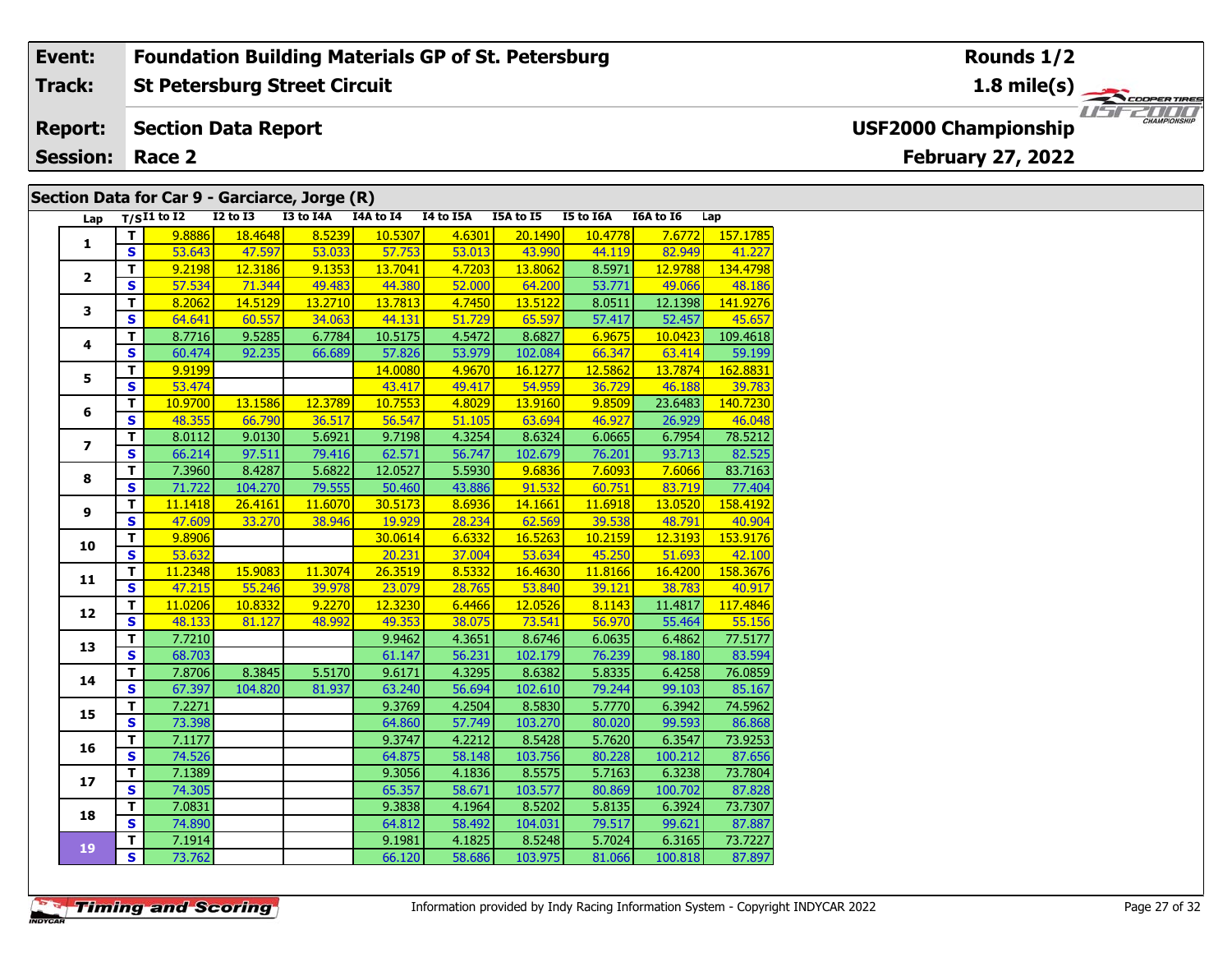| Event:                 | <b>Foundation Building Materials GP of St. Petersburg</b> | Rounds 1/2                                   |
|------------------------|-----------------------------------------------------------|----------------------------------------------|
| Track:                 | <b>St Petersburg Street Circuit</b>                       | $1.8 \text{ mile(s)}$                        |
| <b>Report:</b>         | Section Data Report                                       | $\frac{1}{1}$<br><b>USF2000 Championship</b> |
| <b>Session: Race 2</b> |                                                           | <b>February 27, 2022</b>                     |
|                        |                                                           |                                              |

# **Section Data for Car 9 - Garciarce, Jorge (R)**

|  | Lap | $T/SI1$ to $I2$ | $I2$ to $I3$ | I3 to I4A | I4A to I4 | I4 to I5A | I5A to I5 | I5 to I6A | <b>I6A to I6</b> | Lan     |
|--|-----|-----------------|--------------|-----------|-----------|-----------|-----------|-----------|------------------|---------|
|  | 20  | 7.0968          | 8.2293       | 5.3708    | 9.7875    | 4.3102    | 8.5831    | 5.6815    | 6.3250           | 74.2879 |
|  |     | 74.746          | 106.797      | 84.167    | 62.139    | 56.947    | 103.268   | 81.365    | 100.683          | 87.228  |
|  | 21  | 9.5890          | 13.1649      | 7.23651   |           |           |           |           |                  |         |
|  |     | 55.319          | 66.758       | 62.467    |           |           |           |           |                  |         |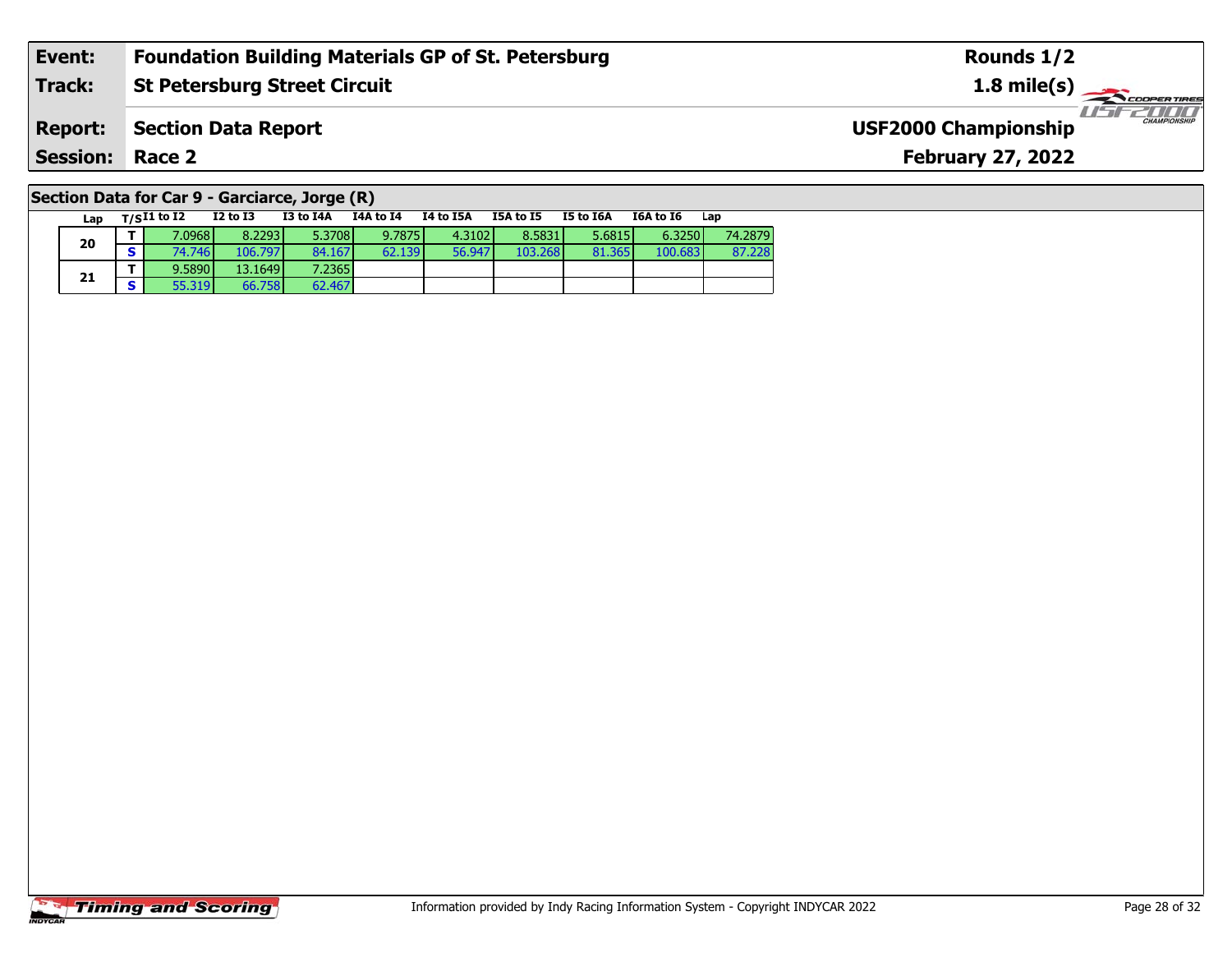### **Event: Foundation Building Materials GP of St. Petersburg Rounds 1/2Track:St Petersburg Street Circuit 1.8 mile(s)** 11515211111 **Report: Section Data Report USF2000 Championship February 27, 2022 Session: Race 2Section Data for Car 90 - Douglas, Jacob (R) Lap T/SI6 to I7 I7 to SF SF to I1 I1 to I2 I2 to I3 I3 to I4A I4A to I4 I4 to I5A I5A to I5 I5 to I6A I6A to I6 Lap PO to SF <sup>T</sup>** 28.2488 18.4694 17.8623 9.2849 17.1852 8.9007 9.9522 4.5238 22.6277 10.4318 8.3181 155.8049 141.0670 **<sup>S</sup>** 25.415 32.117 26.223 57.131 51.141 50.788 61.110 54.258 39.172 44.314 76.558 41.590 40.894**1 <sup>T</sup>** 17.8247 14.9372 16.0608 8.9164 11.1370 10.1335 13.6610 4.5194 15.5452 9.3813 13.8879 136.0044 **<sup>S</sup>** 40.279 39.712 29.165 59.492 78.914 44.609 44.520 54.311 57.018 49.276 45.854 47.646**2**

**<sup>T</sup>** 24.0628 12.0793 11.9418 9.3161 17.2378 13.1880 13.4995 4.4293 14.6983 8.7083 12.5244 141.6856 **<sup>S</sup>** 29.837 49.107 39.224 56.940 50.985 34.277 45.052 55.416 60.304 53.084 50.846 45.735

**<sup>T</sup>** 24.7294 14.7044 4.6239 8.8996 9.1273 6.1635 11.0524 4.4201 8.6055 6.9606 9.1563 108.4430 **<sup>S</sup>** 29.032 40.340 101.302 59.604 96.290 73.342 55.027 55.531 103.000 66.413 69.550 59.755

**<sup>T</sup>** 18.1575 13.7004 13.7114 9.9652 24.1303 17.7984 13.8351 6.4056 17.4888 10.9042 15.4414 161.5383 **<sup>S</sup>** 39.540 43.297 34.162 53.231 36.422 25.398 43.959 38.319 50.682 42.394 41.241 40.114

**<sup>T</sup>** 17.5071 10.5653 13.0311 10.0663 14.7787 11.1906 12.0925 4.5973 14.2850 9.9850 24.1781 142.2770 **<sup>S</sup>** 41.009 56.144 35.945 52.696 59.468 40.395 50.294 53.391 62.049 46.297 26.339 45.545

**<sup>T</sup>** 11.1104 5.4905 3.8518 7.7091 8.6524 5.7415 10.2408 4.3192 8.5605 6.5488 6.6834 78.9084 **<sup>S</sup>** 64.620 108.038 121.608 68.809 101.575 78.733 59.388 56.829 103.541 70.589 95.284 82.121

**<sup>T</sup>** 9.9839 5.4717 3.8455 7.4464 8.4262 5.5343 10.3923 **<sup>S</sup>** 71.911 108.409 121.807 71.236 104.301 81.681 58.522

**3**

**4**

**5**

**6**

**8**

59.755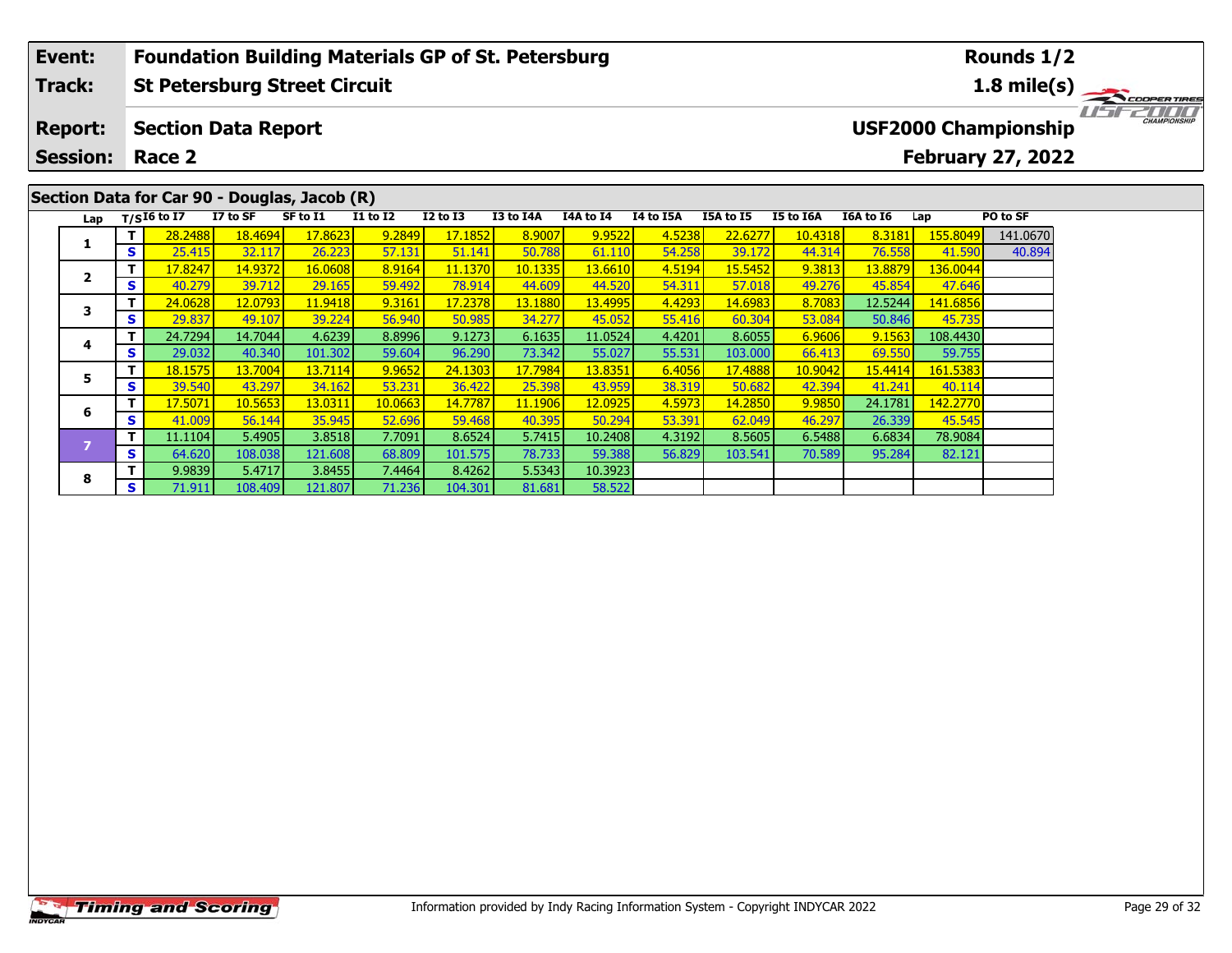### **St Petersburg Street Circuit Event: Foundation Building Materials GP of St. Petersburg Track:**

#### **Section Data Report Report:**

**Session: Race 2**

# **Section Data for Car 92 - Frazer, Billy**

| Lap            |                         | $T/SI6$ to I7 | I7 to SF | SF to I1 | <b>I1 to I2</b> | <b>I2 to I3</b> | I3 to I4A | I4A to I4 | I4 to I5A | I5A to I5 | <b>I5 to I6A</b> | I6A to I6 | Lap      | PO to SF |
|----------------|-------------------------|---------------|----------|----------|-----------------|-----------------|-----------|-----------|-----------|-----------|------------------|-----------|----------|----------|
|                | T                       |               |          | 15.1204  | 8.2964          | 19.6004         | 7.4807    | 9.9025    | 4.4088    | 23.8666   | 9.3910           | 9.2658    | 154.2114 | 144.8249 |
| 1              | $\overline{\mathbf{s}}$ |               |          | 30.979   | 63.938          | 44.839          | 60.428    | 61.417    | 55.674    | 37.138    | 49.225           | 68.728    | 42.020   | 39.833   |
|                | T.                      |               |          | 14.1116  | 8.0919          | 12.9835         | 10.7928   | 13.4771   | 4.4840    | 15.7515   | 8.8705           | 15.8327   | 138.1067 |          |
| $\mathbf{2}$   | S                       |               |          | 33.193   | 65.554          | 67.691          | 41.884    | 45.127    | 54.740    | 56.272    | 52.113           | 40.222    | 46.920   |          |
|                | T.                      | 23,8440       | 10.5412  | 10.9359  | 10.6244         | 17.2635         | 11.6356   | 13.7215   | 4.3572    | 15.6922   | 9.4436           | 13.6870   | 141.7461 |          |
| 3              | S.                      | 30.110        | 56.273   | 42.832   | 49.928          | 50.909          | 38.850    | 44.323    | 56.333    | 56.484    | 48.951           | 46.527    | 45.716   |          |
|                | T.                      |               |          | 4.6168   | 8.5767          | 9.1000          | 6.7404    | 10.6525   | 4.3398    | 8.5707    | 6.9033           | 8.7893    | 108.3175 |          |
| 4              | S                       |               |          | 101.458  | 61.848          | 96.578          | 67.065    | 57.093    | 56.559    | 103.418   | 66.964           | 72.454    | 59.824   |          |
| 5.             | T                       |               |          | 13.1741  | 10.2731         | 23.9748         | 17.5285   | 14.2395   | 5.9130    | 17.6561   | 10.8134          | 16.1849   | 161.4440 |          |
|                | S                       |               |          | 35.555   | 51.635          | 36.658          | 25.789    | 42.711    | 41.511    | 50.202    | 42.750           | 39.346    | 40.138   |          |
| 6              | T                       |               |          | 13.6648  | 9.9493          | 15.2601         | 10.8467   | 11.6590   | 4.6560    | 14.6904   | 10.4966          | 24.7192   | 142.8945 |          |
|                | S                       |               |          | 34.279   | 53.316          | 57.592          | 41.676    | 52.164    | 52.718    | 60.336    | 44.040           | 25.762    | 45.348   |          |
| $\overline{ }$ | T                       |               |          | 3.8399   | 7.7933          | 8.6242          | 5.8549    | 10.5001   | 4.3159    | 8.6013    | 6.0021           | 6.3616    | 78.4863  |          |
|                | S                       |               |          | 121.985  | 68.065          | 101.907         | 77.208    | 57.922    | 56.872    | 103.050   | 77.018           | 100.103   | 82.562   |          |
| 8              | $\overline{\mathbf{T}}$ | 9.9704        | 5.3992   | 3.8119   | 7.2627          | 8.2340          | 5.6940    | 10.6517   | 4.8028    | 8.7423    | 6.0496           | 7.6875    | 78.3061  |          |
|                | S                       | 72.009        | 109.865  | 122.881  | 73.038          | 106.736         | 79.390    | 57.097    | 51.107    | 101.388   | 76.414           | 82.838    | 82.752   |          |
| 9              | T.                      |               |          | 9.7583   | 11.8408         | 24.4421         | 11.6718   | 27.4858   | 7.6497    | 19.4001   | 10,4002          | 13.6719   | 161.3287 |          |
|                | S                       |               |          | 48.001   | 44.799          | 35.957          | 38.730    | 22.127    | 32.087    | 45.689    | 44.448           | 46.579    | 40.166   |          |
| 10             | T.                      | 17.8119       | 12.9798  | 10.2605  | 9.5169          | 17.3091         | 10.4338   | 26.6794   | 8.1423    | 17.8801   | 9.2821           | 13.2037   | 153.4996 |          |
|                | S                       | 40.308        | 45.700   | 45.652   | 55.738          | 50.775          | 43.325    | 22.796    | 30.146    | 49.573    | 49.803           | 48.230    | 42.215   |          |
| 11             | T                       |               |          | 13.5064  | 11.1029         | 16.5726         | 11.0004   | 24.6838   | 7.9949    | 18.9301   | 10.7836          | 17.2691   | 159.8143 |          |
|                | S                       |               |          | 34.681   | 47.776          | 53.031          | 41.094    | 24.639    | 30.701    | 46.823    | 42.868           | 36.876    | 40.547   |          |
| 12             | T                       |               |          |          | 9.5916          | 11.6442         | 9.1389    | 13.2254   | 4.5942    | 13.8981   | 8.9362           | 12.7371   | 119.9746 |          |
|                | $\overline{\mathbf{s}}$ |               |          |          | 55.304          | 75.477          | 49.464    | 45.986    | 53.427    | 63.776    | 51.730           | 49.997    | 54.011   |          |
| 13             | T.                      | 10.8119       | 5.3890   | 3.8027   | 7.5725          | 8.4821          | 5.9189    | 9.7095    | 4.3211    | 8.5466    | 6.0458           | 6.3661    | 76.9662  |          |
|                | S.                      | 66.404        | 110.073  | 123.178  | 70.050          | 103.614         | 76.373    | 62.638    | 56.804    | 103.710   | 76.462           | 100.033   | 84.193   |          |
| 14             | T.                      | 10.2249       | 5.4325   | 3.8145   | 7.3314          | 8.2605          | 5.4429    | 9.4481    | 4.1982    | 8.5552    | 5.9145           | 6.3553    | 74.9780  |          |
|                | S                       | 70.216        | 109.191  | 122.797  | 72.354          | 106.394         | 83.052    | 64.371    | 58.467    | 103.605   | 78.159           | 100.203   | 86.425   |          |
| 15             | T.                      | 10.0315       | 5.3915   | 3.7558   | 7.2905          | 8.2555          | 5.5146    | 9.3151    | 4.1828    | 8.5487    | 5.7354           | 6.3188    | 74.3402  |          |
|                | S                       | 71.570        | 110.022  | 124.716  | 72.760          | 106.458         | 81.972    | 65.290    | 58.682    | 103.684   | 80.600           | 100.782   | 87.167   |          |
| 16             | T.                      | 9.7482        | 5.4059   | 3.7872   | 7.1981          | 8.1576          | 5.5682    | 9.4753    | 4.2008    | 8.5156    | 5.7154           | 6.2994    | 74.0717  |          |
|                | S.                      | 73.650        | 109.729  | 123.682  | 73.694          | 107.736         | 81.183    | 64.186    | 58.430    | 104.087   | 80.882           | 101.092   | 87.483   |          |
| 17             | T.                      | 9.8359        | 5.4122   | 3.7609   | 7.1262          | 8.1931          | 5.4562    | 9.3589    | 4.1915    | 8.5420    | 5.7142           | 6.2980    | 73.8891  |          |
|                | S                       | 72.993        | 109.601  | 124.547  | 74.437          | 107.269         | 82.850    | 64.984    | 58.560    | 103.765   | 80.899           | 101.114   | 87.699   |          |
| 18             | T.                      | 9.7245        | 5.3826   | 3.7507   | 7.1479          | 8.1719          | 5.4227    | 9.1961    | 4.1686    | 8.5558    | 5.6996           | 6.3063    | 73.5267  |          |
|                | S.                      | 73.829        | 110.204  | 124.886  | 74.211          | 107.547         | 83.362    | 66.135    | 58.882    | 103.598   | 81.106           | 100.981   | 88.131   |          |
|                | T.                      | 9.7967        | 5.3976   | 3.6994   | 7.2344          | 8.2050          | 5.4080    | 9.3278    | 4.1760    | 8.5653    | 5.6878           | 6.2985    | 73.7965  |          |
| 19             | S.                      | 73.285        | 109.897  | 126.618  | 73.324          | 107.113         | 83.588    | 65.201    | 58.777    | 103.483   | 81.274           | 101.106   | 87.809   |          |



**1.8 mile(s)**

**February 27, 2022**

**USF2000 Championship**

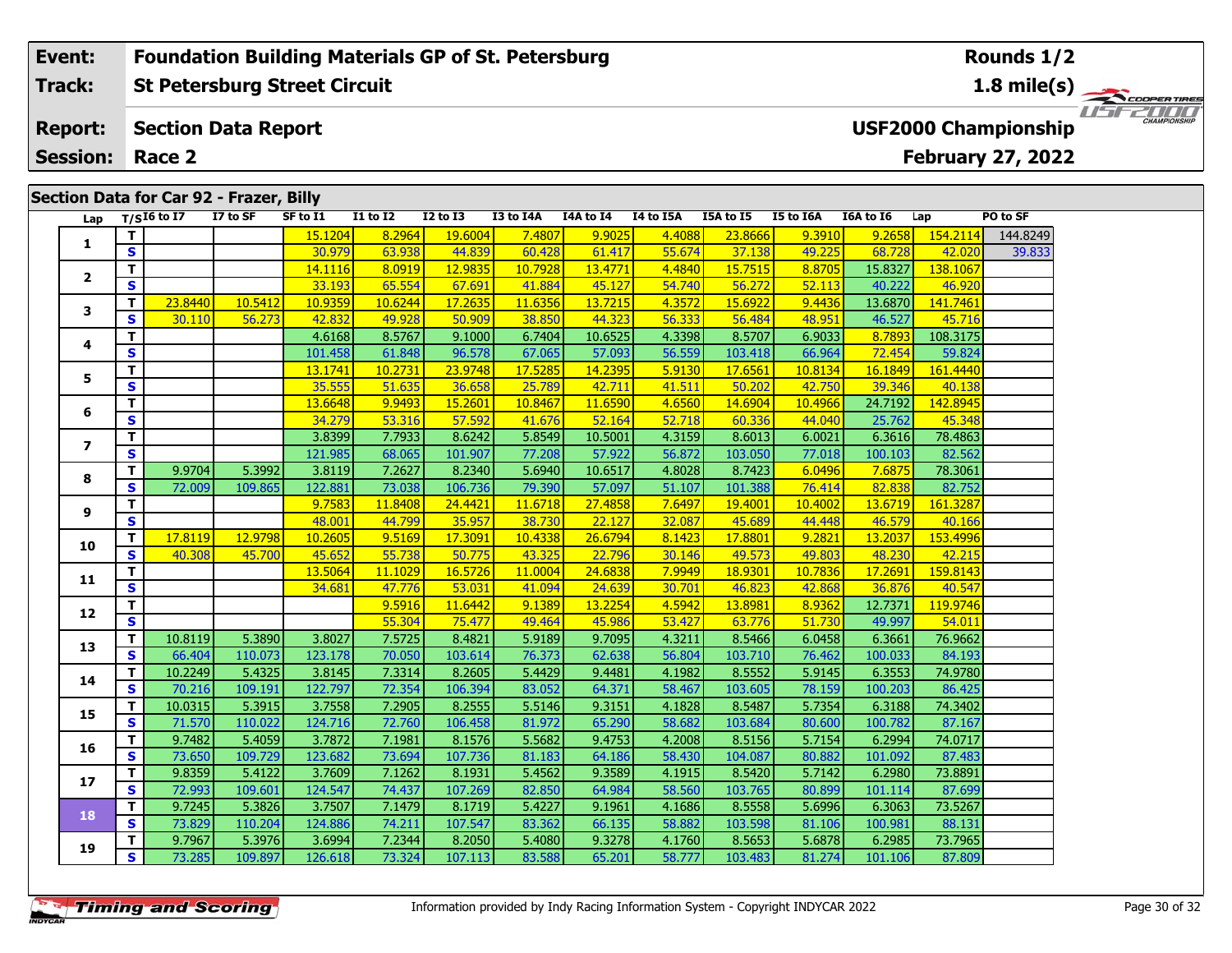| Event:                 | <b>Foundation Building Materials GP of St. Petersburg</b> | Rounds 1/2                                         |
|------------------------|-----------------------------------------------------------|----------------------------------------------------|
| Track:                 | <b>St Petersburg Street Circuit</b>                       | $1.8 \text{ mile(s)}$                              |
| <b>Report:</b>         | <b>Section Data Report</b>                                | <b>CHAMPIONSHIP</b><br><b>USF2000 Championship</b> |
| <b>Session: Race 2</b> |                                                           | <b>February 27, 2022</b>                           |
|                        |                                                           |                                                    |

# **Section Data for Car 92 - Frazer, Billy**

|  | Lap | T/SI6 to I7 | I7 to SF | SF to I1 | <b>I1 to I2</b> | $I2$ to $I3$ | I3 to I4A | I4A to I4 | I4 to I5A | I5A to I5 | <b>I5 to I6A</b> | I6A to I6 | Lap      | PO to SF |
|--|-----|-------------|----------|----------|-----------------|--------------|-----------|-----------|-----------|-----------|------------------|-----------|----------|----------|
|  | 20  | 9.6609      | 5.3888   | 3.7568   | 7.0683          | 8.1579       | 5.59591   | 9.5554    | 4.2028    | 8.5642    | 5.6818           | 6.2956    | 73.92841 |          |
|  |     | 74.315 L    | 10.077   | 124.6831 | 75.047          | 107.7321     | 80.782    | 63.648    | 58.403    | 103.496   | 81.360           | 101.153   | 87.652   |          |
|  | 21  | 9.9457      |          |          | 10.2175 l       | 12.22471     | 7.37011   |           |           |           |                  |           |          |          |
|  |     | 72.187      |          |          | 51.916          | 71.892       | 61.335    |           |           |           |                  |           |          |          |